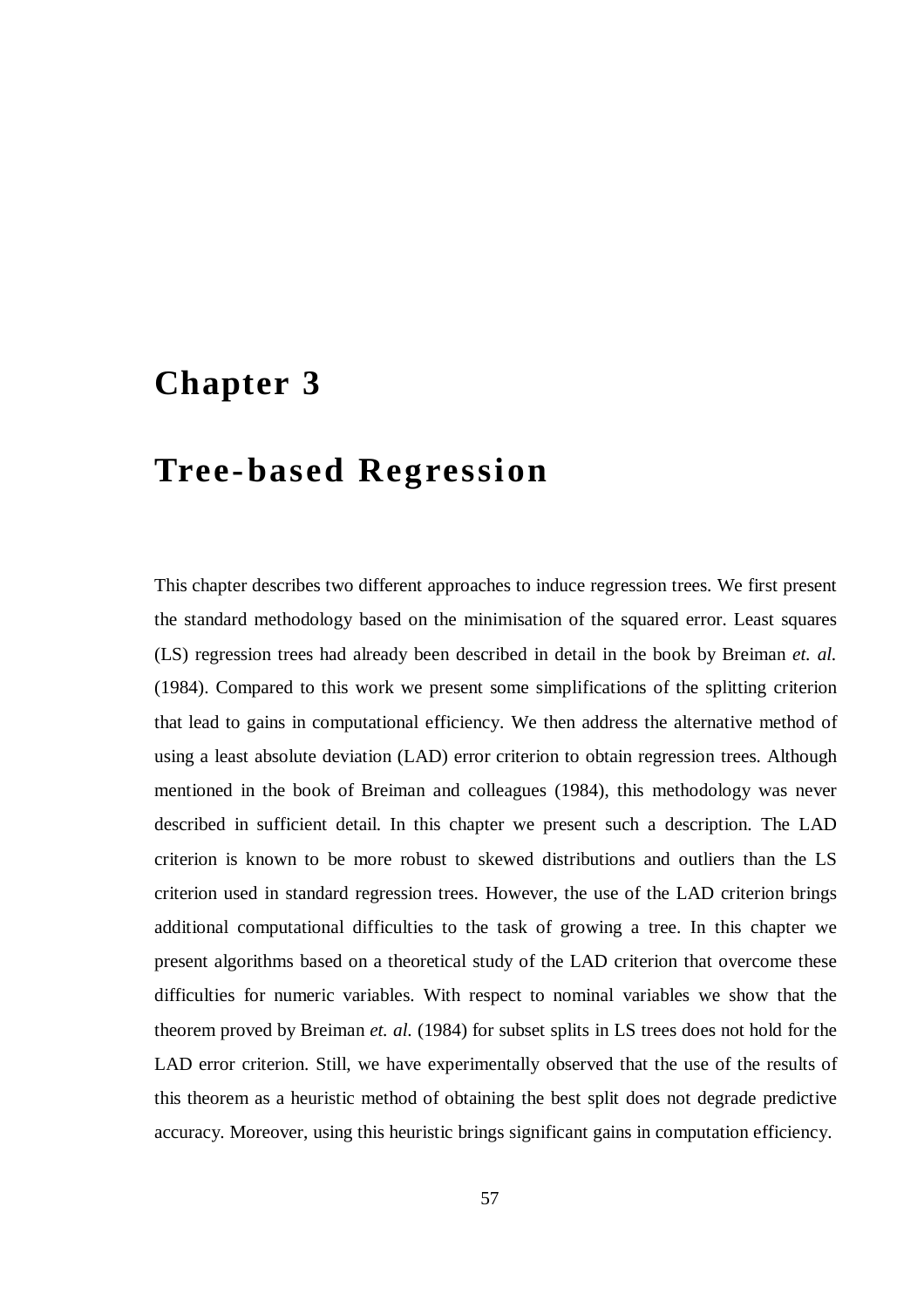# **3.1 Tree-based Models**

Work on tree-based regression models traces back to Morgan and Sonquist (1963) and their AID program. However, the major reference on this research line still continuous to be the seminal book on classification and regression trees by Breiman and his colleagues (1984). These authors provide a thorough description of both classification and regression tree-based models. Within Machine Learning, most research efforts concentrate on classification (or decision) trees (Hunt *et al.*,1966; Quinlan, 1979; Kononenko *et al.*,1984). Work on regression trees started with RETIS (Karalic & Cestnik, 1991) and M5 (Quinlan, 1992). Compared to CART (Breiman *et. al.*,1984), RETIS uses a different pruning methodology based on the Niblet and Bratko (1986) algorithm and *m*-estimates (Cestnik, 1990). With respect to M5 (Quinlan, 1992), its novelty results from the use of linear regression models in the tree leaves<sup>19</sup>. A further extension of M5 was described in Quinlan (1993). This extension consisted in combining the predictions of the trees with *k* nearest neighbour models.

Tree-based regression models are known for their simplicity and efficiency when dealing with domains with large number of variables and cases. Regression trees are obtained using a fast divide and conquer greedy algorithm that recursively partitions the given training data into smaller subsets. The use of this algorithm is the cause of the efficiency of these methods. However, it can also lead to poor decisions in lower levels of the tree due to the unreliability of estimates based on small samples of cases. Methods to deal with this problem turn out to be nearly as important as growing the initial tree. Chapter 4 addresses this issue in detail.

In spite of their advantages regression trees are also known for their instability (Breiman, 1996). A small change in the training set may lead to a different choice when building a node, which in turn may represent a dramatic change in the tree, particularly if the change occurs in top level nodes. Moreover, the function approximation provided by

 $\overline{a}$ 

 $19$  Which was also done in a subsequent version of RETIS (Karalic, 1992).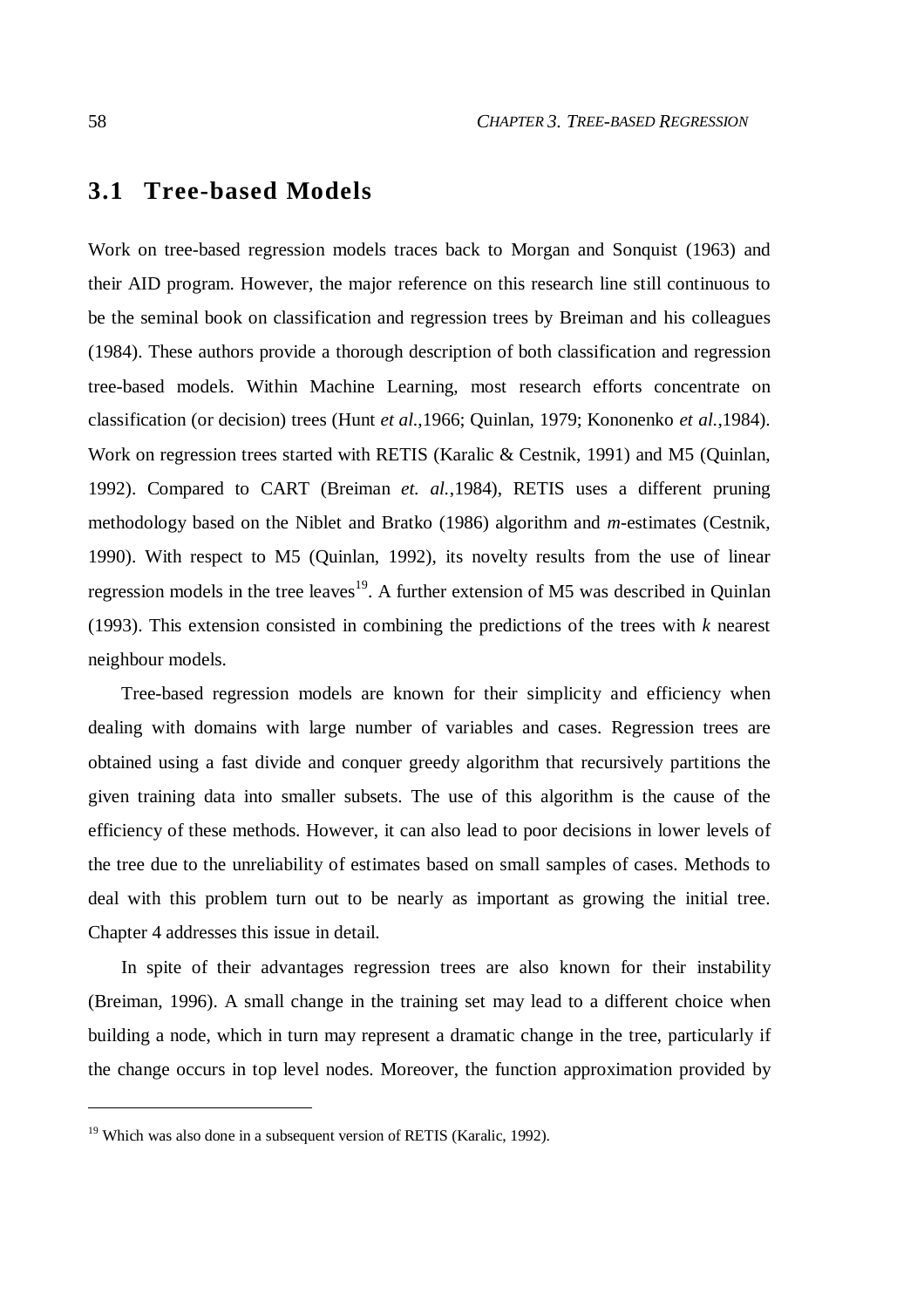standard regression trees is highly non-smooth leading to very marked function discontinuities. Although there are applications where this may be advantageous, most of the times the unknown regression function is supposed to have a certain degree of smoothness that is hardly captured by standard regression trees. In Chapter 5 we describe hybrid tree models that improve the smoothness of tree-based approximations. In spite of this drawback, regression trees do not assume any particular form for the function being approximated thus being a very flexible regression method. Moreover, the obtained models are usually considered easily comprehensible.

In Section 3.2 of this chapter we explore methods of inducing regression trees using the least squares (LS) error criterion. The use of this criterion leads to several improvements in terms of computational efficiency resulting from the mathematical base behind it. Namely, thanks to the theorem presented by Breiman *et al.* (1984), we can devise an efficient method for dealing with nominal attributes. Moreover, we present a fast incremental updating method to evaluate all possible splits of continuous attributes with significant computational gains. These splits are known to be the major bottleneck in terms of computational efficiency of tree learning algorithms (Cattlet, 1991).

In the subsequent section we present a method of inducing regression trees using the least absolute deviation (LAD) criterion. The main difference to LS trees lies in the use of medians instead of averages in the leaves and the use of the mean absolute deviation as error criterion. The main advantage of using this methodology is the robustness of the obtained models. In effect, medians and absolute deviations are known to be more robust with respect to the presence of outliers and skewed distributions. However, we will see that this methodology poses several computational difficulties. We will present a theoretical analysis of the LAD criterion, and as a result of this analysis we describe a series of fast updating algorithms that improve the computational efficiency of LAD regression trees.

Another criterion that can be used when growing regression trees is *RRelief* (Robnik-Sikonja & Kononenko, 1997). This criterion is particularly suitable for domains where the input variables (or attributes) are known to be dependent. Still, this criterion entails much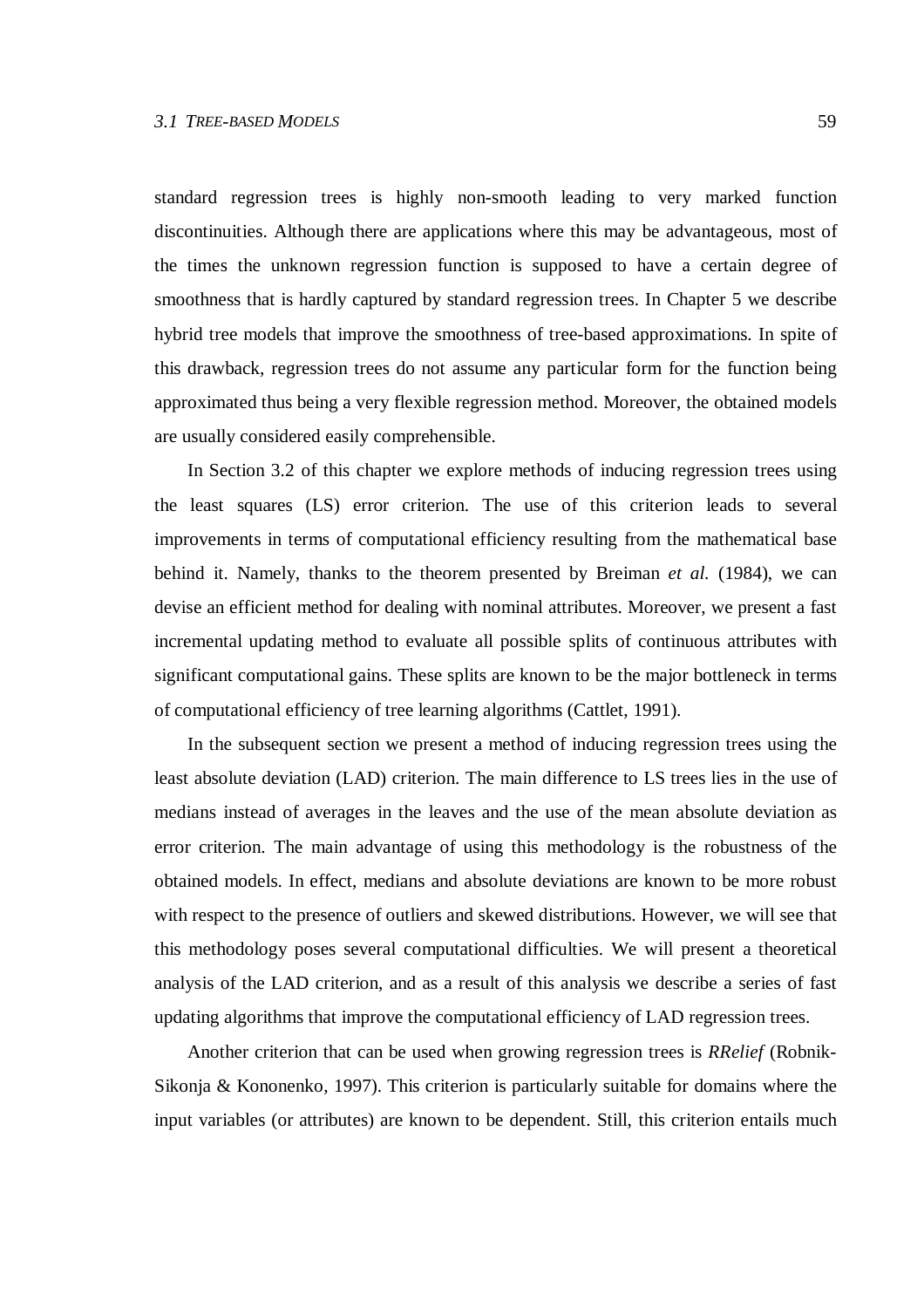larger computational complexity than the LAD or LS criteria due to the necessity of calculating distances between training cases.

A regression tree can be seen as a kind of additive model (Hastie & Tibshirani, 1990) of the form,

$$
m(\mathbf{x}) = \sum_{i=1}^{l} k_i \times I(\mathbf{x} \in D_i)
$$
\n(3.1)

where,

*k<sup>i</sup>* are constants;

*I*(.) is an indicator function returning 1 if its argument is true and 0 otherwise;

and  $D_i$  are disjoint partitions of the training data D such that  $\bigcup_{i=1}^{l} D_i = D$  and *i*  $D_i = D$  and  $=1$ 

$$
\bigcap_{i=1}^l D_i = \emptyset.
$$

Models of this type are sometimes called *piecewise constant regression models* as they partition the predictor space  $\chi$  in a set of regions and fit a constant value within each region. An important aspect of tree-based regression models is that they provide a propositional logic representation of these regions in the form of a tree. Each path from the root of the tree to a leaf corresponds to a region. Each inner node<sup>20</sup> of the tree is a logical test on a predictor variable<sup>21</sup>. In the particular case of binary trees there are two possible outcomes of the test, true or false. This means that associated to each partition  $D_i$  we have a path *P<sup>i</sup>* consisting of a conjunction of logical tests on the predictor variables. This symbolic representation of the regression function is an important issue when one wants to have a better understanding of the regression surface.

Example 3.1 provides a better illustration of this type of models through a small example of a regression tree:

 $\overline{a}$ 

 $20$  All nodes except the leaves.

<sup>&</sup>lt;sup>21</sup> Although work exists on multivariate tests (*e.g.* Breiman *et. al.* 1984; Murthy *et. al.*, 1994; Broadley & Utgoff, 1995; Gama, 1997).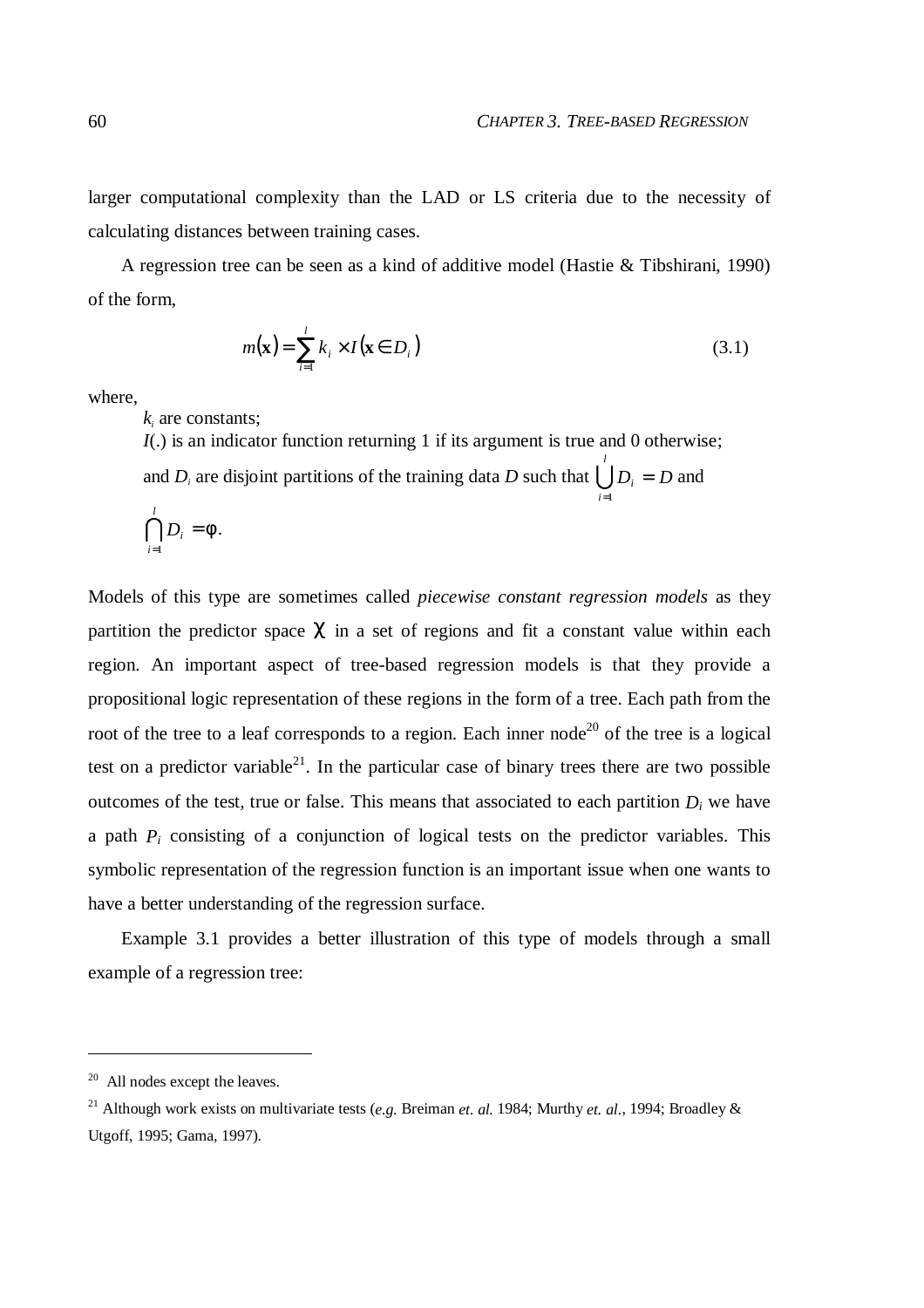#### EXAMPLE 3.1



As there are four distinct paths from the root node to the leaves, this tree divides the input space in four different regions. The conjunction of the tests in each path can be regarded as a logical description of such regions, as shown above.

This tree roughly corresponds to the following regression surface (assuming that there were only the predictor variables  $X_1$  and  $X_2$ ):



Using the more concise representation of Equation 3.1 we obtain:  $m(\mathbf{x}) = 60 \times I(X_1 < 3 \wedge X_2 < 1.5) + 100 \times I(X_1 < 3 \wedge X_2 \ge 1.5) +$  $30 \times I(X_1 \geq 3 \land X_2 < 4) + 45 \times I(X_1 \geq 3 \land X_2 \geq 4)$ ♦

Regression trees are constructed using a recursive partitioning (RP) algorithm. This algorithm builds a tree by recursively splitting the training sample into smaller subsets. We give below a high level description of the algorithm. The RP algorithm receives as input a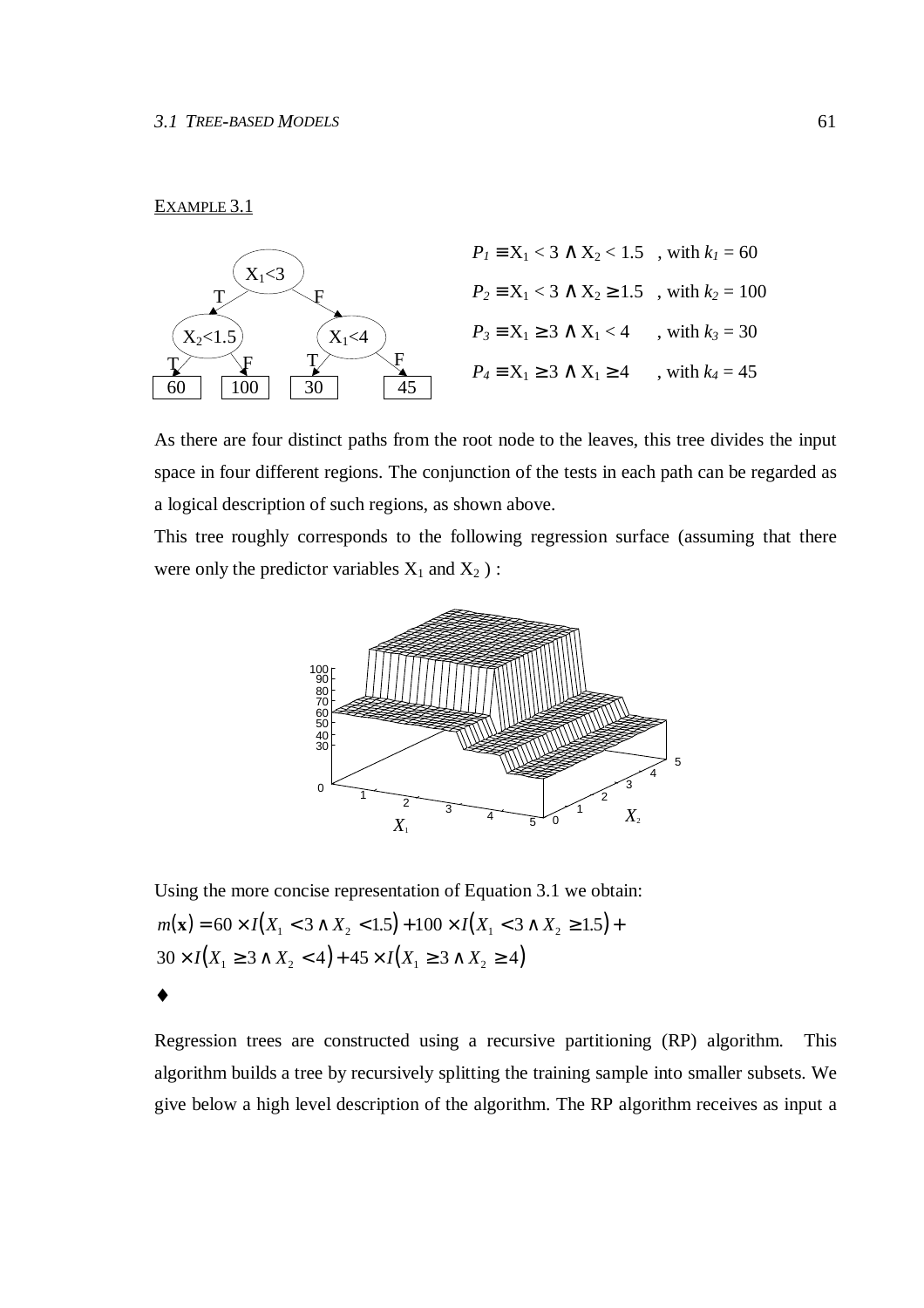set of *n* data points,  $D_t = \{(\mathbf{x}_i, y_i)\}_{i=1}^{n_t}$  $D_t = \langle \langle \mathbf{x}_i, y_i \rangle \rangle_{i=1}^{t_i}$ , and if certain termination criteria are not met it generates a test node *t*, whose branches are obtained by applying the same algorithm with two subsets of the input data points. These subsets consist of the cases that logically entail the split test *s*<sup>\*</sup> in the node *t*,  $D_{t_i} = \{ (x_i, y_i) \in D_t : x_i \to s^* \}$ , and the remaining cases,  $D_{t_R} = \{ (x_i, y_i) \in D_t : x_i \to s^* \}$ . At each node the best split test is chosen according to some local criterion, which means that this is a greedy hill-climbing algorithm.

```
Algorithm 3.1 - Recursive Partitioning Algorithm.
Input : A set of n data points, \{ < \mathbf{x}_i, y_i > \}, i = 1,..., n
Output : A regression tree
IF termination criterion THEN
        Create Leaf Node and assign it a Constant Value
        Return Leaf Node
ELSE
        Find Best Splitting Test s*
        Create Node t with s*
        Left_branch(t) = RecursivePartitioningAlgorithm(\{ \langle x_i, y_i \rangle : x_i \rightarrow s^* \})
        Right_branch(t) = RecursivePartitioningAlgorithm({\langle x_i, y_i \rangle : x_i \nrightarrow s^* })
        Return Node t
```
ENDIF

The algorithm has three main components:

- A way to select a split test (the splitting rule).
- A rule to determine when a tree node is terminal (termination criterion).
- A rule for assigning a value to each terminal node.

In the following sections we present two different approaches to solve these problems. These alternatives try to minimise either the mean squared error or the mean absolute deviation of the resulting tree.

# **3.2 Least Squares Regression Trees**

The most common method for building a regression model based on a sample of an unknown regression surface consists of trying to obtain the model parameters that minimise the least squares error criterion,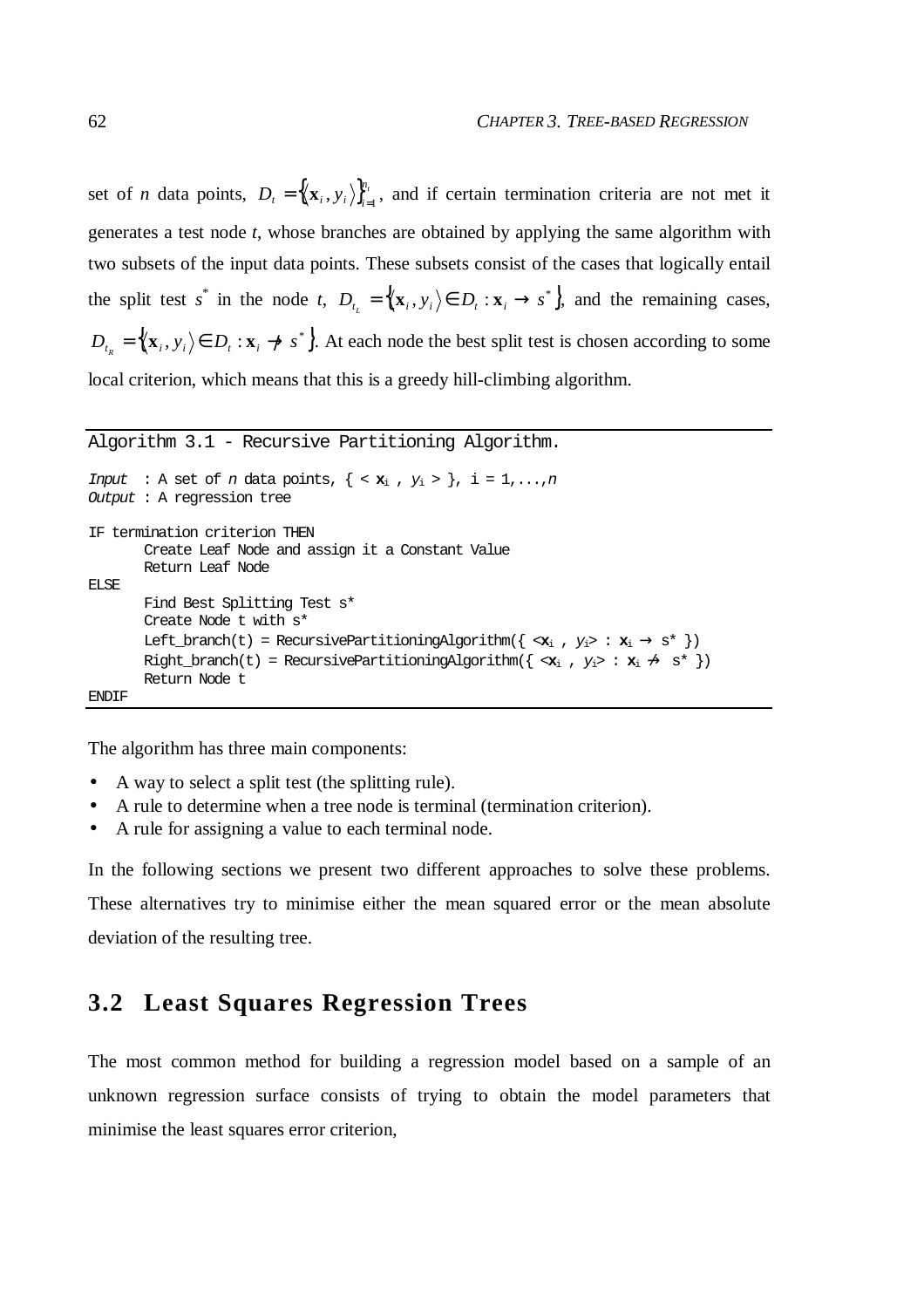$$
\frac{1}{n}\sum_{i}^{n}\left(y_{i}-r(\beta,\mathbf{x}_{i})\right)^{2} \tag{3.2}
$$

where,

*n* is the sample size;  $\langle \mathbf{x}_i, y_i \rangle$  is a data point ; and  $r(\beta, \mathbf{x}_i)$  is the prediction of the regression model  $r(\beta, \mathbf{x})$  for the case  $\langle \mathbf{x}_i, y_i \rangle$ .

As we have seen in Chapter 2 this criterion is used in many existing systems. RETIS (Karalic & Cestnik, 1991), M5 (Quinlan, 1992) and CART (Breiman *et. al.*, 1984), all use the least squares (LS) criterion. To our knowledge the only tree induction system that is also able to use the mean absolute deviation is CART.

The following theorem holds for the LS minimisation criterion:

## THEOREM 3.1

*The constant k that minimises the expected value of the squared error is the mean value of the target variable.*

#### ♦

A proof of this theorem can be found in the appendix at the end of this chapter. Based on this theorem the constant that should be assigned to the leaves of a regression tree obtained using the least squares error criterion, is the average of the target values of the cases within each leaf *l*, 22

$$
k_{l} = \frac{1}{n_{l}} \sum_{D_{l}} y_{i}
$$
 (3.3)

where,

 $\overline{a}$ 

 $n_l$  is the cardinality of the set  $D_l$  containing the cases in leaf *l* (*i.e.*  $n_l = #D_l$ ).

<sup>&</sup>lt;sup>22</sup> According to the RP algorithm, the cases within any node  $t$  of a tree, are the subset of the given training sample that satisfies the conjunction consisting of all tests from the root to that node. We will denote those cases as  $D_t = \{ \langle \mathbf{x}_i, y_i \rangle \in t \}.$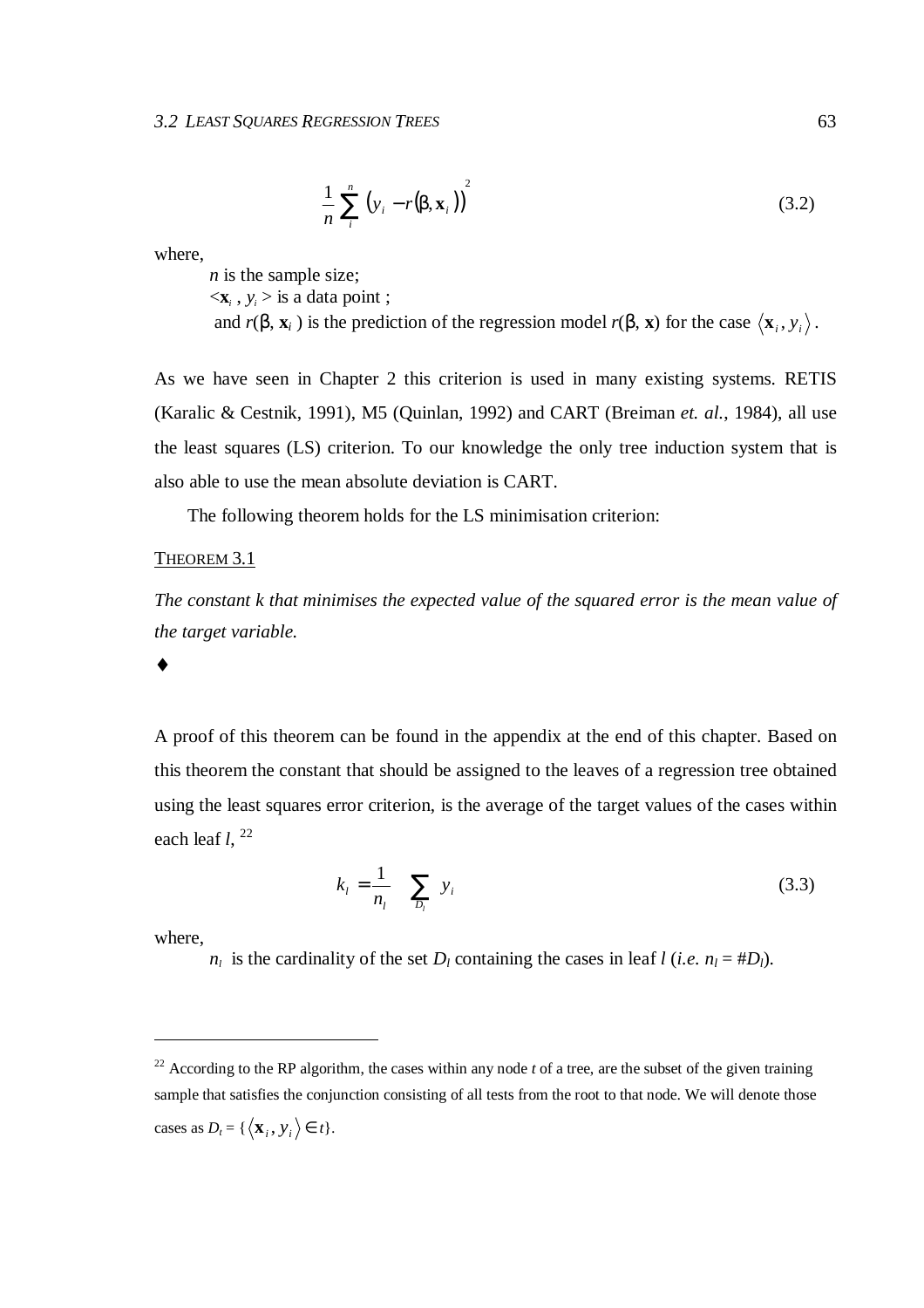Some systems like RETIS (Karalic, 1992) and M5 (Quinlan,1992) use other non-constant models in the tree leaves. They use linear polynomials instead of averages. We go back to this issue in Chapter 5, where we address hybrid tree models.

With respect to the splitting rule we restrict our description to the case of binary trees. Each inner node of these trees has two descendent nodes. These inner nodes split the training instances in two subsets depending on the result of a test on one of the input variables. Cases satisfying the test follow to the left branch while the others go to the right branch. The split test is chosen with the objective of improving the fitting error of the resulting tree. Any path from the root node to a node *t* corresponds to a partition *D<sup>t</sup>* of the input cases. Assuming the constant obtained with Equation 3.3, resulting from the application of the least squares error criterion, we define the fitting error of a node *t* as the average of the squared differences between the *Y* values of the instances in the node and the node constant  $k_{i}$ ,

$$
Err(t) = \frac{1}{n_t} \sum_{D_t} (y_i - k_t)^2
$$
\n(3.4)

where,  $k<sub>t</sub>$  is defined by Equation 3.3.

Furthermore, we define the error of a tree *T* as a weighed average of the error in its leaves:

$$
Err(T) = \sum_{l \in \tilde{T}} P(l) \times Err(l) = \sum_{l \in \tilde{T}} \frac{n_l}{n} \times \frac{1}{n_l} \sum_{D_l} (y_i - k_l)^2 = \frac{1}{n} \sum_{l \in \tilde{T}} \sum_{D_l} (y_i - k_l)^2
$$
(3.5)

where,

*P*(*l*) is the probability of a case falling into leaf *l*; *n* is the total number of training cases;  $n_l$  is the number of cases in leaf *l*; and  $\tilde{T}$  is the set of leaves of the tree *T*.

A binary split divides a set of cases in two. The goal of the splitting rule is to choose the split that maximises the decrease in the error of the tree resulting from this division. We define the error of a split *s* as the weighed average of the errors of the resulting sub-nodes,

$$
Err(s,t) = \frac{n_{t_L}}{n_t} \times Err(t_L) + \frac{n_{t_R}}{n_t} \times Err(t_R)
$$
\n(3.6)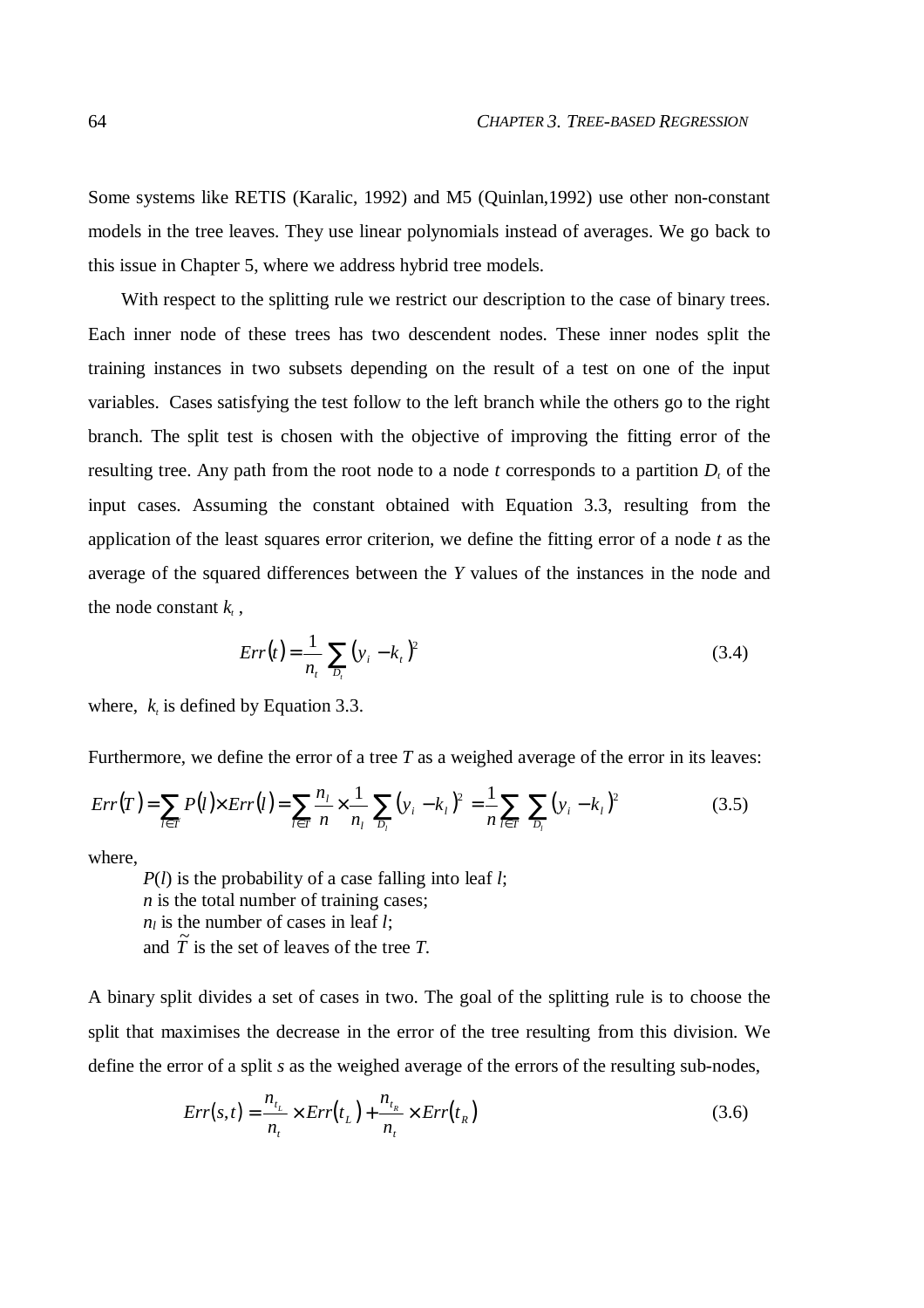where,

 $t_L$  is the left child node of *t* defining a partition  $D_{t_L}$  that contains the set of cases {<  $\mathbf{x}_i$ ,  $y_i > \epsilon$   $D_t$  :  $\mathbf{x}_i \rightarrow s$  } and  $n_{t_L}$  the cardinal of this set; and  $t_R$  is the right child node of *t* defining a partition  $D_{t_R}$  that contains the set of cases  $\{ \langle \mathbf{x}_i, y_i \rangle \in D_t : \mathbf{x}_i \to s \}$  and  $n_{t_R}$  the cardinal of this set.

We are now ready to present the definition of best split for a node *t* given a set *S* of candidate splits,

#### DEFINITION 3.1

The best split *s*\* is the split belonging to *S* that maximises

$$
\Delta Err(s,t) = Err(t) - Err(s,t)
$$

♦

 $\overline{a}$ 

This greedy criterion guides the choice of a split for all inner nodes of an LS regression tree. On each iteration of the RP algorithm all possible splits of each of the predictor variables are evaluated and the one with best ∆*Err* is chosen.

With respect to the last issue of the tree growing method, that is the stopping rule, the key problem is the reliability of error estimates used for selecting the splits. All the error measures described above are estimates in the statistical sense, as they are functions of the training sample (usually called *resubstitution estimates*). The *accuracy* of these estimates is strongly dependent on the *quality* of the sample. As the algorithm recursively divides the original training set, the splits are being evaluated using increasingly smaller samples. This means that the estimates are getting potentially more unreliable as we grow the tree<sup>23</sup>. It can be easily proven that the value of ∆*Err* (Definition 3.1) is always greater or equal to zero during tree growth. Apparently we are always obtaining a more precise regression tree model. Taking this argument to extremes, an overly large tree with just one training case in each leaf would have an error of zero. The problem with this reasoning is exactly the

<sup>&</sup>lt;sup>23</sup> Because the standard error of statistical estimators is inversely proportional to the sample size.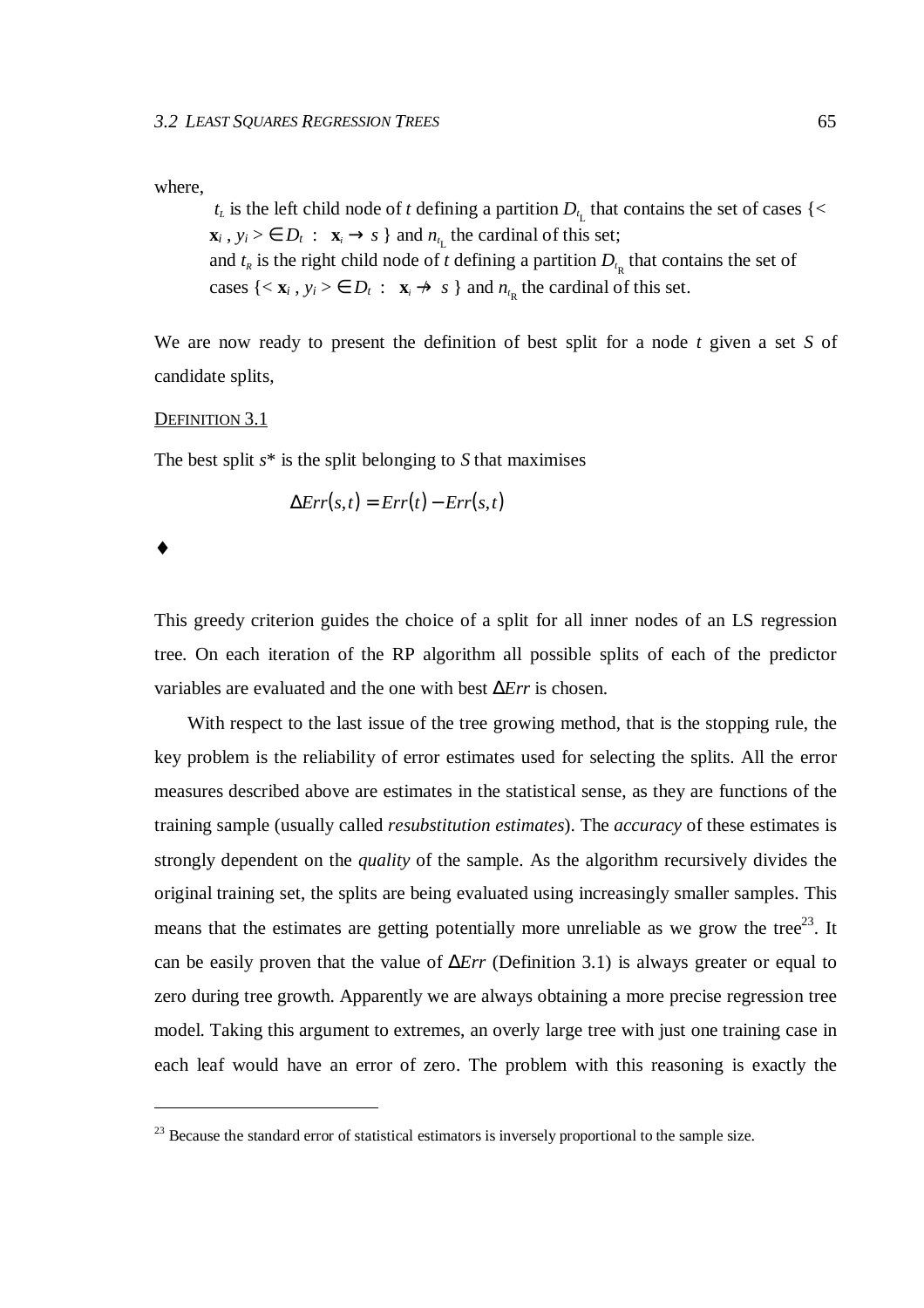reliability of our estimates due to the amount of training cases upon which they are being obtained. Estimates based on small samples will hardly generalise to unseen cases thus leading to models with poor predictive accuracy. This is usually known as overfitting the training data as we have seen in Section 2.3.2.1.

There are two alternative procedures to minimise this problem. The first consists of specifying a reliable criterion that tries to determine when one should stop growing the tree. Within tree-based models this is usually called *pre-pruning*. The second, and most frequently used procedure, is to grow a very large (and unreliable) tree and then *post-prune* it. Pruning of regression trees is an essential step for obtaining accurate trees and it will be the subject of Chapter 4. With a post-pruning approach the stopping criteria are usually very "relaxed", as there will be a posterior pruning stage. The idea is not to "loose" any potentially good post-pruned tree by stopping too soon at the initial growth stage. A frequently used criterion is to impose a minimum number of cases that once reached forces the termination of the RP algorithm. Another example of stopping criteria is to create a leaf if the error in the current node is below a fraction of the error in the root node.

#### **3.2.1 Efficient Growth of LS Regression Trees**

The computational complexity of the recursive partitioning (RP) algorithm used for growing regression trees is highly dependent on the choice of the best split for a given node. This task resumes to trying all possible splits for each of the input variables. The number of possible splits of a variable is strongly dependent on its type. We give below a more detailed version of the RP algorithm used for growing a LS regression tree:

```
Algorithm 3.2 – Growing a LS Regression Tree.
Input : A set of n data points, \{ \langle \mathbf{x}_i, y_i \rangle \}, i = 1, ..., nOutput : A regression tree
IF termination criterion THEN
       Create Leaf Node and assign it the average Y value of the n data points
       Return Leaf Node
ELSE.
       S
* = <arbitrary split>
```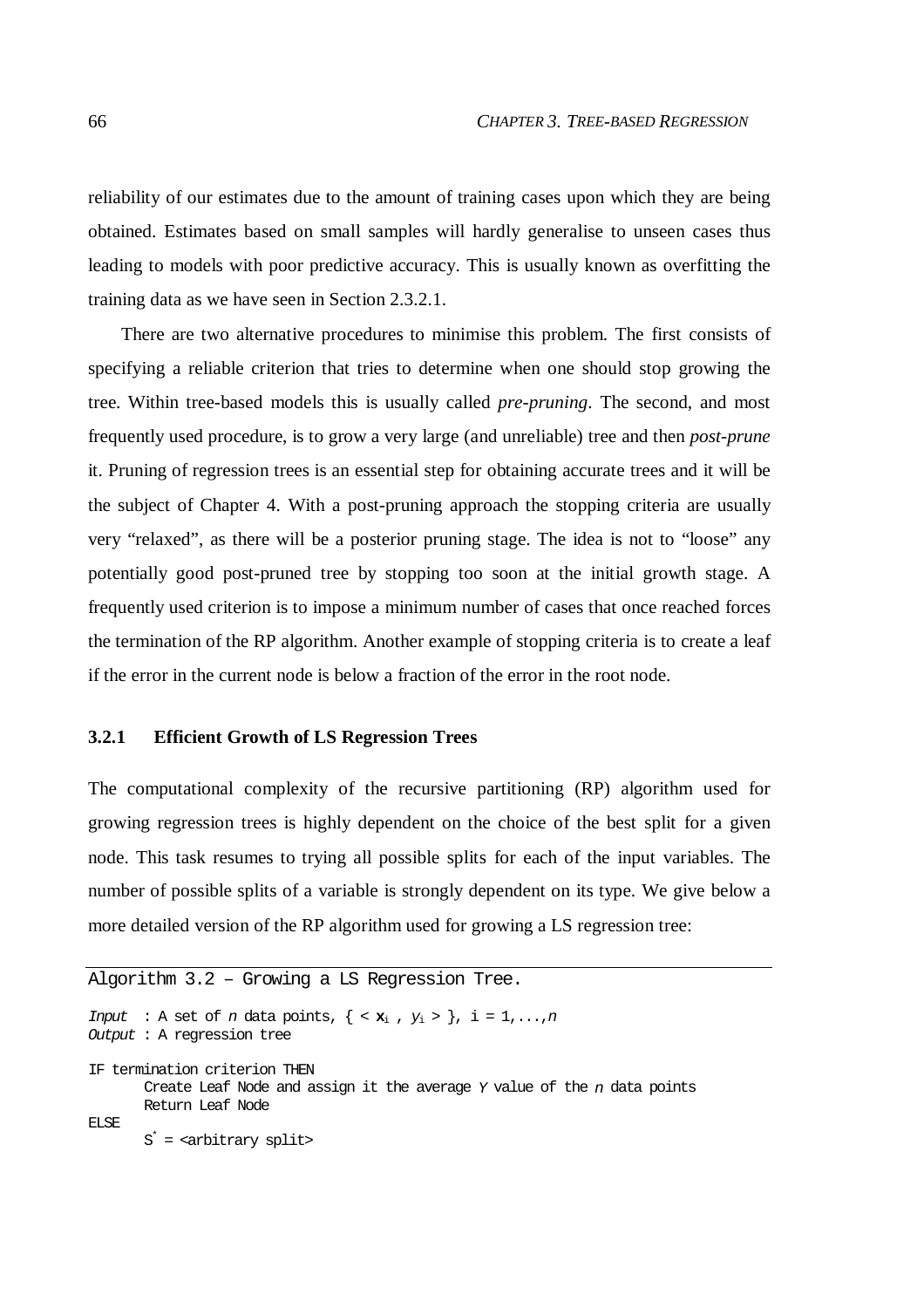$\overline{a}$ 

```
FOR all variables X_v DO
                   IF X_v is a nominal variable THEN
                             BestSplitXv = TryAllNominalSplits(\{<\mathbf{x}_i,y_i>\}, X<sub>v</sub>)
                   ELSE IF X_v is a numeric variable THEN
                             BestSplitXv = TryAllNumericSplits(\{ < \mathbf{x}_i, y_i > \}, X_v)
                   ENDIF
                   IF BestSplitXv is better than s
* THEN
                             s
* = BestSplitXv
                   ENDIF
         ENDFOR
         Create Node t with s*
         \text{Left\_branch}(t) = \text{Grow\_Steve}(\{<\mathbf{x}_i, y_i > \text{: } \mathbf{x}_i \rightarrow s^* \})Right branch(t) = GrowLStree({< \mathbf{x}_i, y_i > : \mathbf{x}_i \nrightarrow s^* })
         Return Node t
ENDIF
```
The major computational burden of this algorithm lies in the part where we try all possible splits of a variable. Each trial split has to be evaluated, which means that we need to obtain the model of the resulting sub-nodes to calculate their error (*c.f.* Equations 3.4 and 3.6). Assuming the constant model defined in Equation 3.3, we need to calculate two averages (for each branch of the split) to evaluate each split (Definition 3.1). Equation 3.4 is in effect similar to the formula for calculating the variance of a variable<sup>24</sup>. This calculation involves passing through the data twice, once to obtain the average and the second time to calculate the squared differences. This cost can be reduced using the equivalent formula<sup>25</sup>,

$$
Err(t) = \frac{\sum_{p_i} y_i^2}{n_t} - \left(\frac{\sum_{p_i} y_i}{n_t}\right)^2 \tag{3.7}
$$

This calculation can be carried out using a single pass through the data. Even using this formula the cost of evaluating each trial split would still be  $O(n_t)$ . We propose to reduce this cost using a simplification that enables and incremental evaluation of all splits of a variable. According to the formula given in Definition 3.1 the best split *s*\* is the one that minimises the value given by Equation 3.6. Using the formula in Equation 3.7 we get,

<sup>&</sup>lt;sup>24</sup> The only difference is that for obtaining unbiased estimates of the variance based on a sample one usually divides the sum of squares by *n*-1 and not by *n*.

<sup>&</sup>lt;sup>25</sup> We should note, however, that this formulation brings potential round-off errors (Press *et. al.* 1992).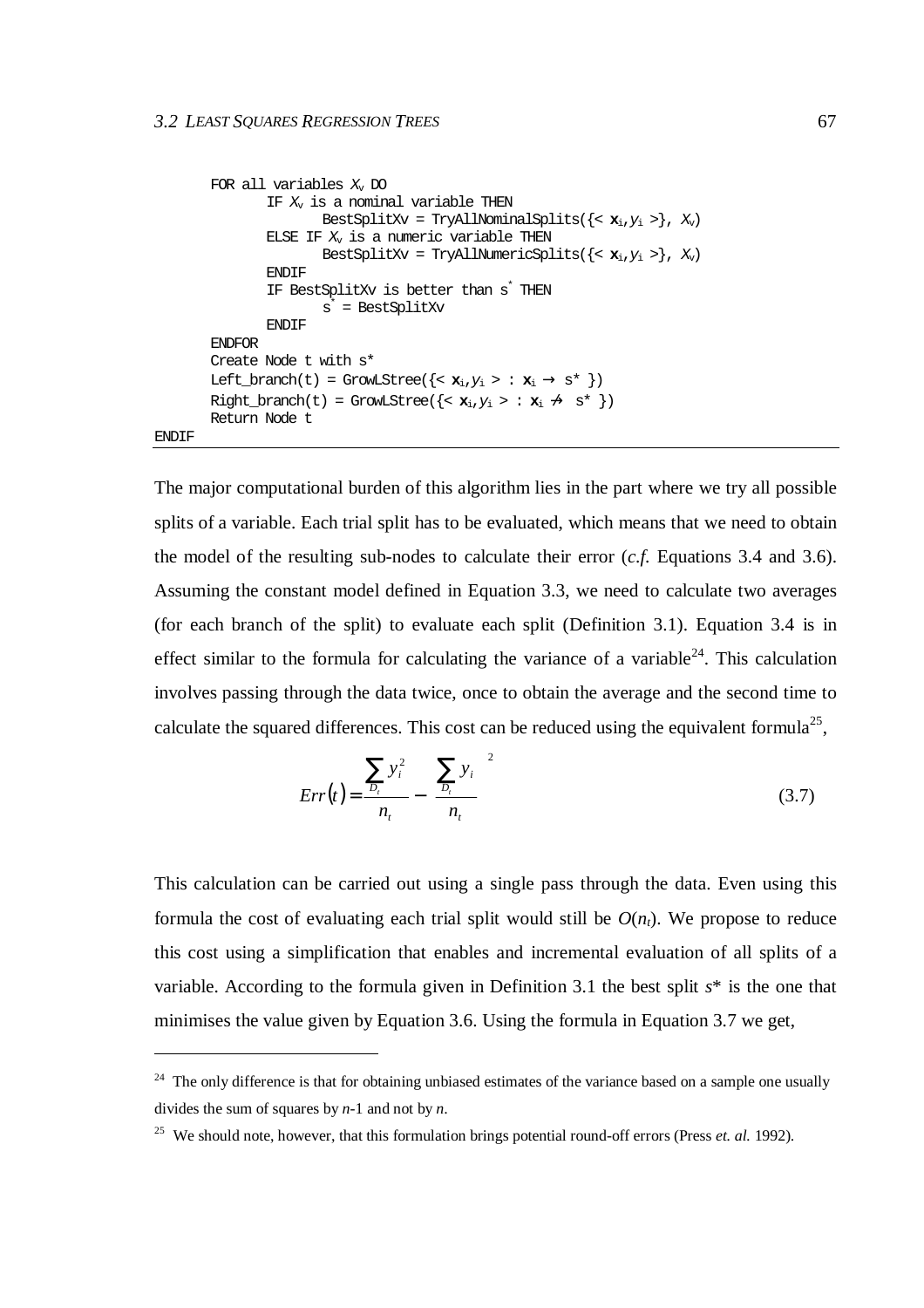$$
Err(s,t) = \frac{n_{t_L}}{n_t} \times \left( \frac{\sum_{D_{t_L}} y_i^2}{n_{t_L}} - \left( \frac{\sum_{D_{t_L}} y_i}{n_{t_L}} \right)^2 \right) + \frac{n_{t_R}}{n_t} \times \left( \frac{\sum_{D_{t_R}} y_i^2}{n_{t_R}} - \left( \frac{\sum_{D_{t_R}} y_i}{n_{t_R}} \right)^2 \right)
$$

To simplify notation let *SS*<sub>L</sub> and *SS*<sub>R</sub> be equal to  $\sum y_i^2$  and  $\sum$  $D_{t_R}$ *i D*  $y_i^2$  and  $\sum y_i^2$ , respectively,

and  $S_{\rm L}$  and  $S_{\rm R}$  be equal to  $\sum y_i$  and  $\sum$  $D_{t_R}$  *D*<sub> $t_R$ </sub> *i D*  $y_i$  and  $\sum y_i$ , respectively, leading to

$$
Err(s,t) = \frac{SS_L}{n_t} - \frac{S_L^2}{n_{t_L}n_t} + \frac{SS_R}{n_t} - \frac{S_R^2}{n_{t_R}n_t}
$$

$$
= \frac{1}{n_t} (SS_L + SS_R) - \frac{1}{n_t} \left( \frac{S_L^2}{n_{t_L}} + \frac{S_R^2}{n_{t_R}} \right)
$$

♦

It is easy to see that the first term of this formula is constant whatever the split is that is being evaluated. This is so because  $D_t = D_{t_L} \cup D_{t_R}$ , so  $\sum y_i^2 + \sum y_i^2 = \sum$  $D_{t_R}$  *D*<sub>t</sub> *i D i D*  $y_i^2 + \sum y_i^2 = \sum y_i^2$ , which means that  $SS_L + SS_R$  is always constant and equal to  $\sum_{D_t}$  $y_i^2$ . This means that the only difference among different candidate splits is in the last term.

This simplification we have derived has important consequences on the method used to evaluate and select the best split of a node. Using these results we can present a new definition for the best split *s*\* of a variable, which has significant advantages in terms of computation efficiency when compared to the previous one (Definition 3.1). Note, however, that this is only valid assuming a constant model of the form given by Equation 3.3 (*i.e.* assuming a least squares error criterion). As our goal is to minimise the expression derived above we get the following new definition for the best split of a node:

#### DEFINITION 3.2

The best split *s*\* is the split belonging to *S* that maximises the expression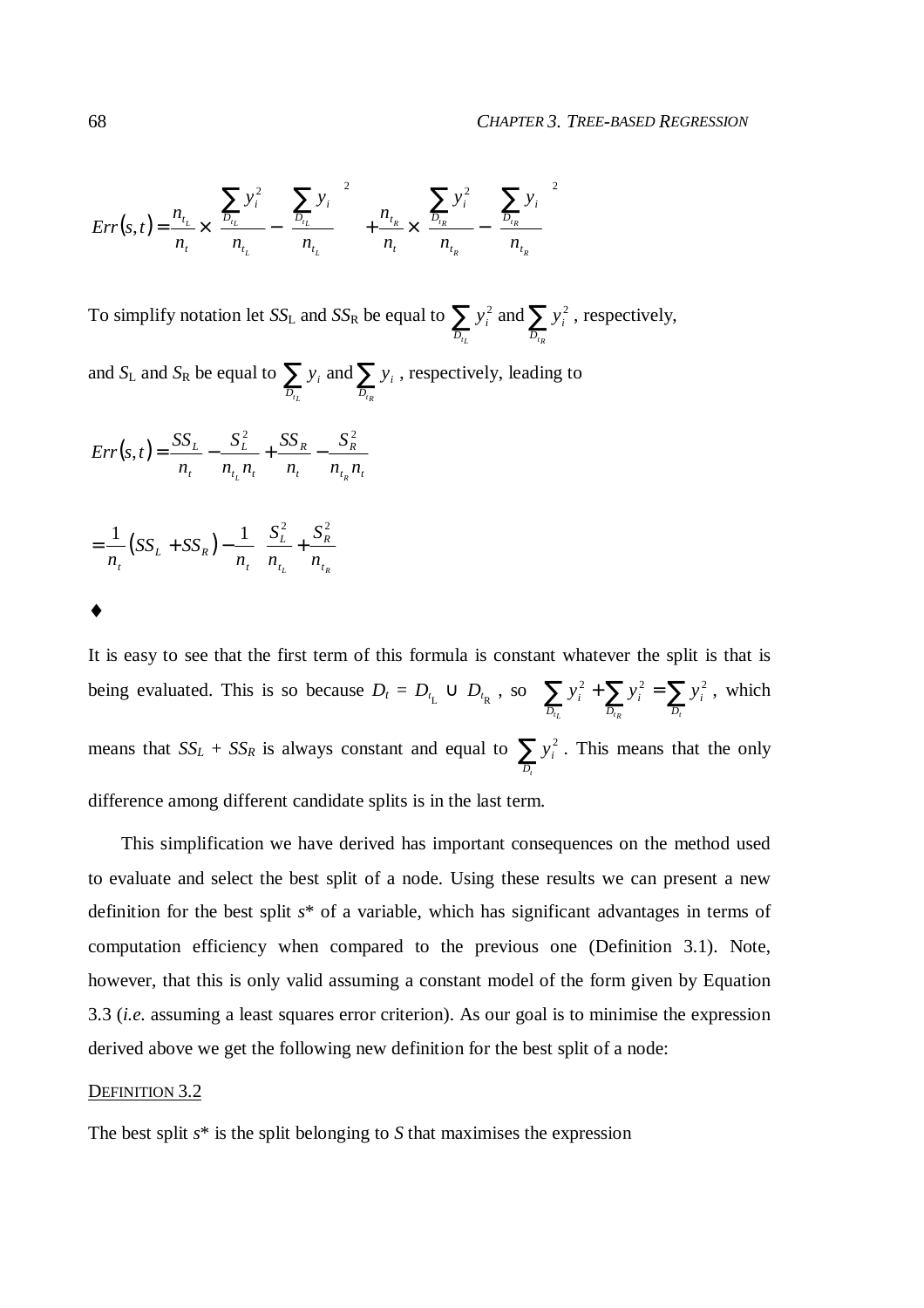2  $\mathbf{C}^2$ 

$$
\frac{S_L^2}{n_{t_L}} + \frac{S_R^2}{n_{t_R}}
$$
  
where,  $S_L = \sum_{D_{t_L}} y_i$  and  $S_R = \sum_{D_{t_R}} y_i$ 

♦

This definition enables a fast incremental evaluation of all candidate splits *S* of any predictor variable as we will see in the following two sections.

#### **3.2.2 Splits on Continuous Variables**

We will now present an algorithm that finds the best split for continuous variables using the results of Definition 3.2. Assuming that we have a set of  $n<sub>t</sub>$  cases whose sum of the *Y* values is  $S_t$ , Algorithm 3.3 obtains the best split on a continuous predictor variable  $X_v$ .

```
Algorithm 3.3 - Finding the best split for a continuous variable.
Input : n_t cases, sum of their Y values (S_t), the variable X_vOutput : The best cut-point split on X_{\nu}Sort the cases according to their value in X<sub>v</sub>S_R = S_t; S_L = 0n_R = n_t ; n_L = 0BestTillNow = 0
FOR all instances i DO
       S_L = S_L + y_i; S_R = S_R - y_in_L = n_L + 1 ; n_R = n_R - 1IF (\mathbf{x}_{i+1,v} > \mathbf{x}_{i,v}) THEN <sup>%</sup> No trial if values are equal
                NewSplitValue = (S_L^2 / n_L) + (S_R^2 / n_R)IF ( NewSplitValue > BestTillNow ) THEN
                       BestTillNow = NewSplitValue
                       BestCutPoint = (X_{i+1,v} + X_{i,v}) / 2ENDIF
        ENDIF
ENDFOR
```
This algorithm has two main parts. The first consists of sorting the instances by the values of the variable being examined, which has an average complexity of  $O(n_t \log n_t)$  using Quick Sort. This sorting operation is necessary for running through all trial cut-point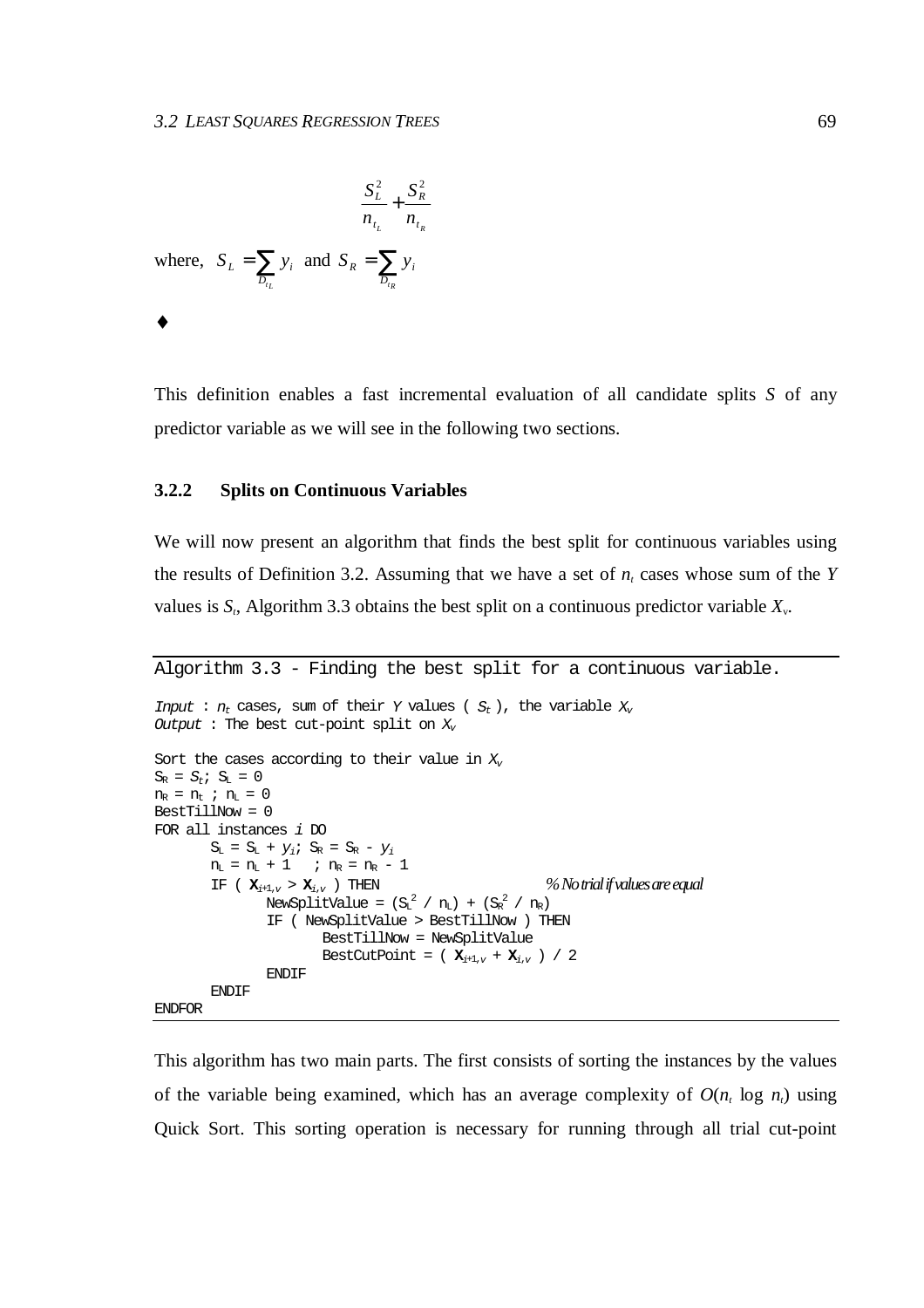values<sup>26</sup> in an efficient manner. We only need to try these cut-point values as they are the only ones that may change the value of the score given by Definition 3.2, because they modify the set of cases that go to the left and right branches. The second relevant part of the algorithm is the evaluation of all candidate splits. The number of trial splits is at most  $n_t$ - 1 (if all instances have different value of the variable *Xv*). Without the equation given in Definition 3.2 we would have to calculate the "variance" of each of the partitions originated by the candidate split. This would involve passing through all data points (using the optimised formula of Equation 3.7) which is  $O(n<sub>t</sub>)$ . This would lead to a worst case complexity of  $O(n<sub>t</sub>(n<sub>t</sub> - 1))$  for the second part of the algorithm. Our optimisation given by the formula in Definition 3.2 leads to a worst case complexity of  $O(n_t - 1)$  as the "variance" calculation is avoided. Notice that this is only valid for the least squares error criterion that leads to the given simplification. If other criteria were used the complexity could be different particularly if no similar incremental algorithm could be found. With the existence of this fast and incremental method of computing the error gain of a split the complexity of the algorithm is dominated by the sorting operation.

### **3.2.3 Splits on Discrete Variables**

Splits on nominal (or discrete) variables usually involve trying all possible tests of the form  $X_{\nu} = x_{\nu}$ , where  $x_{\nu}$  is one of the possible values of variable  $X_{\nu}$ . If there are many possible values this usually leads to larger trees. An alternative is not to use binary trees and have one branch for each possible value of the variable. This has the disadvantage of an increased splitting of the training samples, which leads to potentially less reliable estimates sooner than the alternative that involves binary splits. Yet another possible alternative is to consider tests of the form  $X_v \in \{x_v, ...\}$ . This solution has additional computational costs although it can improve the comprehensibility of the resulting trees and it does not split too much the training cases. Breiman *et. al.* (1984) proved an interesting result (see their

 $\overline{a}$ 

<sup>&</sup>lt;sup>26</sup> A cut-point value is the value tested in a continuous variable split (*e.g.*  $X < 10$ ).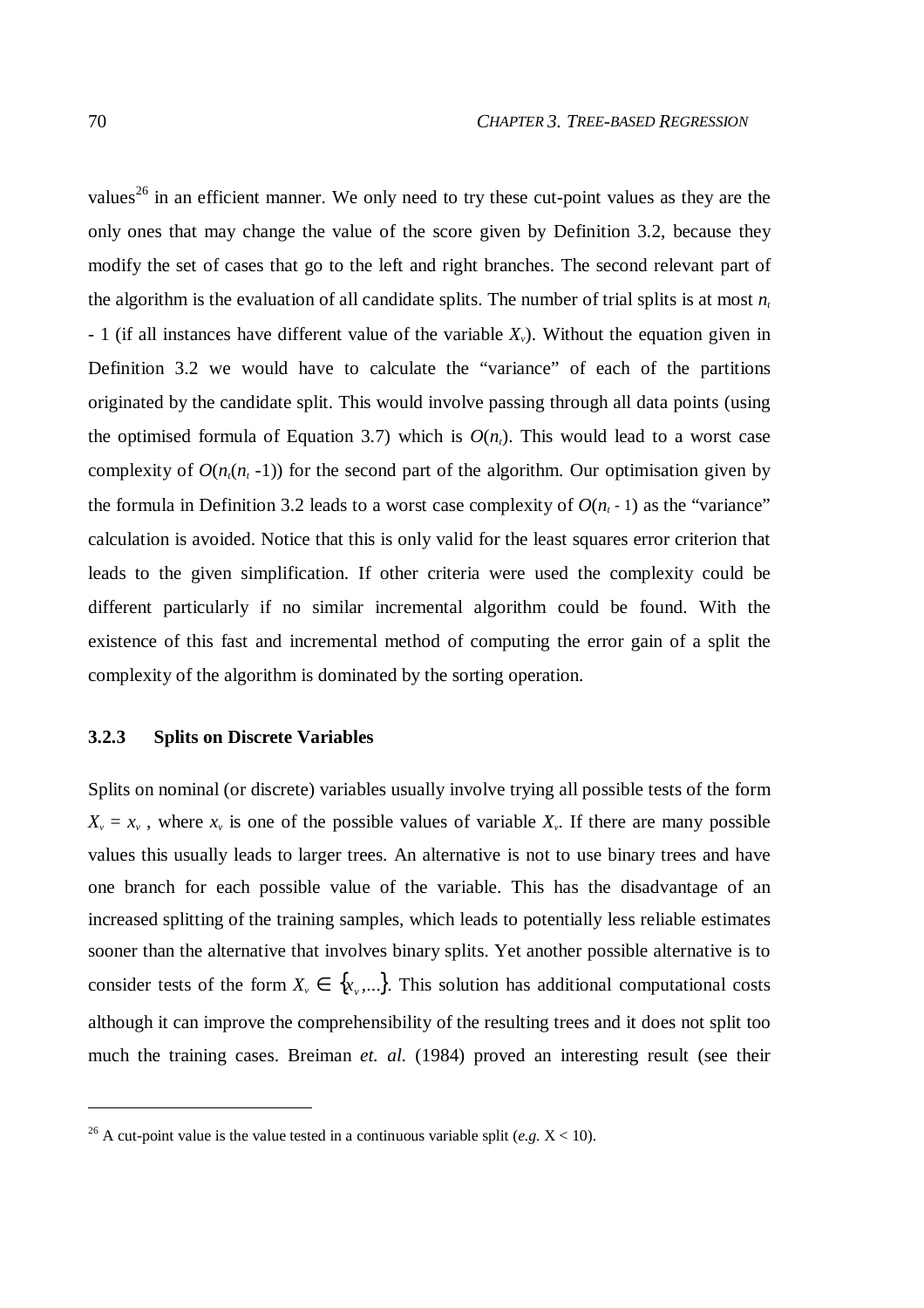Theorem 4.5, Proposition 8.16 and Section 9.4) that changes the complexity of obtaining this type of splits from  $O(2^{i\chi_v - 1})$  into  $O(i\chi_v - 1)$ , where  $\chi_v$  is the cardinality of the domain of variable *Xv*. The method suggested by Breiman *et. al.* (1984, p.247) involves an initial stage where the instances of the node are sorted as follows. Assuming that *B* is the set of values of  $X_v$  that occur in the current node  $t$  (*i.e.*  $B = \{ b : \mathbf{x}_i \in t \wedge \mathbf{X}_{iv} = b \}$ ), and defining  $\bar{y}(b_i)$  as the average *Y* value of the instances having value  $b_i$  in variable  $X_v$ , we sort the values such that,

$$
\overline{y}(b_1) \leq \overline{y}(b_2) \leq \ldots \leq \overline{y}(b_{\#B})
$$

Having the variable values sorted this way, Breiman and his colleagues have proven that, Definition 3.3 (Breiman et al., 1984)<sup>27</sup>

The best split on discrete variable  $X<sub>v</sub>$  in node *t* is one of the #*B*-1 splits

$$
X_{\nu} \in \{b_1, b_2, \dots, b_h\}, \ h = 1, ..., #B-1
$$

♦

 $\overline{a}$ 

This definition results from a theorem that was proved by Fisher (1958) for the case of the least squares error criterion for regression and was extended by Breiman and his colleagues (1984, Sec. 9.4) for a larger class of concave impurity (error) functions. Chou (1991) furthers generalised these results to an arbitrary number of bins (*i.e.* not only binary splits) and to other error functions.

With this method we only have to look for  $#B-1$  subsets instead of  $2^{#B-1}$ . Notice that we still need to "pass through" all data to obtain the values  $\bar{v}(b_i)$ , plus a sorting operation with #*B* elements. Before presenting the algorithm for discrete splits we provide a simple example to illustrate this method.

<sup>&</sup>lt;sup>27</sup> The proof of this theorem is given in Section 9.4 (p.274) of Breiman *et. al.* (1984). A much simpler demonstration based on Jensen's inequality can be found in Ripley (1996, p.218).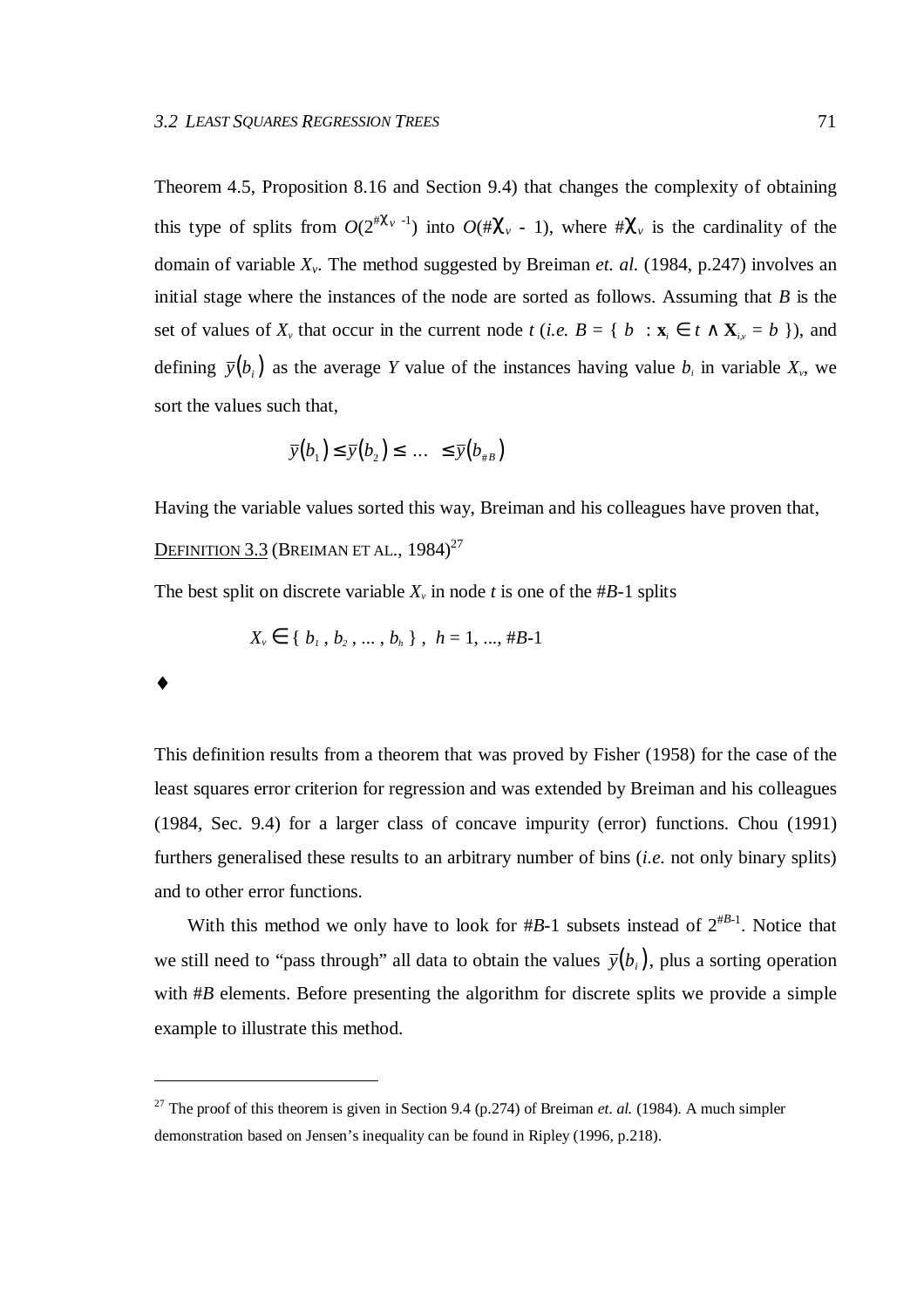## EXAMPLE 3.2

Suppose that we have the following instances in a node *t* :

| <b>COLOR</b> | .        |     | leading to the averages                         |
|--------------|----------|-----|-------------------------------------------------|
| green        |          | 24  | $\overline{y}(green) = (24 + 29 + 13)/3 = 22$   |
| red          | .        | 56  | $\overline{y}(\text{red}) = (56 + 45)/2 = 50.5$ |
| green        |          | 29  | and $\bar{y}(blue) = (120 + 100)/2 = 110$       |
| green        |          | 13  |                                                 |
| blue         |          | 120 |                                                 |
| red          | $\cdots$ | 45  |                                                 |
| blue         |          | 100 |                                                 |

If we sort the values according to their respective average *Y* values we obtain the ordering <*green*, *red*, *blue*>. According to Breiman's theorem the best split would be one of the #*B*-1 (in this case  $2 = 3-1$ ) splits, namely  $X_v \in \{green\}$  and  $X_v \in \{green, red\}$ .

♦

Having the instances sorted according to the method explained above, we use the following incremental algorithm similar to the one presented for continuous variables.

```
Algorithm 3.4 - Finding the best subset split for a discrete variable.
Input : n cases, sum of their Y values (S_t), the variable X_tOutput : An ordered set of values of X<sub>r</sub> and a partition of this set
Obtain the average Y value associated to each value of X_{\nu}Sort the values of X_v according to the average Y associated to each value
\mathbf{S}_{\mathrm{R}}\ =\ \mathbf{S}_{t}\ \ \textit{\textbf{i}}\ \ \mathbf{S}_{\mathrm{L}}\ =\ 0n_R = n_t ; n_L = 0BestTillNow = 0
FOR each value b of the obtained ordered set of values DO
        YB = sum of the Y values of the cases with <math>X_v = b</math>NB = number of the cases with X_v = bS_L = S_L + YB; S_R = S_R - YBn_L = n_L + NB ; n_R = n_R - NBNewSplitValue = (S_L^2 / n_L) + (S_R^2 / n_R)IF ( NewSplitValue > BestTillNow ) THEN
                BestTillNow = NewSplitValue
                BestPosition = position of b in set of ordered values
        ENDIF
```
ENDFOR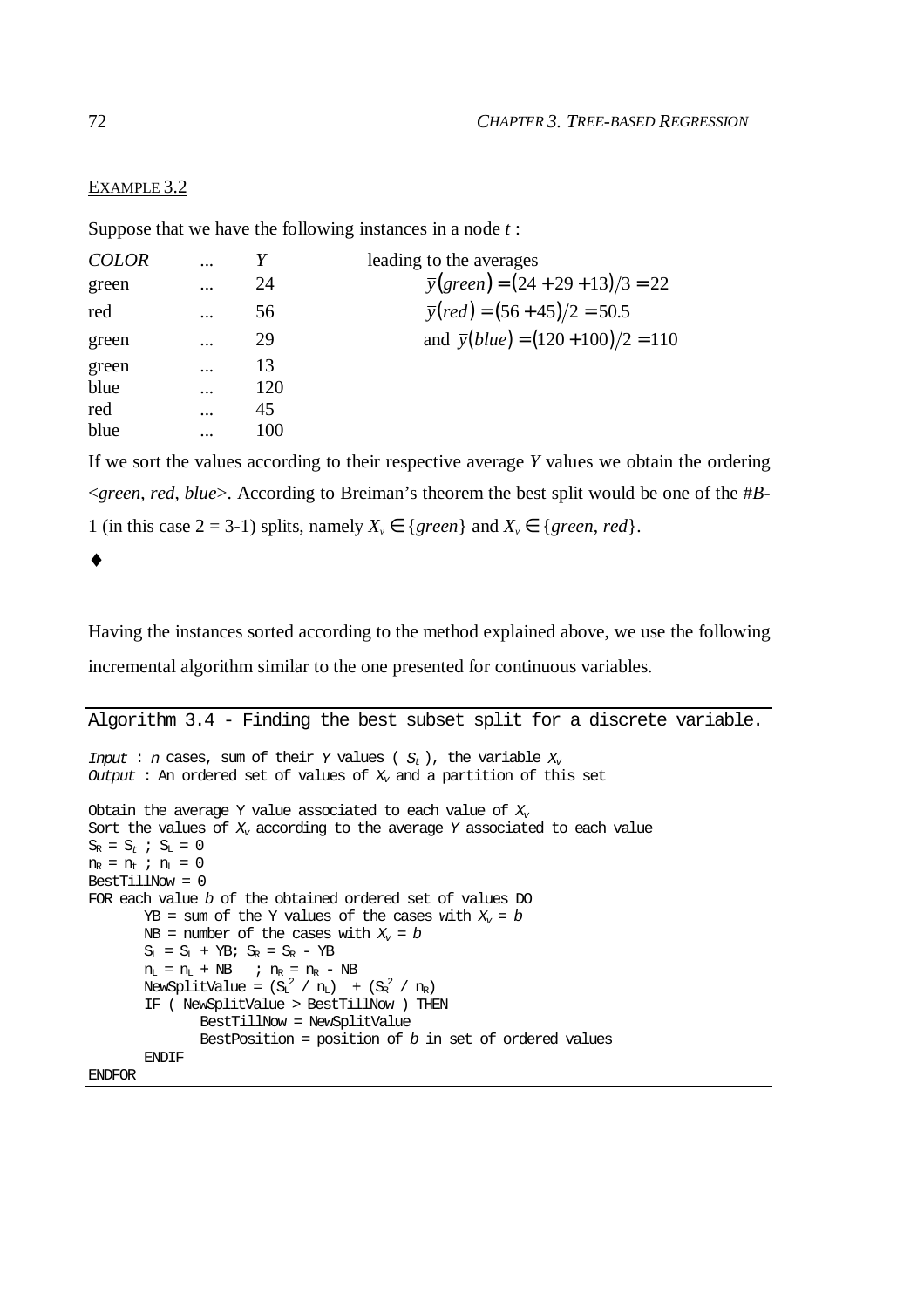The complexity of this algorithm is lower compared to the case of continuous variables. In effect, it is dominated by the number of values of the attribute (#*B*). The exception is the part of sorting the values according to their average *Y* value. The sorting in itself is  $O(HB)$ log #*B*) but to obtain the average *Y* values associated to each value *b* we need to run through all given instances  $(O(n_t))$ , which is most probability more complex than the sorting operation, unless there are almost as different values as there are instances.

## **3.2.4 Some Practical Considerations**

The considerations on computational complexity described in the previous sections, indicate that the key computational issue when building least squares regression trees is sorting. We confirmed this in practice by looking at the execution profiles of our tree induction system, RT. We observed that more than 50% of the CPU time was being spent inside of the Quick Sort function. We have tried other sorting algorithms like Heap Sort (*e.g.* Press *et al.*, 1992) but no significant differences were observed. The weight of this sorting operation is so high that even the implementation of the Quick Sort algorithm is a key issue. In an earlier version of our RT system we used a "standard" recursive implementation of this algorithm. This standard implementation has difficulties when the data is already almost sorted. When we finally used the implementation given by Press *et al.* (1992) we have noticed dramatic improvements in the computation time for large data sets. This means that when dealing with huge data sets the presence of continuous variables can become overwhelming due to the necessary sorting of their values for finding the best cut-point. This was already mentioned in Jason Cattlet's Ph.D. thesis (1991) in the context of classification trees. The author described some techniques that try to overcome this problem, like attribute discretisation, which is often explored within Machine Learning (see Dougherty *et. al.* 1995 for a survey), and sub-sampling to avoid sorting all values (called by the author peepholing).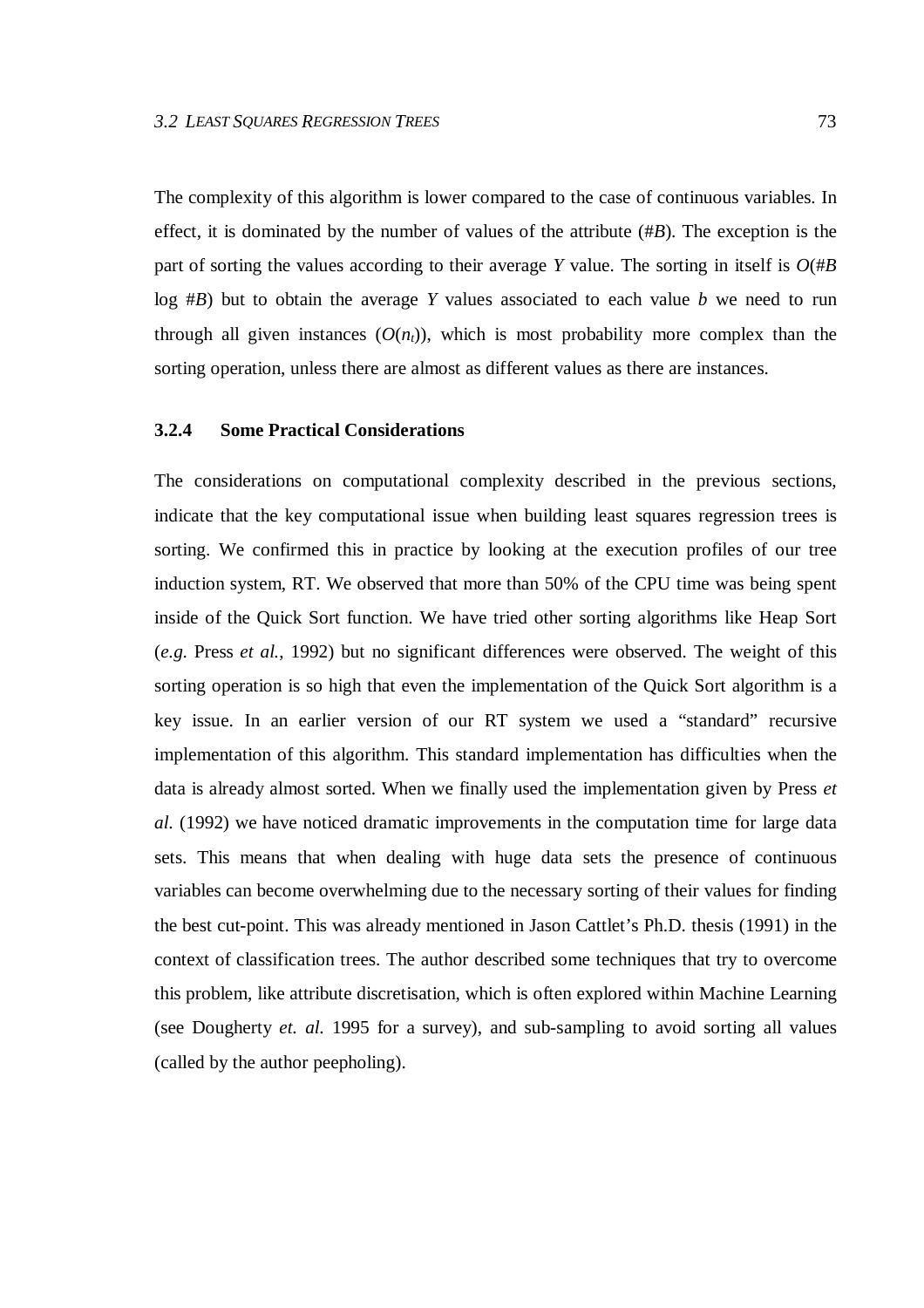We have carried out a simulation study with two artificial data sets (*Fried* and *Mv*) <sup>28</sup> to observe the behaviour of our RT system with respect to computation time. In this experiments we have generated training samples with sizes from 1000 to 150000 cases. For each sample we have generated one LS regression tree, recording the respective CPU time<sup>29</sup> taken to carry out this task. The results for each of the data sets are shown in Figure  $3.1:$ 



*Figure 3.1 - Computation time to generate a LS tree for different sample sizes.*

These graphs show a clear linear dependence of the CPU time on the number of training cases. We also present two linear models obtained with the results of these experiments, confirming that the proportion of variance explained by the respective linear relations is very significant ( $\mathbb{R}^2 > 0.99$ ). This simulation study confirms the validity of the speed-ups we have proposed to the generation of least squares regression trees. They demonstrate that our RT system can easily handle large data sets and, moreover, they show a desirable linear dependence of the necessary computation time on the sample size.

 $\overline{a}$ 

 $^{28}$  Full details of these data sets can be found in Appendix A.2.

The experiments were carried out in a dual Pentium II 450MHz machine running Linux.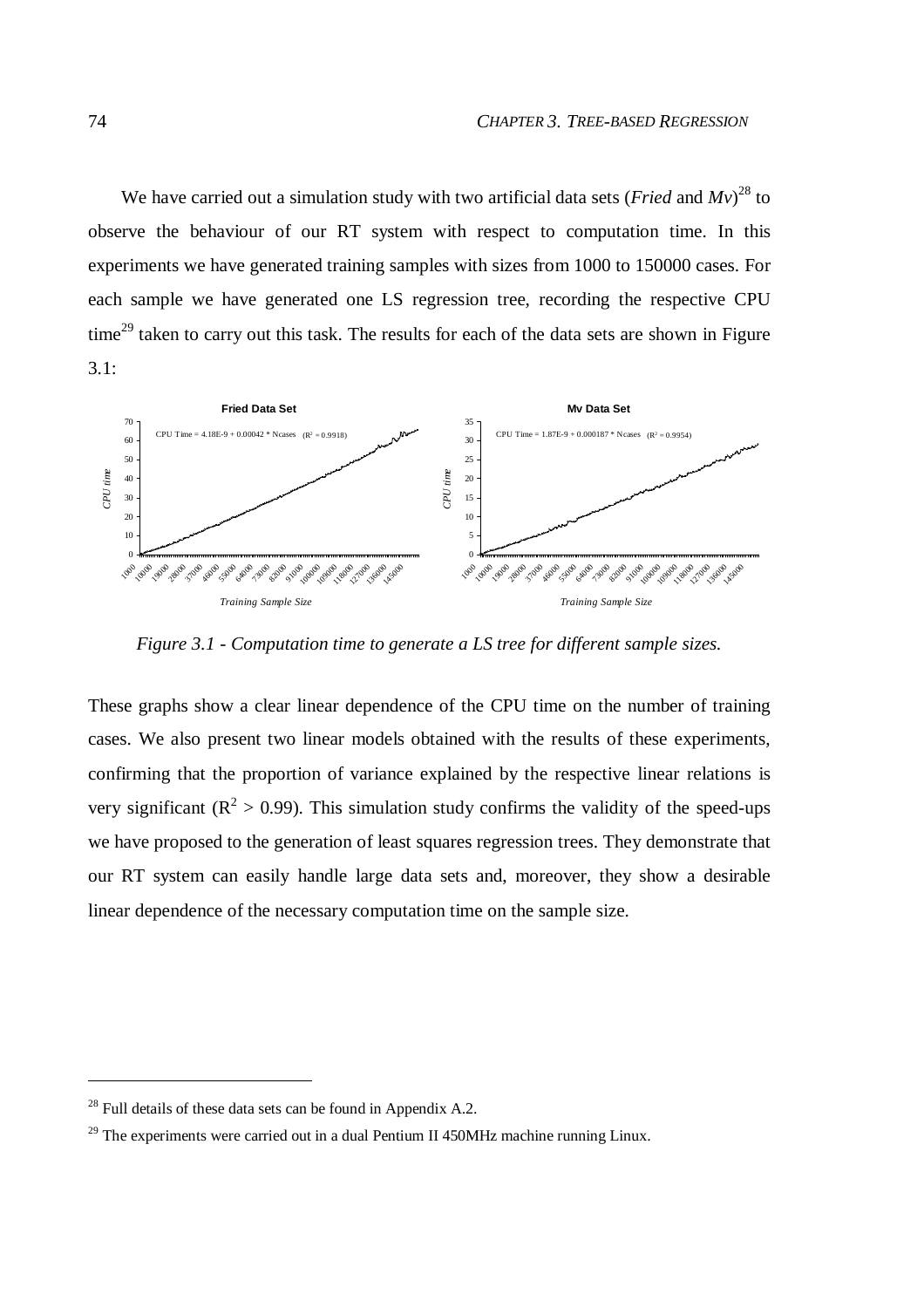## **3.3 Least Absolute Deviation Regression Trees**

In their book on classification and regression trees, Breiman and colleagues (1984) mentioned the possibility of using a least absolute deviation (LAD) error criterion to obtain the best split for a node of a regression tree. However, at the time the method was not yet fully implemented (Breiman *et al.*, 1984, p.258), so no algorithms or results were given. LAD regression trees use as selection criterion the minimisation of the absolute deviation between the model predictions and the *Y* values of the cases. The use of this criterion leads to trees that are more robust with respect to the presence of outliers and skewed distributions. This is the main motivation for studying LAD regression trees. Least squares (LS) regression trees do not have this nice property. In effect, the squared differences amplify the effect of the error of an outlier. Moreover, the presence of outliers can strongly influence the average, thus leading to values in the leaves that are not "representing" correctly the corresponding training cases.

Building a regression model based on a sample  $\{(\mathbf{x}_i, y_i)\}_{i=1}^n$  $\mathbf{x}_i, y_i \rangle_{i=1}^n$  using the least absolute deviation error criterion consists of finding the model parameters that minimise the estimated mean absolute deviation,

$$
\frac{1}{n}\sum_{i=1}^{n}|y_i - r(\boldsymbol{\beta}, \mathbf{x}_i)|
$$
\n(3.8)

where,  $r(\beta, \mathbf{x}_i)$  is the prediction of the model  $r(\beta, \mathbf{x})$  for the case  $\langle \mathbf{x}_i, y_i \rangle$ .

The constant  $k$  that minimises the estimated mean absolute deviation of the observations with respect to  $k$ , is the median  $Y$  value. Minimising the mean absolute deviation to a constant *k* corresponds to minimising the statistical expectation of  $|y_i - k|$ .

## THEOREM 3.2

*The constant k that minimises the expected value of the absolute deviation to a continuous random variable Y, with probability density function f(y), is the median of the variable Y,* ν*Y.*

♦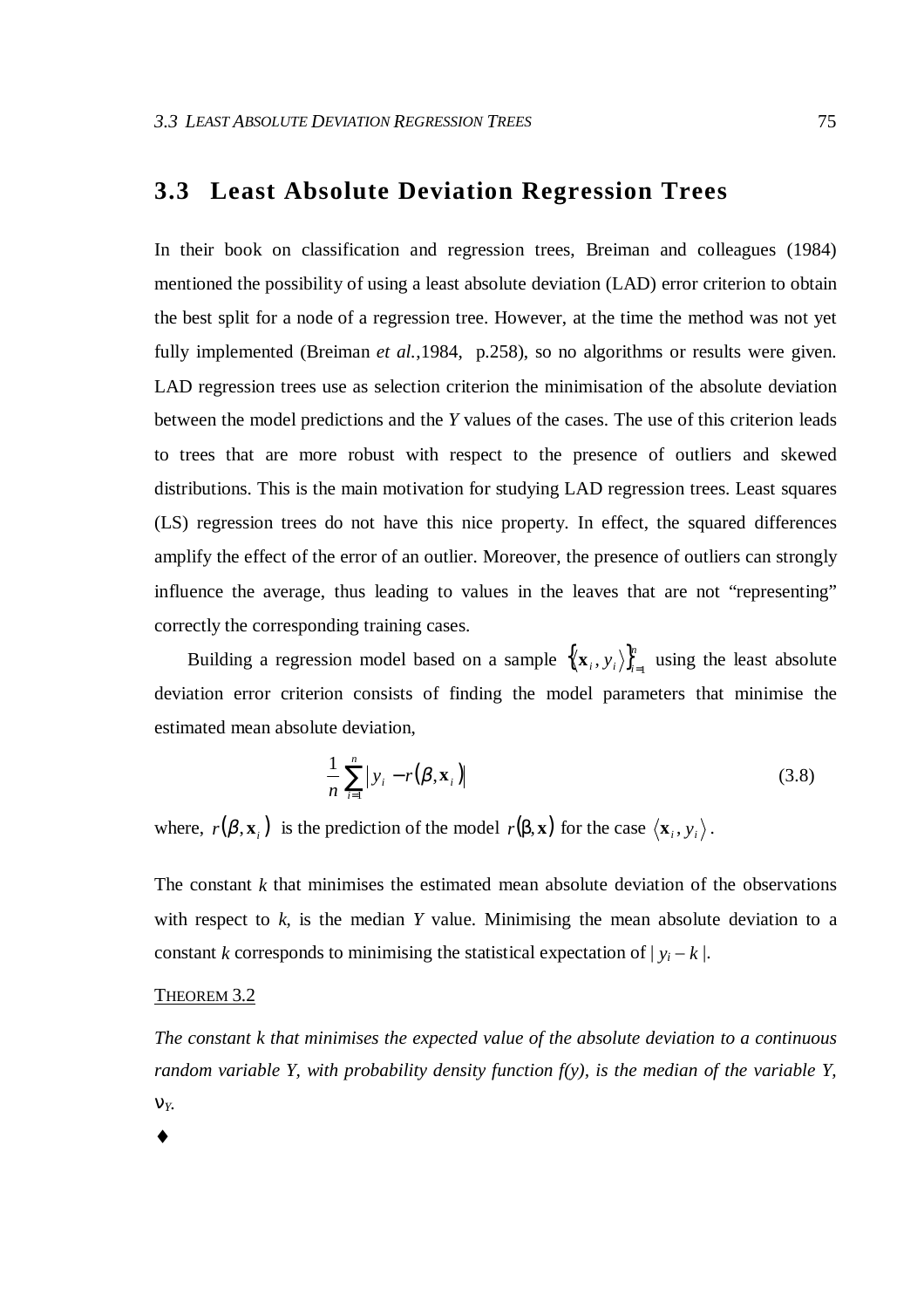A formal proof of this theorem can be found in the appendix at the end of this chapter. As a consequence of this theorem LAD trees should have medians at the leaves instead of averages like LS regression trees. The median is a better statistic of centrality than the average for skewed distributions. When the distribution is approximately normal the median and the average are almost equivalent. This generality can be seen as an advantage of LAD trees over LS trees. However, we will see that LAD trees bring additional computational costs, which can make them less attractive for extremely large data sets.

Growing a LAD regression tree involves the same three major questions mentioned before with respect to LS trees: a splitting rule; a stopping criterion; and a rule for assigning a value to all terminal nodes. Moreover, the algorithm driving the induction process is again the Recursive Partitioning algorithm. With respect to the stopping rule the same considerations regarding overfitting can be made for LAD trees. In effect, the overfitting avoidance strategy is independent of the error criterion selected for growing the trees. We can stop earlier the growth of the tree, or we may post-prune an extremely large tree. With respect to the value to assign to each leaf, we have seen that it is the median of the *Y* values of the cases falling in the leaf. This leads to some differences in the splitting rule. Using the definition presented in Equation 3.6 for the error of a split, we can define the best split for a node *t* using the least absolute deviation criterion as,

#### DEFINITION 3.4

♦

The best split *s* \* is the split belonging to the candidate set of splits *S* that maximises

$$
\Delta Err(s,t) = Err(t) - Err(s,t)
$$

which using Equations 3.6 and 3.8 turns out to be equivalent to minimising

$$
\frac{n_{t_L}}{n_t} \times \frac{1}{n_{t_L}} \sum_{D_{t_L}} |y_i - v_{t_L}| + \frac{n_{t_R}}{n_t} \times \frac{1}{n_{t_R}} \sum_{D_{t_R}} |y_i - v_{t_R}|
$$

or equivalently minimising  $\sum_{i=1}^{\infty} |y_i - v_{t_i}| + \sum_{i=1}^{\infty} |y_i - v_{t_i}|$ *tR R L t L D i t D*  $y_i - v_{t_i}$  +  $\sum y_i$ 

where,  $V_{t_{L}}$  and  $V_{t_{R}}$  are the medians of the left and right sub-nodes, respectively.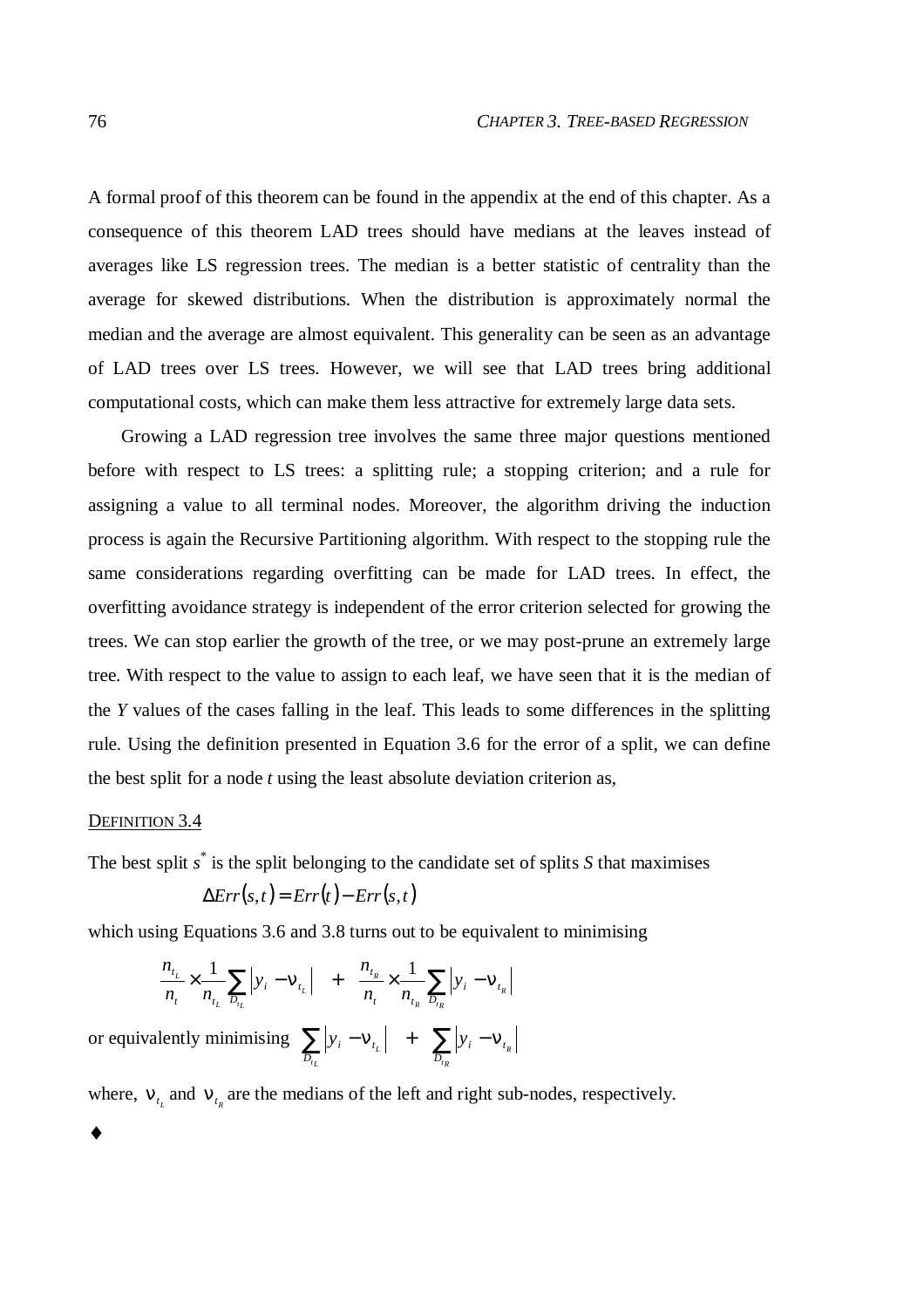Thus the best split minimises the sum of the absolute deviations to the respective medians of the left and right branches. Obtaining the median of a set of values involves sorting them, the median being the "middle" value after the sorting. Without any computational simplification this would mean that for each trial split we would need to sort the cases by *Y* value in each sub-branch to obtain the medians and then "pass through" the data again to obtain the two sums of absolute deviations. This would have an average complexity of  $O(n^2 \log n)$  for each trial split. Furthermore, this would have to be done for all possible splits of every variable. For instance, a continuous variable has potentially *n*-1 trial cutpoints, which would lead to a average complexity proportional to  $O(n^3 \log n)$ . This represents too much computation even for simple problems. We will present algorithms that overcome this serious limitation of LAD trees.

#### **3.3.1 Splits on Continuous Variables**

As we have seen in Algorithm 3.3 the first step before trying all possible splits of a continuous variable  $X_i$  is to sort the instances by the values of this variable. According to Definition 3.4, given a set of cases and a cut-point *V*, we need to obtain the sum of the absolute deviations (*SAD*) of the left and right branches to evaluate the split. For this purpose we need to know the *Y* medians of the cases in each branch of the test. As we have seen the median of a random variable *Y* with probability density function  $f(y)$ , is the value ν for which the probability of a value being greater or equal to it is 0.5 (*i.e.*  $\int_{-\infty}^{v} f(y) dy = \int_{v}^{+\infty} f(y) dy$  $-f(y)dy = \int_{v}$  $f(y)dy = \int_{0}^{x} f(y)dy$ . If we have a sample of such a variable we approximate these probabilities with frequencies. Thus the *sample median* of a set of *n* measurements of a variable *Y*, is the middle value when the observations are arranged in ascending order. If *n* is an odd number, there is a unique middle value, otherwise the median is taken as the average between the two middle points. This means that we need to sort the set of observations to obtain the median. Figure 3.2 shows an example split  $(X_i < 145)$  to help clarifying this task: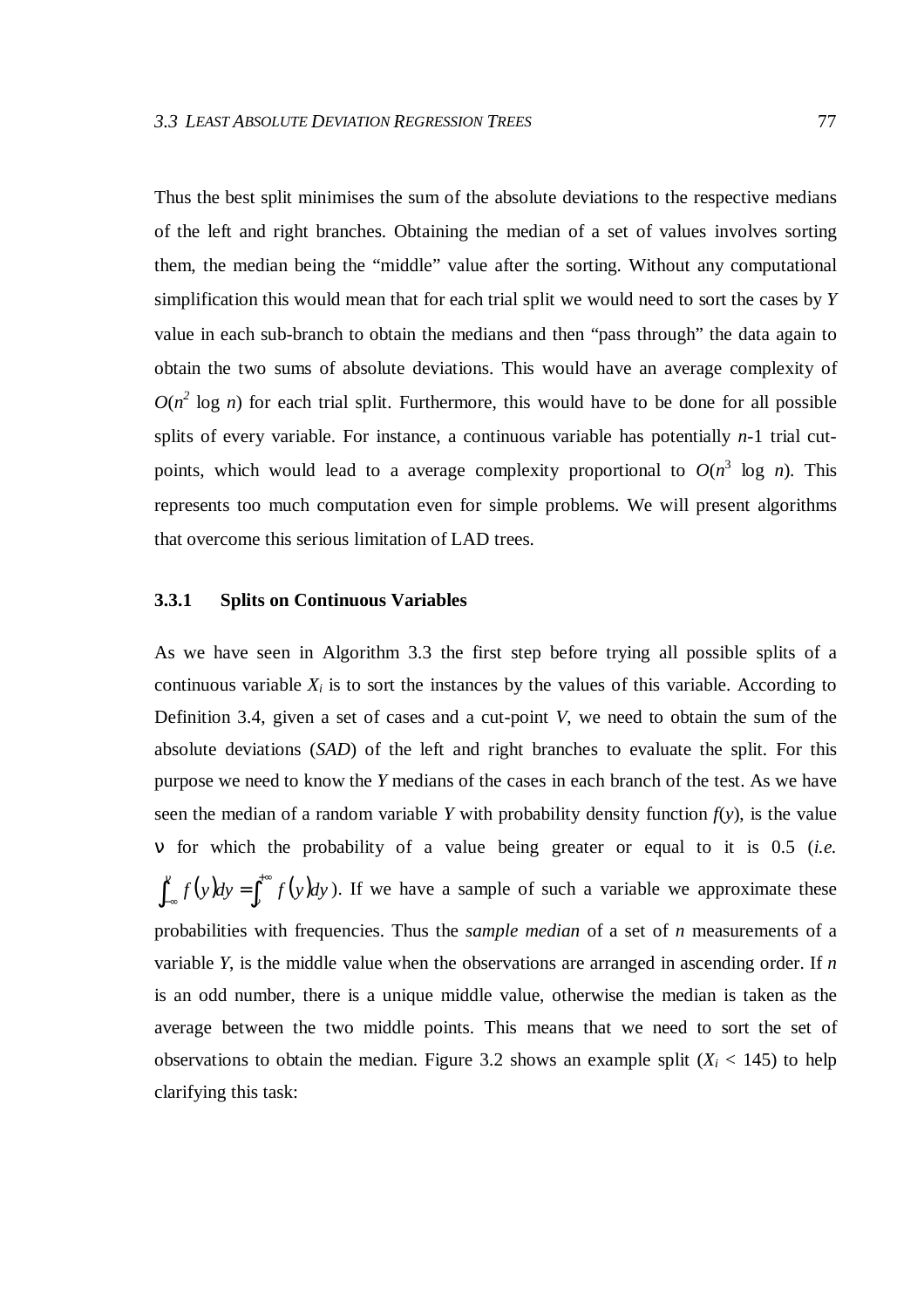|                             |     |     | $X_i < 145$ |                             |     |     |     | $X_i \ge 145$ |     |     |
|-----------------------------|-----|-----|-------------|-----------------------------|-----|-----|-----|---------------|-----|-----|
| $X_i$                       | 100 | 123 | 130         | 131                         | 140 | 150 | 150 | 170           | 175 | 230 |
| <i>Y</i> values             | 230 | 200 | 10          | 13                          | 53  | 234 | 546 | 43            | 23  | 67  |
| Sorted<br>$Y$ values        | 10  | 13  | 53          | 200                         | 230 | 23  | 43  | 67            | 234 | 546 |
| $v_L = 53$<br>$SAD_L = 407$ |     |     |             | $v_R = 67$<br>$SAD_R = 708$ |     |     |     |               |     |     |

*Figure 3.2 - A split on X<sup>i</sup> < 145.*

The key issue we face within LAD trees, is how to efficiently compute the sum of absolute deviations for a new trial split  $X_i \leq V'$  (with  $V' > V$ ). Obtaining these *SAD* values for a new cut point involves "moving" some cases from the right branch to the left branch. For instance, in Figure 3.2 if the new trial cut-point is 160 this would mean that 234 and 546 would now belong to the left branch. We would like to avoid having to re-sort the *Y* values for each new trial cut point to obtain the new medians. Moreover, we would also like to avoid passing again through the data to calculate the new *SAD* values. Thus the key to solve the efficiency problems of LAD trees resumes to the following two related problems:

- Given a set of points with median ν and respective *SAD*, how to obtain the new median ν' and the new *SAD '* , when we *add* a new set of data points to the initial set.
- Given a set of points with median ν and respective *SAD*, how to obtain the new median ν' and the new *SAD '* , when we *remove* a set of data points from the initial set.

In the remaining of this section we will describe an efficient method for solving these two problems. The algorithm we will present obtains the new medians and *SAD*s based on the values of the previous trial cut point, which largely improves the efficiency of finding the best LAD split of a continuous variable.

Let *P* be a set containing the ordered *Y* values of a branch. Let us divide this set in two ordered subsets,  $P$  and  $P^+$ . The set  $P$  contains all observations less or equal to the median,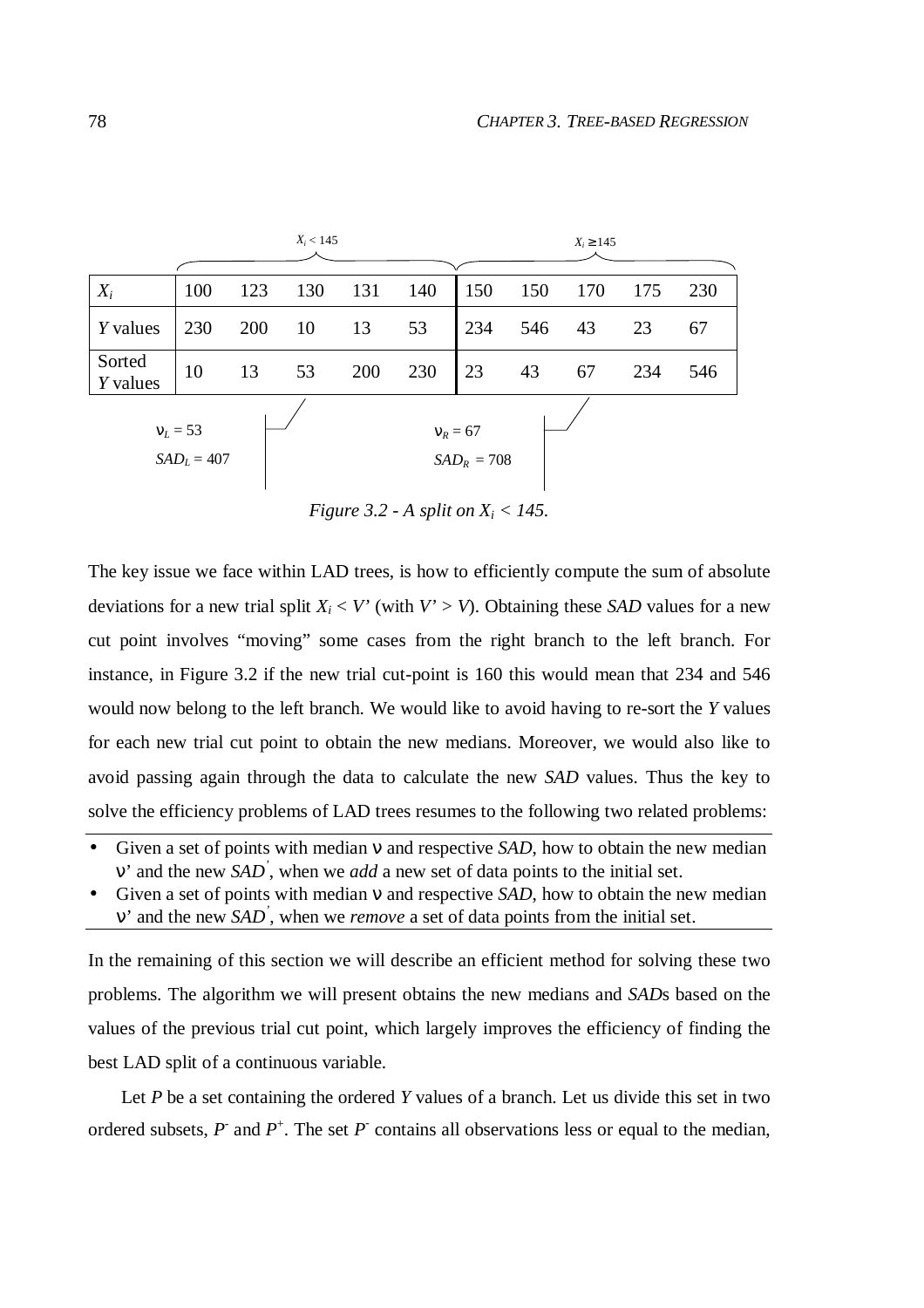and  $P^+$  the remaining observations. For the left branch of the example in Figure 3.2, we would have  $P = \{10, 13, 53\}$  and  $P^+ = \{200, 230\}$ . Given the definition of the median it is easy to see that the following holds:

$$
\begin{cases}\n\#P^{-} - \#P^{+} = 0 & \text{if } \#P \text{ is even} \\
\#P^{-} - \#P^{+} = 1 & \text{if } \#P \text{ is odd}\n\end{cases}
$$
\n(3.9)

If the total number of observations in *P* is even, the median is the average between the maximum value in  $P$  and the minimum value in  $P^+$ , otherwise the median is the maximum value of  $P$ . Adding (or removing) a set of observations to  $P$  is equivalent to obtaining two new ordered subsets subject to the restrictions given in 3.9. Ordered insertion (removal) in sorted sets can be achieved with computational efficiency using balanced binary trees (AVL trees) (Wirth, 1976). Using these data structures we can efficiently update  $P$  and  $P$ <sup>+</sup> when given a new set of data points *B* that we wish to add to *P*. An insertion (removal) in an AVL tree can be done in an average time of the order of *O*(log *SizeOfTree*). This means that the addition (removal) of a set of points *B* can be done in an average time of the order of  $O(\#B \log \#P/2)$ . The only problem we face is that when new points are added (removed) the restrictions given in 3.9 may be violated. We thus may need some additional bookkeeping to maintain these constraints. By updating the new subsets subject to the restrictions given in 3.9, we can easily obtain the new median after the addition (removal) of a set of observations.

We now address the issue of obtaining the new sum of absolute deviations, *SAD'*. Let  $d(y_1, y_2)$  be defined as

$$
d(y_1, y_2) = y_2 - y_1
$$

The sum of absolute deviations of a set of points  $P$  with median  $v_P$  is given by,

$$
SAD_{P,v_p} = \sum_{p} |d(y_i, v_p)| = \sum_{p} d(y_i, v_p) + \sum_{p^+} d(v_p, y_i)
$$
  
= 
$$
\sum_{p^-} v_p - \sum_{p^+} y_i + \sum_{p^+} y_i - \sum_{p^+} v_p = \sum_{p^+} y_i - \sum_{p^-} y_i + v_p (\# P^- - \# P^+)
$$
 (3.10)

Using again the example in Figure 3.2, we can confirm this expression observing that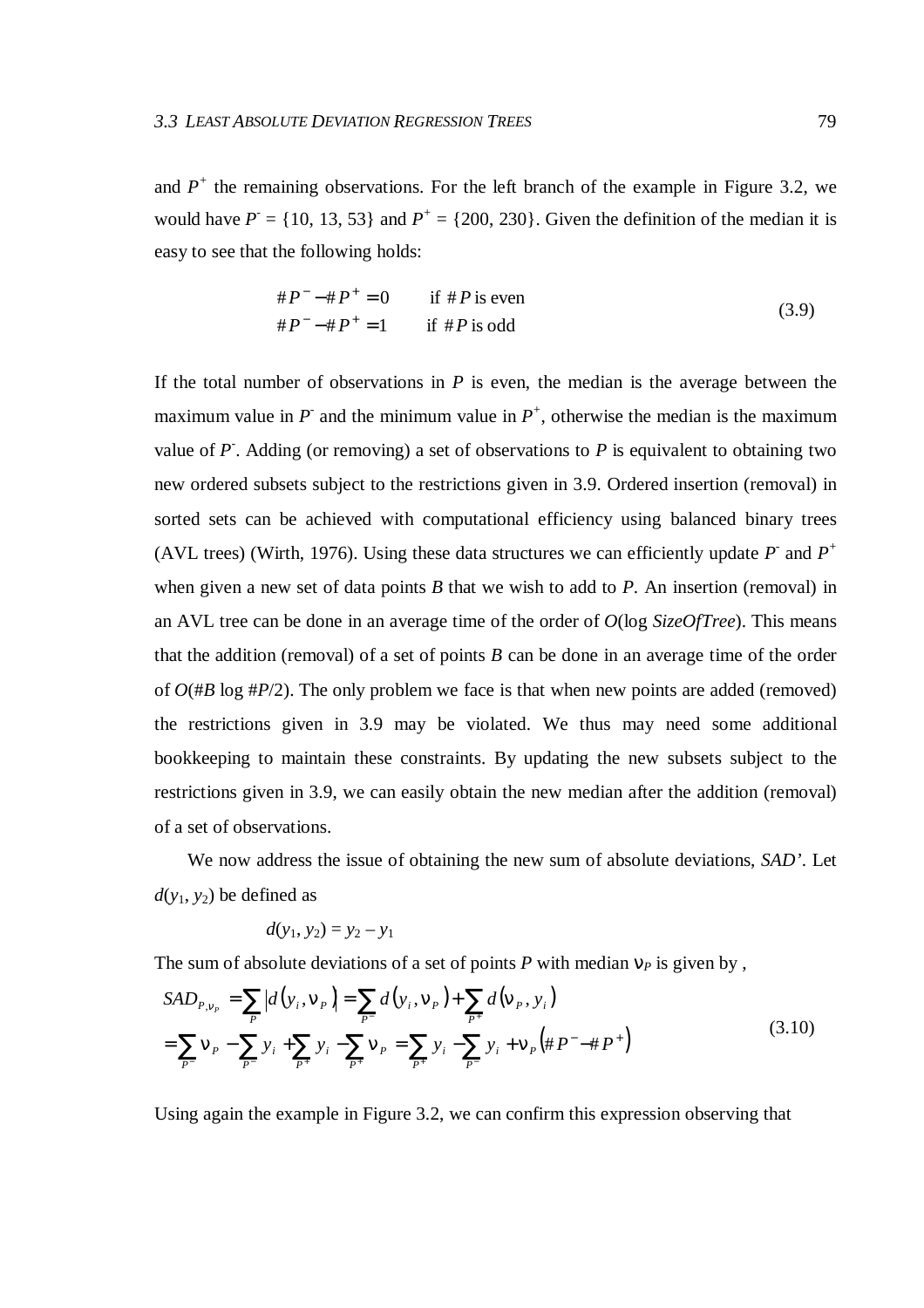$$
SAD_{L} = |d(10,53)| + |d(13,53)| + |d(53,53)| + |d(200,53)| + |d(230,53)| =
$$
  

$$
d(10,53) + d(13,53) + d(53,53) + d(53,200) + d(53,230) = 407
$$

or equivalently,

$$
SADL = (200 + 230) - (10 + 13 + 53) + 53 \times (3 - 2) = 430 - 76 + 53 = 407
$$

We will now address the problem of what happens to this *SAD* value when we remove a set of points from *P*. Let *B* be a set of points we want to remove from *P*, originating the set *R* (*i.e.*  $R = P \setminus B$ ). According to 3.10, the sum of absolute deviations of the set *R* is given by:

$$
SAD_{R,v_R} = \sum_{R^+} y_i - \sum_{R^-} y_i + v_R \left( #R^- - #R^+ \right)
$$
\n(3.11)

We will present an alternative formulation for  $SAD_{R,\nu_R}$  based on the value of  $SAD_{P,\nu_P}$  and *B*. This will reduce the computational complexity of obtaining  $SAD_{R,\nu_R}$  from  $O(\#R)$  to  $O(\#B \log \#R/2)$ . Furthermore our solution avoids the second pass through the data, and we manage to obtain *SAD<sub>R,v<sub>R</sub>*</sub> as we update the median.

Let us assume that in the set *B* there are more values smaller than the median  $v_P$ , than values above this median. If we denote these two subsets of *B* as *B* and  $B^+$ , respectively, this corresponds to saying that  $\#B > \#B^+$ . This implies that the new median after the removal of *B* will be larger than the previous value, *i.e.*  $v_R > v_P$ . The following example clarifies this reasoning.



where,

 $P$  is the set of values smaller or equal to the median of the set  $P$ ;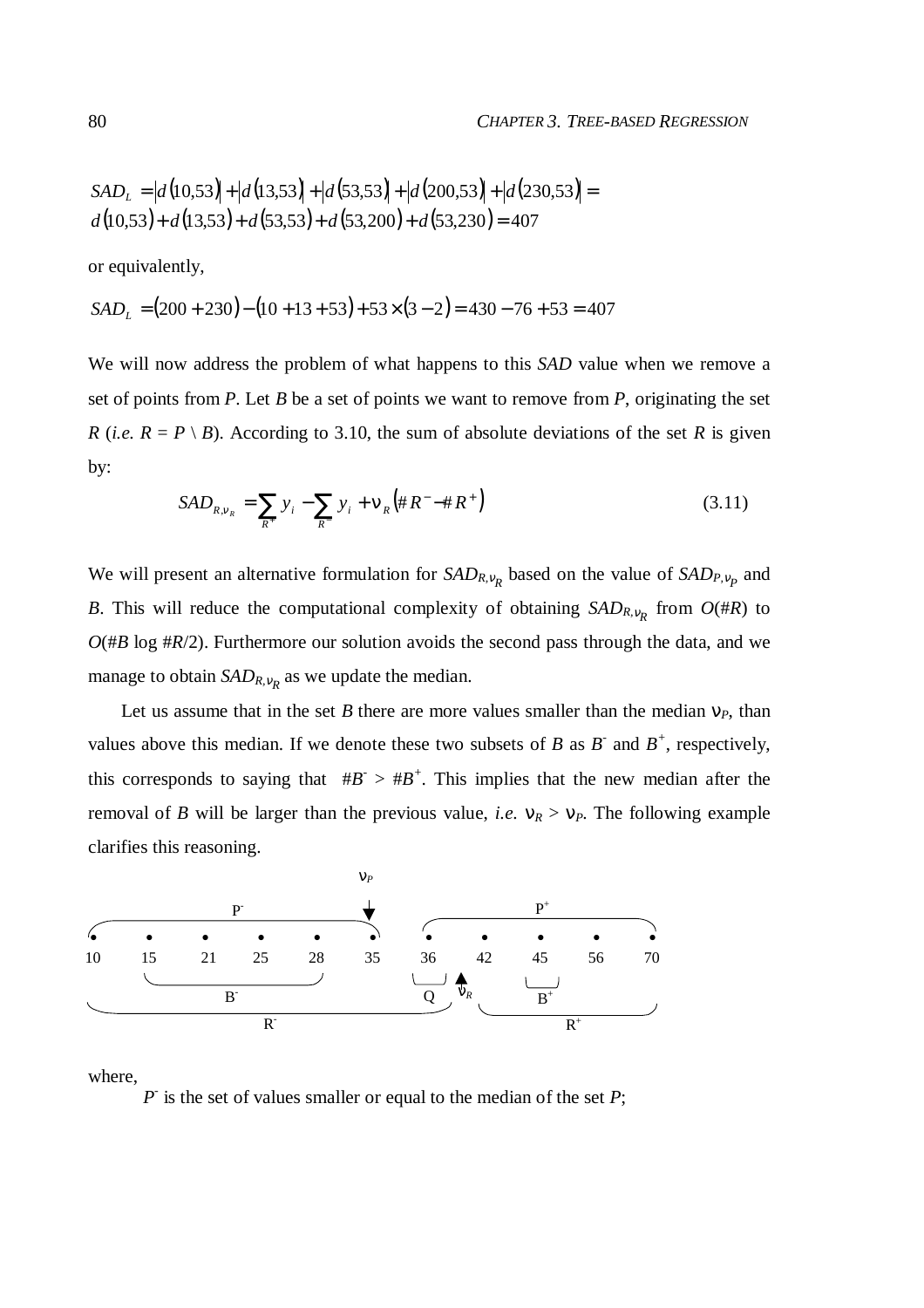$P^+$  is the set of value greater than this median; *B* is the set of points we want to remove from  $P^{30}$ ;  $B$  is the subset of *B* with values smaller or equal to the median of *P*;  $B^+$  is the subset of *B* containing the values greater than this median; *R* is the new set resulting from removing *B* from *P*;  $R$  is the subset of  $R$  containing the values smaller or equal to the median of  $R$ ;  $R^+$  is the subset of *R* with the values greater than this median; and *Q* is the subset of *R* containing values in the interval between the median of *P* and the median of *R*.

The following set relations hold under the assumption that  $v_R > v_P$  after removing *B* from *P*:

$$
R^+ = P^+ - B^+ - Q
$$

$$
R^{\cdot} = P^{\cdot} - B^{\cdot} + Q
$$

where, *Q* is the set containing all points for which  $d(y_i, y_p) < d(y_R, y_p)$ .

Using these relations we can re-write Equation 3.11 as :

$$
SAD_{R,v_R} = \sum_{P^+} y_i - \sum_{B^+} y_i - \sum_{Q} y_i - \sum_{P^-} y_i + \sum_{B^-} y_i - \sum_{Q} y_i +
$$
  
+  $\forall R (\# P^- - \# B^- + \# Q - \# P^+ + \# B^+ + \# Q)$   
=  $\sum_{P^+} y_i - \sum_{P^-} y_i + \sum_{B^-} y_i - \sum_{B^+} y_i - 2 \sum_{Q} y_i + \sum_{R} (\# P^- - \# P^+ + \# B^+ - \# B^- + 2 \# Q)$ 

Similarly, if we assume that  $v_R < v_P$  (*i.e.* # $B^+ < \#B^+$ ):

$$
R^+=P^+-B^++Q
$$

$$
R^{\cdot} = P^{\cdot} \cdot B^{\cdot} \cdot Q
$$

This leads to,

 $\overline{a}$ 

$$
SAD_{R,v_R} = \sum_{P^+} y_i - \sum_{B^+} y_i + \sum_{Q} y_i - \sum_{P^-} y_i + \sum_{B^-} y_i + \sum_{Q} y_i +
$$
  
+  $\mathbf{v}_R (\# P^- - \# B^- - \# Q - \# P^+ + \# B^+ - \# Q)$   
=  $\sum_{P^+} y_i - \sum_{P^-} y_i + \sum_{B^-} y_i - \sum_{B^+} y_i + 2 \sum_{Q} y_i + \mathbf{v}_R (\# P^- - \# P^+ + \# B^+ - \# B^- - 2 \# Q)$ 

Finally, if  $v_R = v_P$  (i.e.  $\#B^- = \#B^+$ ), we have :

 $30$  For instance as a result of a new trial cut-point split ( $c.f$ , example of Figure 3.2)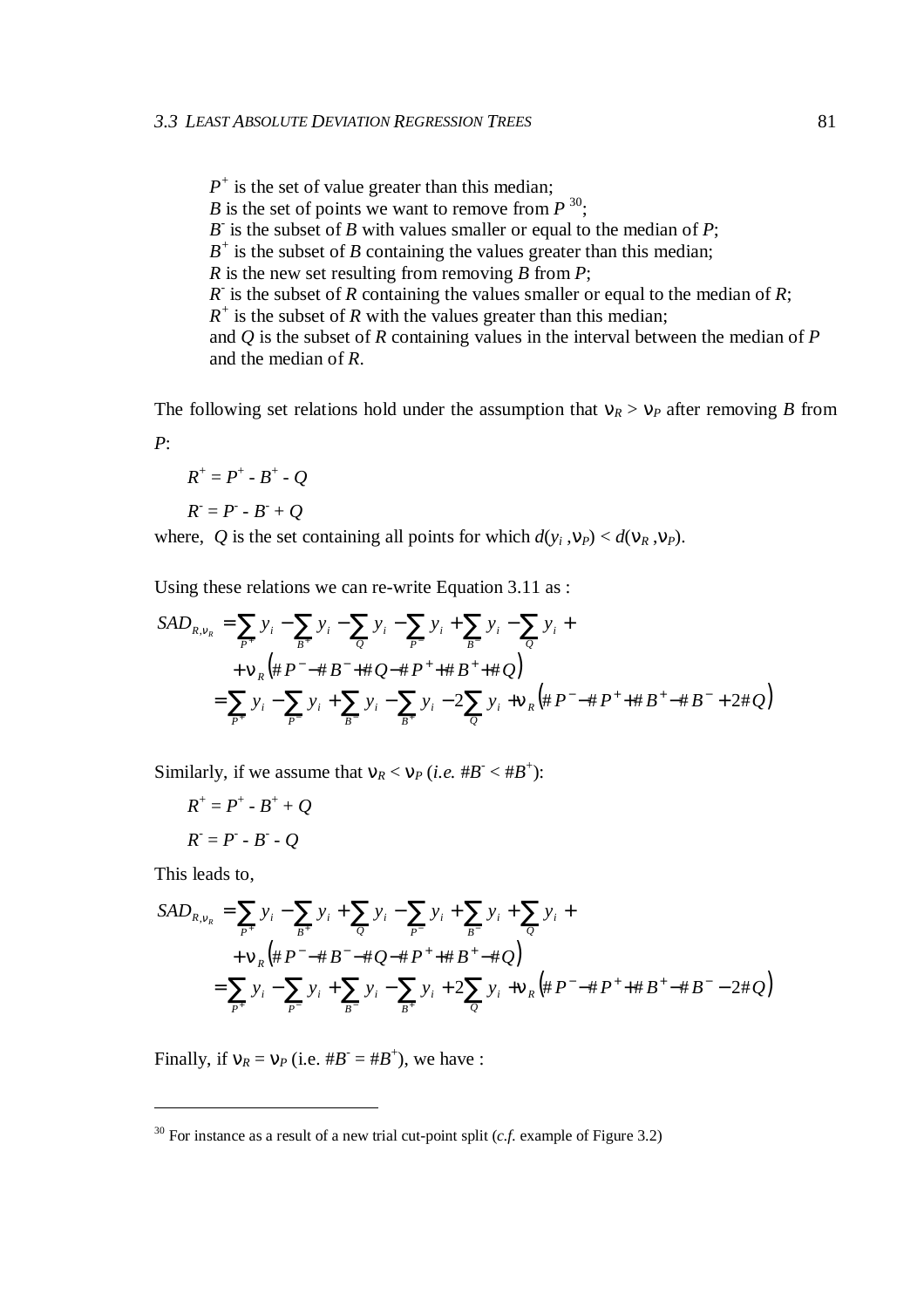$R^+ = P^+ - B^+$ 

$$
R^{\cdot} = P^{\cdot} \cdot B^{\cdot}
$$

leading to,

$$
SAD_{R,v_R} = \sum_{P^+} y_i - \sum_{B^+} y_i - \sum_{P^-} y_i + \sum_{B^-} y_i + v_R (\#P^- \# B^- \# P^+ \# B^+)
$$
  
= 
$$
\sum_{P^+} y_i - \sum_{P^-} y_i + \sum_{B^-} y_i - \sum_{B^+} y_i + v_R (\#P^- \# P^+ \# B^+ \# B^-)
$$

Integrating all three cases into one single formula we get,

$$
SAD_{R,v_R} = \sum_{P^+} y_i - \sum_{P^-} y_i + \sum_{B^-} y_i - \sum_{B^+} y_i + \left( -(\mathbf{v}_R \neq \mathbf{v}_P) \right)^{(\mathbf{v}_R > \mathbf{v}_P)} \times 2 \sum_{Q} y_i
$$
  
+  $\mathbf{v}_R (\# P^- \# P^+ + \# B^+ \# B^- + \left( -(\mathbf{v}_R \neq \mathbf{v}_P) \right)^{(\mathbf{v}_R < \mathbf{v}_P)} \times 2 \# Q$  (3.12)

This formula looks much more complex than Equation 3.11. However, from a computational point of view, it is more suitable for the incremental evaluation of the trial splits. In effect, we are defining the *SAD* of the new set of points (*R*) as a function of the previous set (*P*) plus some additional calculations with *B* and *Q*. Moreover, as we have to remove the observations in *B* from the two AVL trees in order to obtain the new median  $v_R$ , we can obtain the summations over *B* at the same time, thus adding no additional computational cost.

We will now present an algorithm<sup>31</sup> that given a set  $P$  and a subset  $B$ , obtains the value of the *SAD* in the set resulting from removing *B* from *P*. This is one of the steps for the evaluation of a new trial split based on a previous one, as it was mentioned before. Going back to the example in Figure 3.2 this algorithm solves the problem of obtaining the *SAD* of the right branch of the test  $X_i$  < 160 based on the *SAD* of the test  $X_i$  < 145. In this example the set *B* is {234, 546}. The algorithm we present below assumes that we have the values in *P* stored in two AVL trees *P* and  $P^+$ . Furthermore we must have the values of  $v_P$ ,  $\sum_{P^+}$ *i*  $y_i$ ,  $\sum_{P^-}$ *y*<sub>*i*</sub>, #*P* and #*P*<sup>+</sup>. The algorithm returns the values of  $v_R$ ,  $\sum_{R^+}$ *i*  $y_i$ ,  $\sum_{R^-}$  $y_i$ , # $R^+$ , # $R^+$ 

plus the updated AVL trees. According to Equation 3.11 we can use these values to

 $\overline{a}$ 

 $31$  An algorithm with similar objectives was presented in Lubinsky (1995).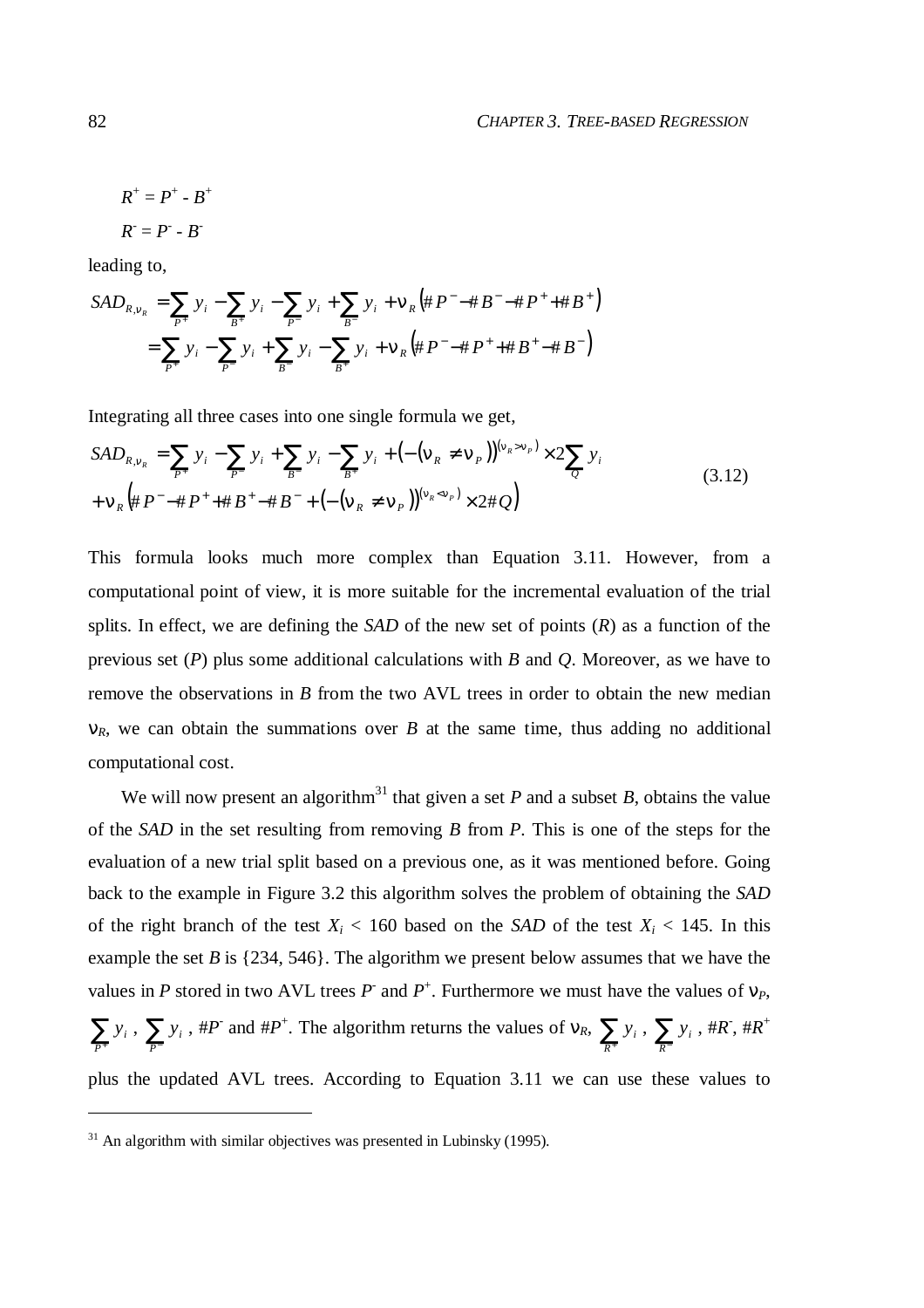calculate  $SAD_{R,v_R}$ . To avoid over-cluttering of the algorithm we have omitted some special cases like when the AVL trees turn empty after removing the cases in *B*.

```
Algorithm 3.5 – Updating the median and SAD after removing a set of
points B.
Input :
        P^+, P^-<br>SP<sup>+</sup>, SP<sup>-</sup>
                             % AVL's containing the elements in the current partition
        SP^+, SP^- % The sum of the Y values of the cases in each AVL NP^+, NP^- % Number of elements in each AVL
                             % Number of elements in each AVL
        Med \frac{1}{8} The current median value
        B % The data points to be removed
Output :
        The updated values characterising the new partition
        (i.e. updated P^{\dagger}, updated P^{\dagger}, SR^{\dagger}, SR^{\dagger}, NR^{\dagger}, NR^{\dagger}, and NewMED)
SB^- = SB^+ = NB^- = NB^+ = SQ = 0FOR each b in B DO \frac{1}{2} removing the B cases
        IF (b \leq Med) THEN
                SB^- = SB^- + bNB^{\text{-}} = NB^{\text{-}} + 1P^- = AVLremove(b, P^-)
        ELSE
                SB<sup>+</sup> = SB<sup>+</sup> + bNB^{+} = NB^{+} + 1P^+ = AVLremove(b, P^+)
        END IF
END FOR
NQ = (N\overline{B}^+ - N\overline{B}^-) DIV 2 \cong 8 DIV stands for integer division, e.g. 5 DIV 2 = 2
NF^+ = NP^+ - NB^+ + NQ % Obtaining the number of cases in the two new AVL's
N R^- = N P^- - N B^- - N QIF (NR^+ > NR^-) THEN \frac{2}{3} Check consistency with 3.9
        NR^+ = NR^+ - 1NR^{-} = NR^{-} + 1NQ = NQ - 1END IF
IF (NQ > 0) THEN \frac{2}{3} Now moving the cases belonging to Q
        FOR i=1 TO NQ DO
                 X = AVLmaximm(P^-)P^- = AVLdelete(X,P^-)
                 P^+ = AVLinsert(X,P^+)
                SO = SO + XEND FOR
ELSE IF (NO < 0) THEN
        FOR i=1 TO -NQ DO
                 X = AVLminimm(P^+)P^+ = AVLdelete(X,P^+)
                 P^- = AVLinsert(X,P^-)
                SQ = SQ + XEND FOR
END IF
IF (NR^{-} > NR^{+}) THEN \frac{2}{3} Calculating the new Median
```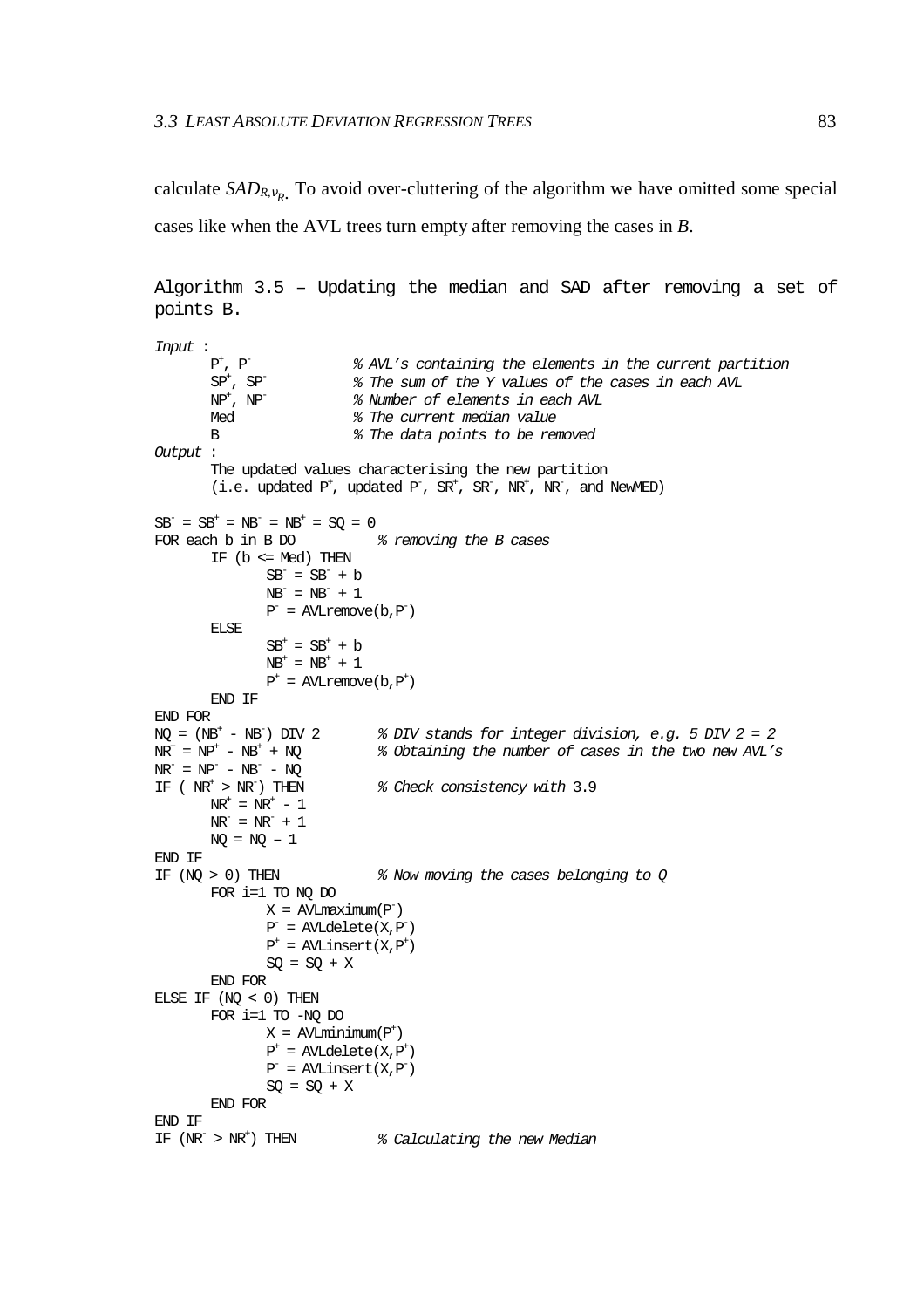```
NewMED = AVImaximm(P^-)ELSE
         NewMED = (AVLmaximum(P^{-}) + AVLminimm(P^{+})) / 2END IF
SR^* = SP^+ - SB^+ + (-(NewMED) \neq MED)<sup>*</sup>(NewMED > MED)<sup>*</sup> SQ % Calculating the SR's
SR^- = SP^- - SB^- + (-(NewMED) \neq MED)<sup>(</sup>NewMED < MED)* SQ
```
Following a similar reasoning it would be possible to prove that the sum of absolute deviations of a set *A*, resulting from adding a set of points *B* to our original set *P* can be obtained by,

$$
SAD_{A,v_A} = \sum_{P^+} y_i - \sum_{P^-} y_i + \sum_{B^+} y_i - \sum_{B^-} y_i + \left( -(\mathbf{v}_A \neq \mathbf{v}_P) \right)^{(\mathbf{v}_A > \mathbf{v}_P)} \times 2 \sum_{Q} y_i
$$
  
+  $\mathbf{v}_A \left( \# \, P^- - \# \, P^+ + \# \, B^- - \# \, B^+ + \left( -(\mathbf{v}_A \neq \mathbf{v}_P) \right)^{(\mathbf{v}_A < \mathbf{v}_P)} \times 2 \# \, Q \right)$  (3.13)

This equation leads to a very similar algorithm that updates the median and *SAD* when we add a set of points. In the example mentioned before this algorithm would enable to obtain the value of the *SAD* of the left branch of the test  $X_i < 160$  based on the *SAD* of the test  $X_i <$ 145. Due to its similarity to Algorithm 3.5 we do not present it here.

The computational complexity of these algorithms is dominated by the operations in the AVL trees with the cases in *B*. These operations can be done in time proportional to  $O(\#B \log \#P/2)$ . If we consider all possible splits of a continuous variable we get to an average complexity of  $O(n \log n/2)$ , where *n* is the number of observations in the node. This number results from the fact that all observations need to be moved from the right branch to the left branch when we try all possible splits. As we have seen the naïve approach has an average complexity of  $O(n^3 \log n)$ , which means that our algorithms provide a significant computational complexity decrease for the task of finding the best split of a continuous variable in LAD trees. However, we have seen in Section 3.2.2 that the corresponding complexity in LS regression trees is  $O(n)$ , which means that even with our optimisations LAD trees are more complex. Still, both type of trees need a previous sorting operation on the values of the variable that is done on average in  $O(n \log n)$ , which turns out to be the major computational burden.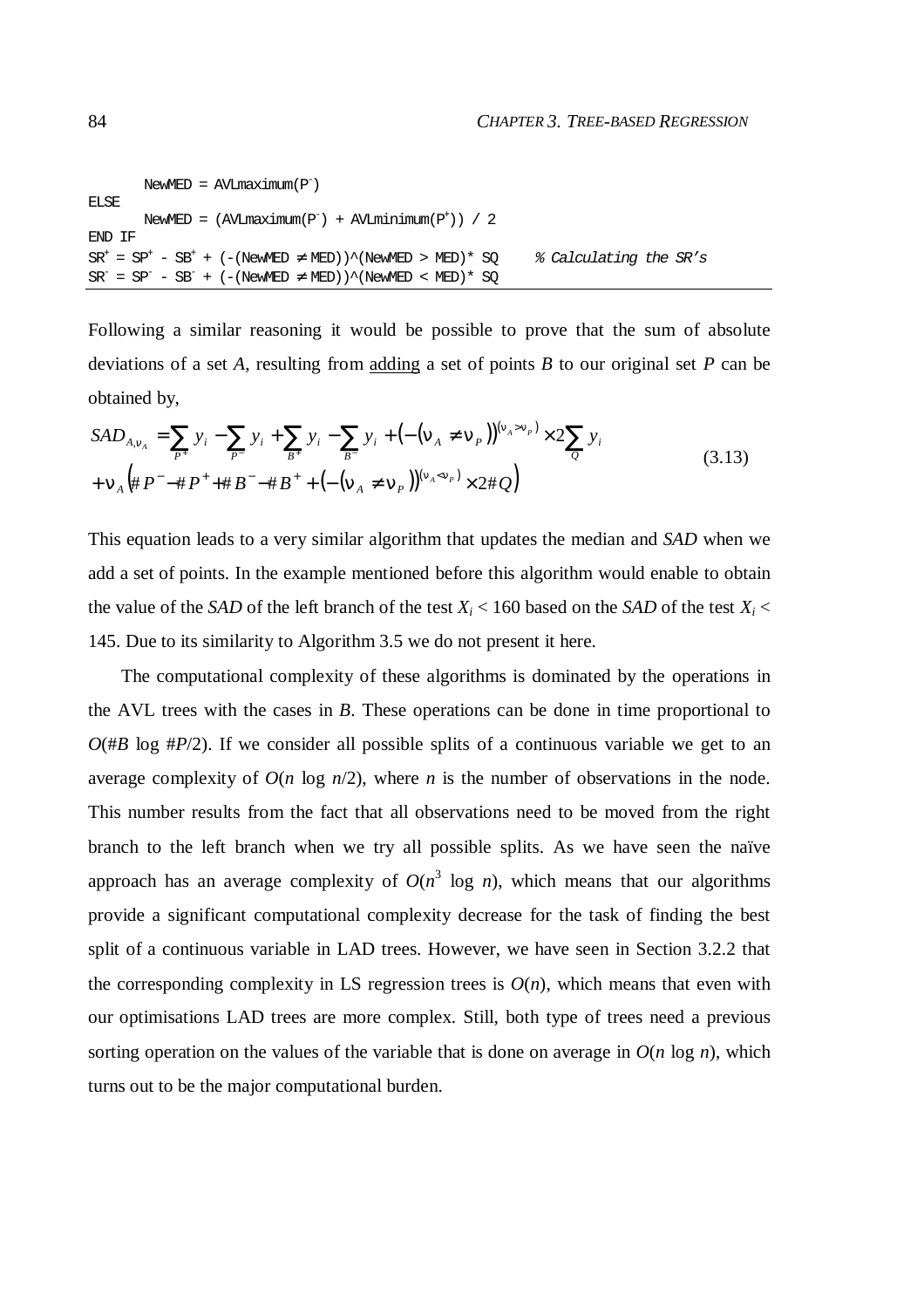Having solved the problem of incrementally obtaining the *SAD* of a new split based on a previous one, we are now ready to present the algorithm for obtaining the optimal LAD split for a continuous variable.

```
Algorithm 3.6 - Best LAD split of a continuous variable.
Input : n cases; their median, SAD, and respective AVL's; the variable X_{\nu}Output : The best cut-point split on X<sub>i</sub>Sort the cases according to their value in X_{\nu}Initialise Right with the Input median information (med,sad and avl's)
Set B to the empty set
BestTillNow = 0
FOR all instances i DO
       Add y_i to B
       IF ( \mathbf{X}_{i+1,\nu} > \mathbf{X}_{i,\nu} ) THEN
               Left = AddToSet(Left,B)
               Right = RemoveFromSet(Right,B)
               RightSAD = Right.R^+ - Right.R^- + Right.Median * (Right.N^- - Right.N^+)LeftSAD = Left.R^+ - Left.R^- + Left.Median * (Left.N^- - Left.N^+)NewSplitValue = RightSAD + LeftSAD
               IF ( NewSplitValue > BestTillNow ) THEN
                       BestTillNow = NewSplitValue
                       BestCutPoint = (X_{i+1,\nu} + X_{i,\nu}) / 2
               ENDIF
               Set B to the empty set
       ENDIF
ENDFOR
```
Algorithm 3.6 uses the algorithms we have described before (the call *RemoveFromSet* is Algorithm 3.5, while *AddToSet* is the corresponding algorithm for adding a set). The values returned by these two algorithms enable us to calculate the *SADs* of both branches using Equation 3.11.

We have carried out an experiment with the *Fried* domain in order to confirm the validity of our proposed algorithms as a means to allow growing LAD trees within reasonable computation times. In this experiment we have varied the training sample size from 1000 to 150000 cases. For each size, we have grown a LAD tree storing the respective CPU time taken to carry out this task. The results are shown in Figure 3.3: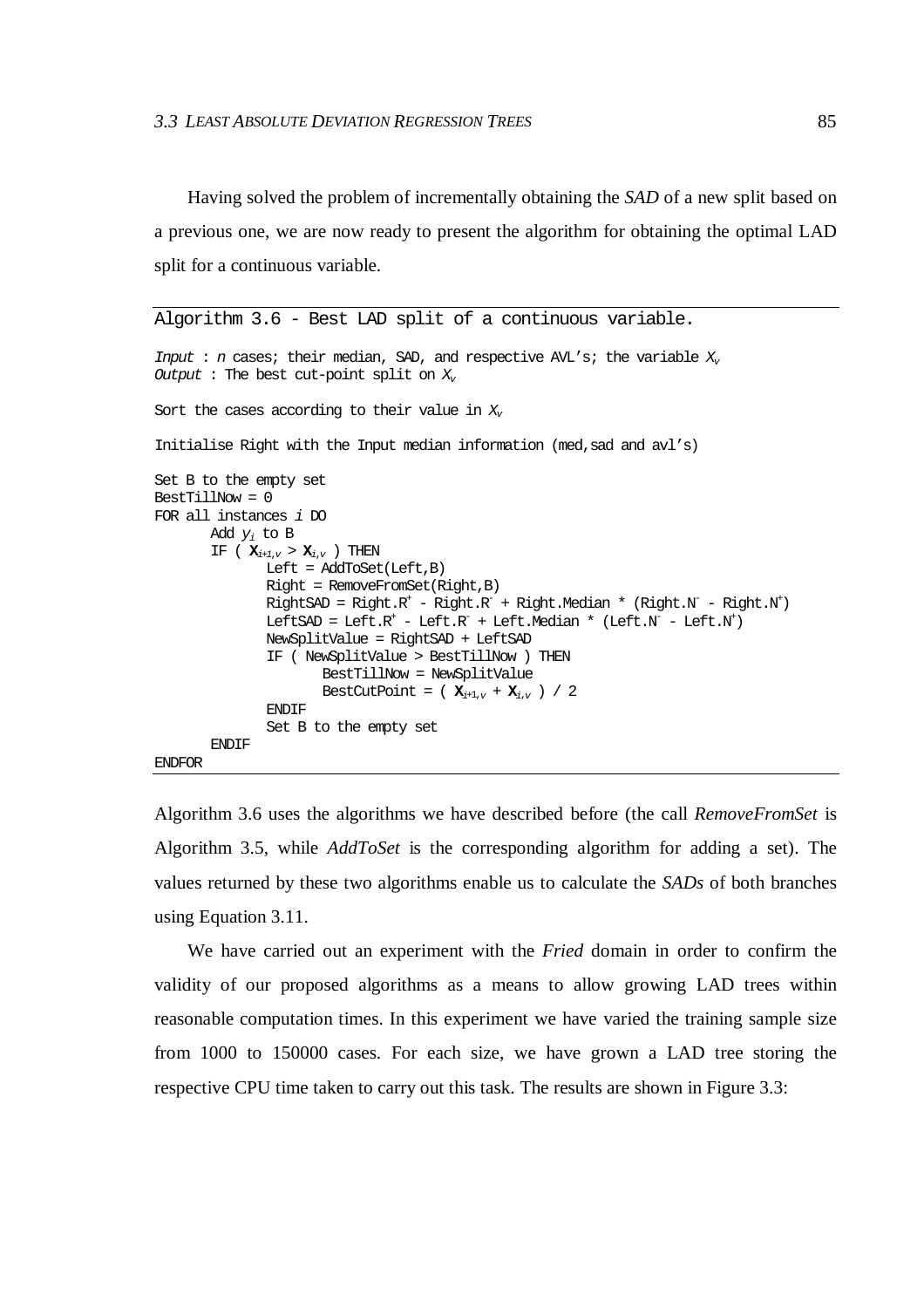

*Figure 3.3 - Computation time to grow a LAD tree for different sample sizes of the Fried domain.*

This experiment shows that although LAD trees are computationally more demanding than LS trees (*c.f.* Figure 3.1), they still maintain an almost linear dependence of the CPU time with respect to the training sample size. This behaviour clearly confirms that our algorithms are able to evaluate all possible splits of continuous variables in a computationally efficient way.

## **3.3.2 Splits on Discrete Variables**

The best nominal split of the form  $X_v \in \{x_v, ...\}$  can be efficiently obtained in LS trees due to a theorem proved by Breiman *et al.* (1984). This theorem reduces the number of tried splits from  $2^{n\chi_v}$ <sup>1</sup> to  $\#\chi_v$  – 1. Even for a small number of values of the variable this reduction is significant. This means that the question whether this theorem also applies to the LAD error criterion is a key issue in terms of computational efficiency.

According to Definition 3.4 the value of a split is given by the sum of the *SADs* of the left and right branches. A theorem equivalent to the one proved by Breiman *et. al.* (1984) for the LAD criterion would mean that the following hypothesis is true :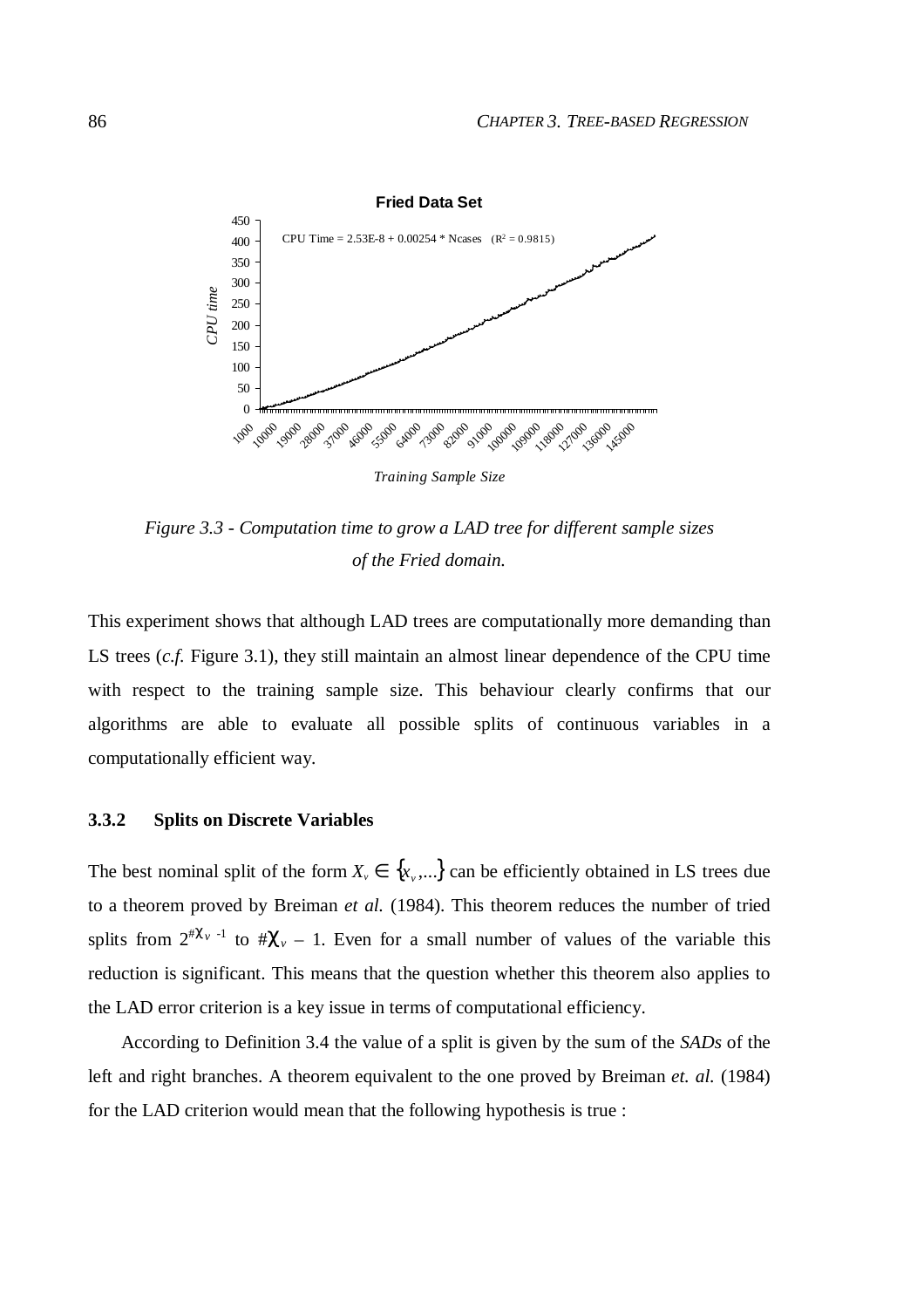#### HYPOTHESIS 3.1

If  $P_1$ ,  $P_2$  form a partition resulting from the best split in a discrete variable (*i.e.*  $P_1$ ,  $P_2$  is an optimal partition) and  $v_{P_1} < v_{P_2}$  then

$$
\forall_{B_1 \subset P_1, B_2 \subset P_2} : \quad \mathbf{V}_{B_1} < \mathbf{V}_{B_2}
$$

♦

 $\overline{a}$ 

If this hypothesis is true, to obtain the best discrete split it would be sufficient to order the values of the discrete variable by their median and the best split is guaranteed to be between two of these ordered values. This is exactly the same procedure followed in Example 3.2 presented in Section 3.2.3, but now with medians instead of averages.

To prove Hypothesis 3.1 it is sufficient to demonstrate that if we exchange any two subsets of the optimal partition we get a worse value of the split. In particular if  $\psi_{P_1,P_2}$  is the sum of the *SADs* of the optimal partition (*i.e.*  $\psi_{P_1,P_2} = SAD_{P_1} + SAD_{P_2}$ ),  $B_1 = \max_{P_i \in P_1} \nu_{P_i}$  $p_i \in P_i$   $\downarrow p$ ν  $\in P_1$ max and  $B_2 = \min_{p_i \in P_2} v_{p_i}$  $\lim_{p_i \in P_2}$  **v** *p* ν  $\in P_2$ min  $v_{p}$ , then if we exchange  $B_1$  with  $B_2$ , originating the partition  $N_1$ ,  $N_2$ , we

should be able to prove that  $\psi_{P_1, P_2} \leq \psi_{N_1, N_2}$ . Notice that,

$$
N_1 = P_1 - B_1 + B_2
$$
 and  $N_2 = P_2 - B_2 + B_1$ 

For instance, let  $X_1 \in \{a, b, c\}$  be an optimal split for the variable  $X_1$ , with the domain of the variable being  $\chi_1 = \{a, b, c, d, e\}$ . Let  $P_1$  and  $P_2$  be the sets containing the respective *Y* values associated with the division entailed by the split. Furthermore, let us suppose<sup>32</sup> that  $v_a > v_c > v_b$ , and  $v_e < v_d$ . If  $B_1$  is the subset of  $P_1$  containing the *Y* values of the cases for which  $X_1 = a$ , and  $B_2$  is the subset of  $P_2$  containing the *Y* values of the cases for which  $X_1 =$ e, we want to prove that  $SAD_{\{b,c,e\}} + SAD_{\{a,d\}} \leq SAD_{\{a,b,c\}} + SAD_{\{d,e\}}$  (*i.e.* that  $\psi_{\{b,c,e\},\{a,d\}} \leq$  $\Psi_{\{a,b,c\},\{d,e\}}).$ 

 $32 \text{ } v_i$  represents the median of the *Y* values of the cases for which the value of the variable is *i*.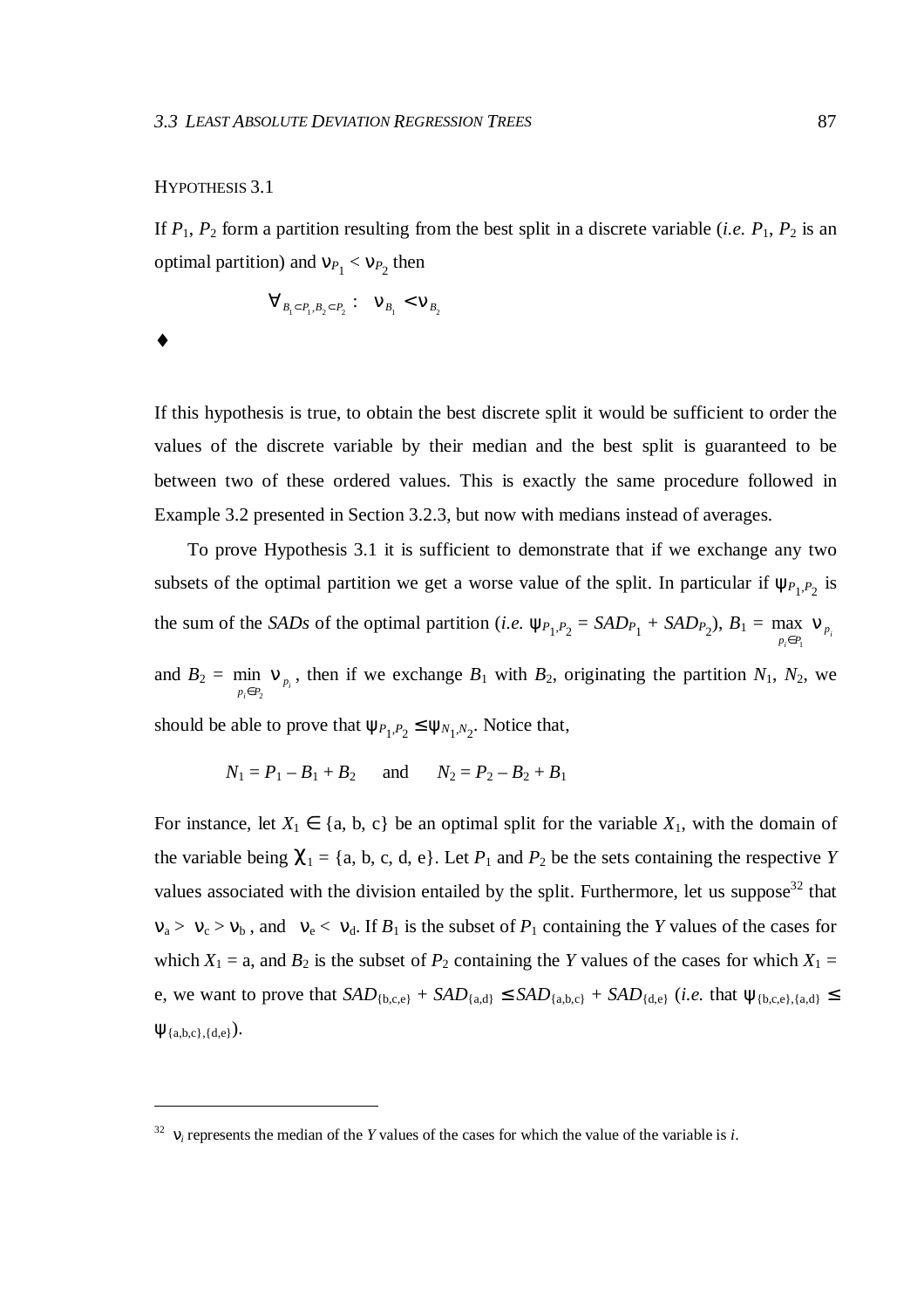The derivation of equations for the *SAD* of the sets  $N_1$  and  $N_2$  follows a similar reasoning used for deriving Equations 3.12 and 3.13. However, the expressions are a bit more complex. Our goal is to find an expression for  $\psi_{N_1,N_2}$  as a function of  $\psi_{P_1,P_2}$ . Namely, we want an expression of the form

$$
\Psi_{N_1, N_2} = SAD_{N_1} + SAD_{N_2} = SAD_{P_1} + K_1 + SAD_{P_2} + K_2
$$
\n(3.14)

If we manage to obtain expressions for  $K_1$  and  $K_2$  and to prove that their sum is greater or equal to zero, we would be able to obtain a demonstration of Hypothesis 3.1. At the end of this chapter we present a derivation of such an expression for  $\psi_{N_1,N_2}$ . However, the expressions we were able to derive for  $K_1$  and  $K_2$  are still too complex for a clear understanding of the behaviour of  $\psi_{N_1,N_2}$ . Still, we were able to prove the falsity of Hypothesis 3.1 by finding a counter-example through a large-scale simulation study. This means that its use may lead to the choice of sub-optimal discrete splits for LAD tree nodes. The question that arises is whether the predictive accuracy of LAD trees is affected by these potentially sub-optimal splits. In effect, although we were not able to formally characterise the cases where sub-optimality occurs, we have experimentally observed that these are rare events. In most of our simulation experiments using Hypothesis 3.1 leads to the optimal split. Moreover, if the split is sub-optimal it does not means that the resulting LAD tree will have lower performance in a separate independent test set. We have implemented in our RT system both alternative ways of finding the best nominal split: using Hypothesis 3.1; or trying all possible combinations. Regression data sets with lots of nominal variables do not abound. In our benchmark data sets only *Abalone* and *Mv* include nominal variables. In all experiments we have carried out with these two domains, we never observed any difference in terms of accuracy or tree size<sup>33</sup>, between the two alternatives. On the contrary, in terms of computation time there is an overwhelming advantage of using the heuristic method of finding best nominal variable splits outlined by Hypothesis 3.1. We have carried out an experiment with the *Mv* artificial domain to

 $\overline{a}$ 

<sup>&</sup>lt;sup>33</sup> Actually the trees were always the same, meaning that the use of the Hypothesis in these data sets is not leading to sub-optimal splits.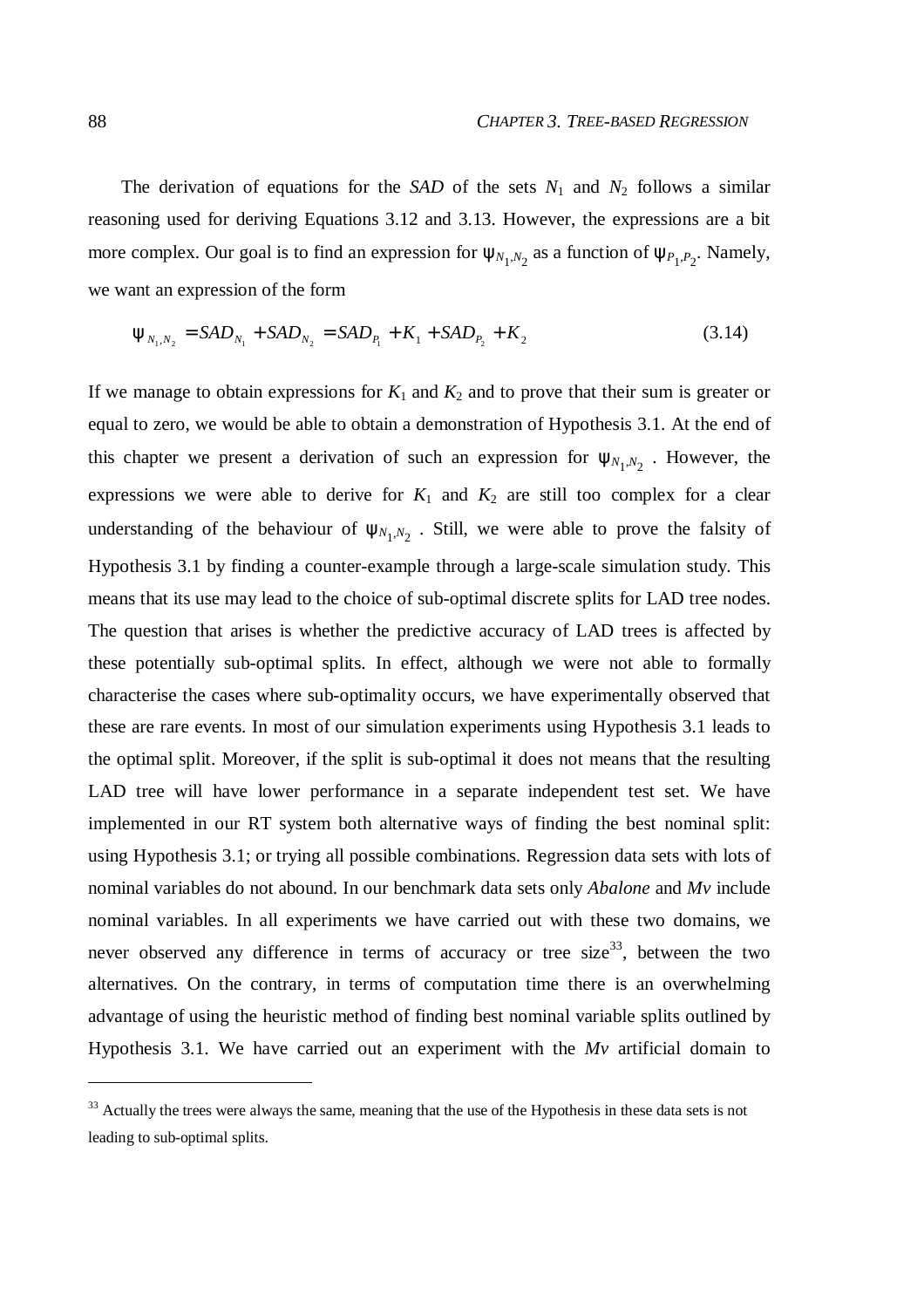confirm this advantage. We have varied the training sample size from 1000 to 150000 cases, generating two LAD trees. The first (LAD) was obtained by exploring all possible combinations of the discrete variable values, when addressing the task of finding the best sub-set split of a tree node. The latter (LAD, fast) was generated through the use of the results of Hypothesis 3.1 as a heuristic process of finding the best discrete split of a node. The computation time taken to grow these two trees is shown in Figure 3.4:



*Figure 3.4 - Computation Time of LAD and LAD(fast) trees for different sample sizes.*

This experiment confirms the clear computational advantage of using our proposed heuristic process of finding the best discrete split for the nodes of LAD trees. Moreover, we should remark that the three discrete variables of the *Mv* domain, have very few values (two or three). This means that the cost of evaluating all possible discrete splits is not too large when compared to our heuristic process. In domains containing discrete variables with a large set of values (*e.g.* Costa, 1996) the advantage of our proposal would be even more evident. Still, we should remark that both alternatives have a nearly linear behaviour with respect to the relation between CPU time and number of training cases.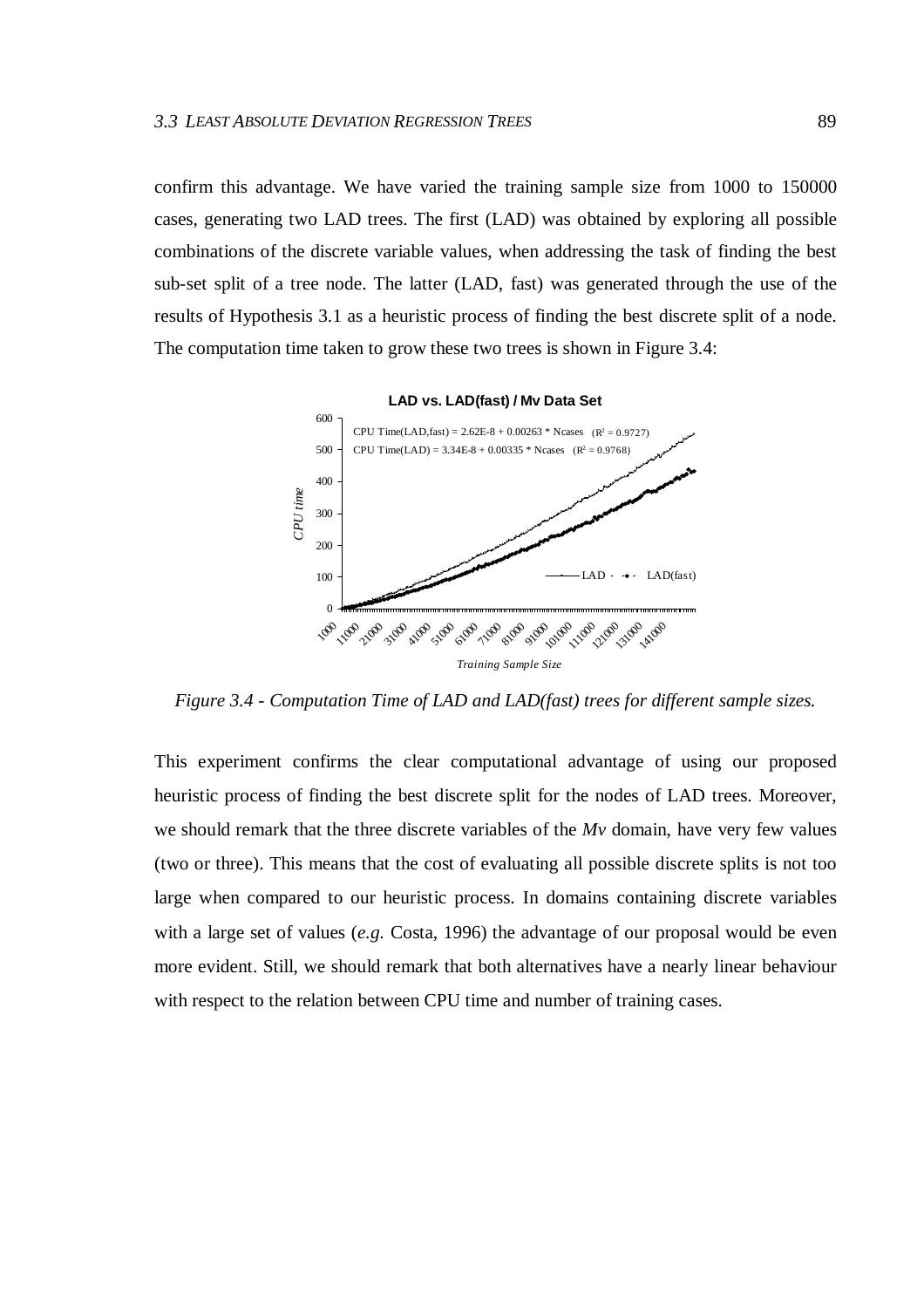# **3.4 LAD vs. LS Regression Trees**

In the previous sections we have described two methods of growing regression trees. These alternatives differ in the criteria used to select the best split for each tree node. While LAD trees try to ensure that the resulting model has the smallest possible deviation from the true goal variable values, LS trees try to minimise the squared differences between the predicted and true values. In this section we address the question of which type of trees should we prefer given a new regression task.

The answer to this question is related to the predictive performance measure that will be used to evaluate the resulting regression models. There are two major groups of prediction error statistics (*c.f.* Section 2.3.2): one based on absolute differences between the predicted values and the true *Y* values of the cases; and the other based on the squared differences between these values. These two forms of quantifying the prediction error of a model entail different preference biases. In effect, the squared differences are more "influenced" by large prediction errors than the absolute differences. As such, any regression model that tries to minimise the squared error will be strongly influenced by this type of errors and will try to avoid them. This is the case of LS regression trees whose splitting criterion revolves around the minimisation of the resulting mean squared error (*c.f.* Definition 3.1). On the contrary, the minimisation of the absolute differences will result in a model whose predictions will on average be "nearer" the *Y* value of the training cases. This model is not so influenced by large prediction errors as they are not so "amplified" as when using squared differences. Models obtained by minimising the absolute differences are expected to have lower average difference between the true and predicted values. However, these models will probably commit extreme errors more often than models built around the minimisation of the squared differences. This is the case of LAD trees that use a splitting criterion that tries to minimise the absolute differences (*c.f.* Definition 3.4). From this theoretical perspective we should prefer LAD regression trees if we will evaluate the predictions of the resulting model using the Mean Absolute Deviation (MAD) statistic. On the contrary, if we are evaluating the prediction error using the Mean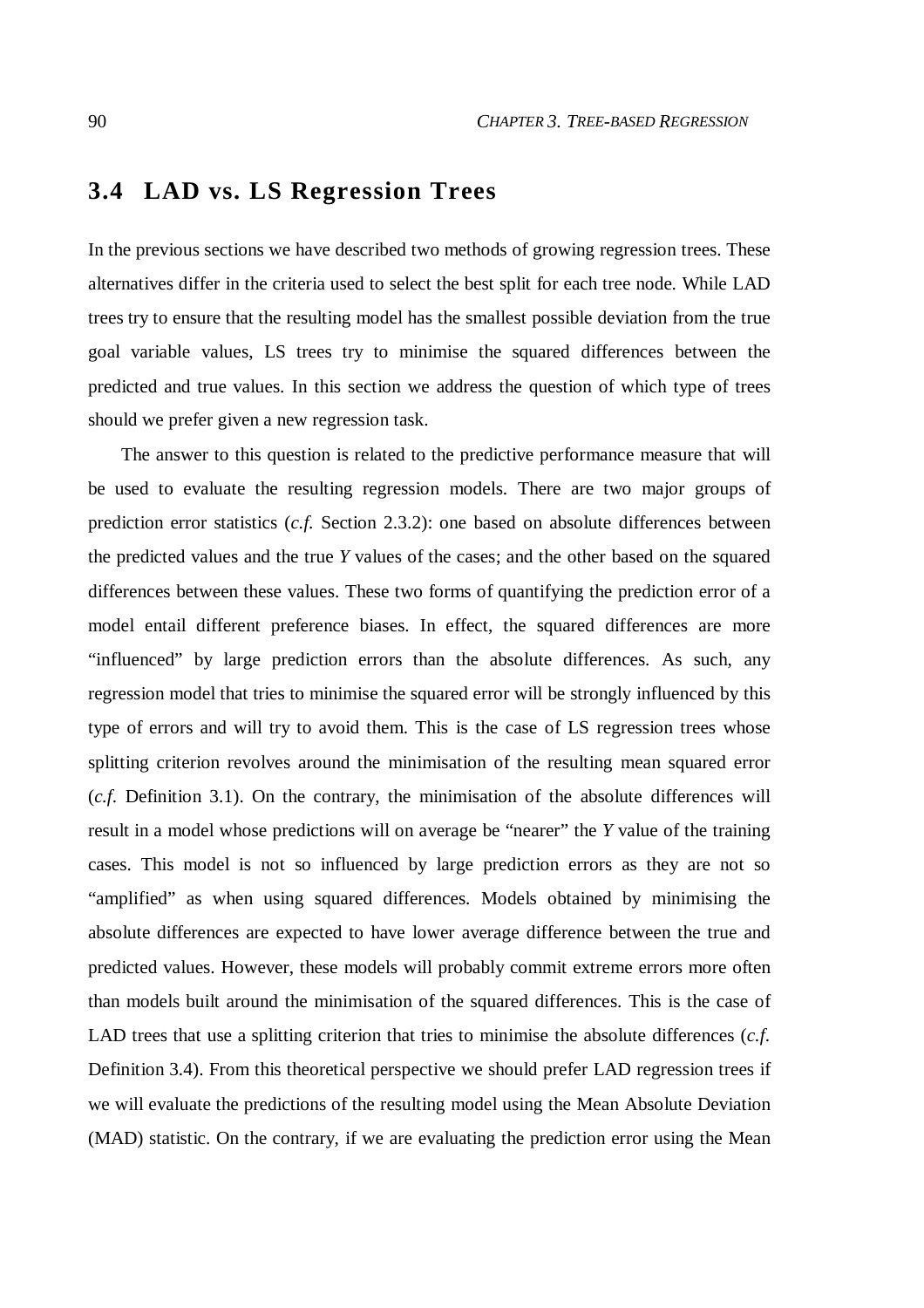$\overline{a}$ 

Squared Error (MSE) statistic, we should prefer LS regression trees. So, given a new regression problem, which statistic should we use? In applications where the ability to avoid large errors is crucial (for instance due to economical reasons), achieving a lower MSE is preferable as it penalises this type of errors, and thus LS trees are more adequate. In applications where making a few of such extreme errors is not as crucial as being most of the times near the true value, the MAD statistic is more representative, and thus we should theoretically prefer LAD trees.

We should remark that both types of trees are built using estimates of both the MAD and MSE prediction error statistics. Any statistical estimator is prone to error. Thus, if either our estimators are unreliable or our training sample is not representative, the expected theoretical behaviour described above can be misleading. In these cases, we could see a LS tree outperforming a LAD tree in terms of MAD, or a LAD tree outperforming a LS tree in terms of MSE. Still, as we will see by a series of example applications, this is not the more frequent case.

The first application we describe concerns the environmental problem of determining the state of rivers and streams by monitoring and analysing certain measurable chemical concentrations with the goal of inferring the biological state of the river, namely the density of algae communities<sup>34</sup>. This study is motivated by an increasing concern as to what impact human activities have on the environment. Identifying the key chemical control variables that influence the biological process associated with these algae has become a crucial sub-task in the process of reducing the impact of man activities. The data used in this application comes from such a study. Water quality samples were collected from various European rivers during one year and an analysis was carried out to detect

 $34$  This application was used in the  $3<sup>rd</sup>$  International Competition (http://www.erudit.de/erudit/activities/ic-99/) organised by ERUDIT in conjunction with the new Computational Intelligence and Learning Cluster (http://www.dcs.napier.ac.uk/coil/). This cluster is a cooperation between four EC-funded Networks of Excellence : ERUDIT, EvoNet, MLnet and NEuroNet. The regression system implementing the ideas in this thesis (RT) was declared one of the runner-up winners by the international jury of this competition.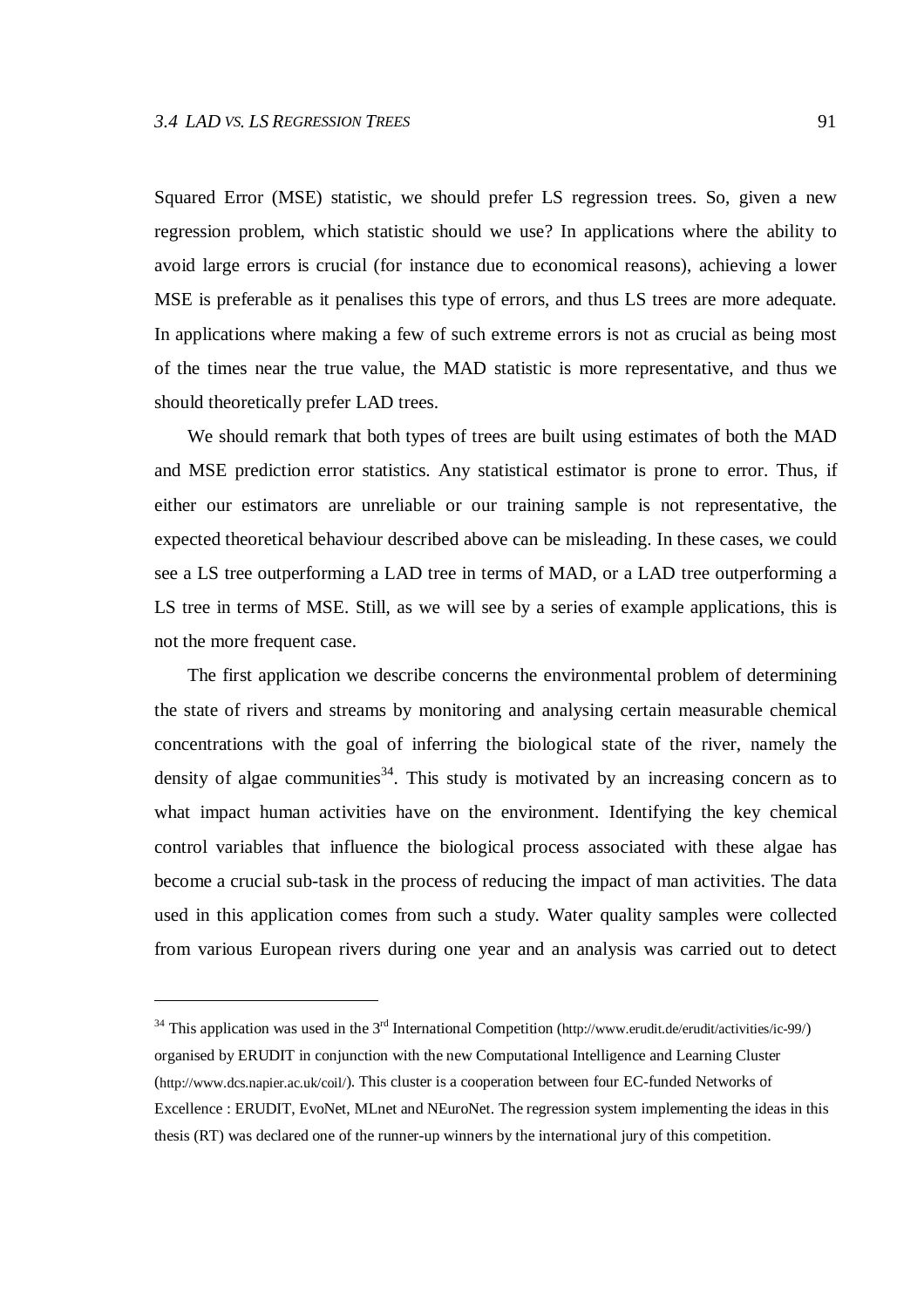various chemical substances. At the same time, algae samples were collected to determine the distributions of the algae populations. The dynamics of algae communities is strongly influenced by the external chemical environment. Determining which chemical factors are influencing this dynamics represents important knowledge that can be used to control these populations. At the same time there is also an economical factor motivating this analysis. In effect, the chemical analysis is cheap and can be easily automated. On the contrary, the biological part involves microscopic examination, requires trained manpower and is therefore both expensive and slow. The competition task consisted of predicting the frequency distribution of seven different algae on the basis of eight measured concentrations of chemical substances plus some additional information characterising the environment from which the sample was taken (season, river size and flow velocity).

The first regression problem we analyse concerns the task of predicting the frequency distribution of one of the algae (*Alga 6*). Using the 200 available training cases we have grown a LS regression tree. The resulting model is shown in Figure 3.5. If we test this tree on the available testing set consisting of 140 test cases we get a Mean Squared Error (MSE) of 162.286. In alternative, if we evaluate the same model using the Mean Absolute Deviation (MAD) of the model predictions we obtain a score of 7.328. This latter score is more intuitive in the sense that it is measured using the same units as the goal variable. This means that the induced tree (shown in Figure 3.5) makes on average an error of 7.328 in guessing the distribution frequency of the alga.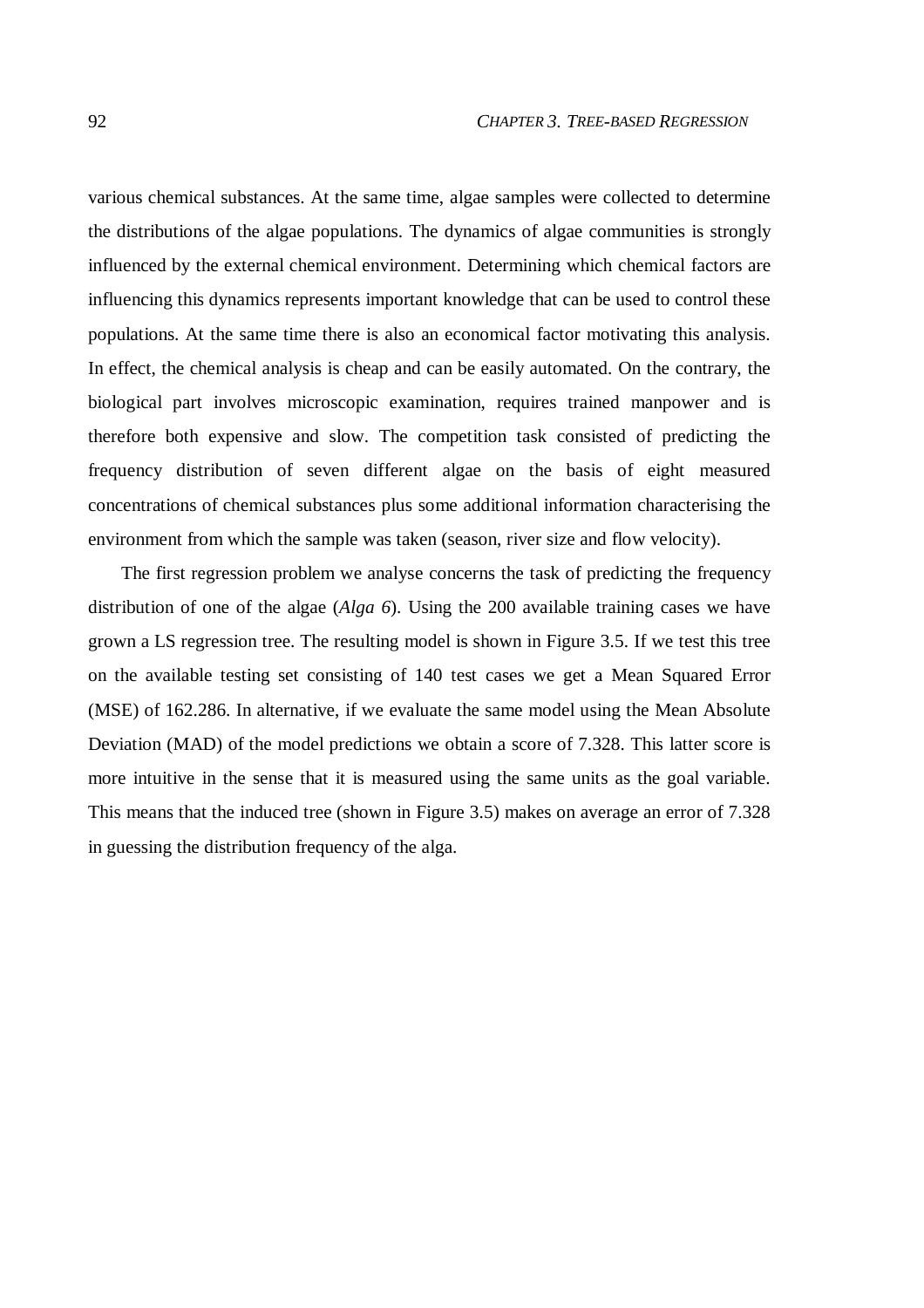$\overline{a}$ 



*Figure 3.5 - A LS regression tree for the Alga 6 problem 35 . (MSE = 162.286; MAD = 7.328)*

Using the same training data we have also grown a LAD regression tree. The resulting model is shown in Figure 3.6. The MSE of this tree on the same testing set is 179.244, which is worse than the MSE of the LS tree shown earlier (MSE  $= 162.286$ ). However, if we evaluate this LAD tree using the MAD statistic we obtain a score of 6.146, which is better than the MAD of the LS tree (MAD =  $7.328$ ). With respect to the training times, both trees are obtained with little computation time due to the small size of the training

<sup>&</sup>lt;sup>35</sup> Left branches correspond to cases were the node test is true, while right branches correspond to the opposite.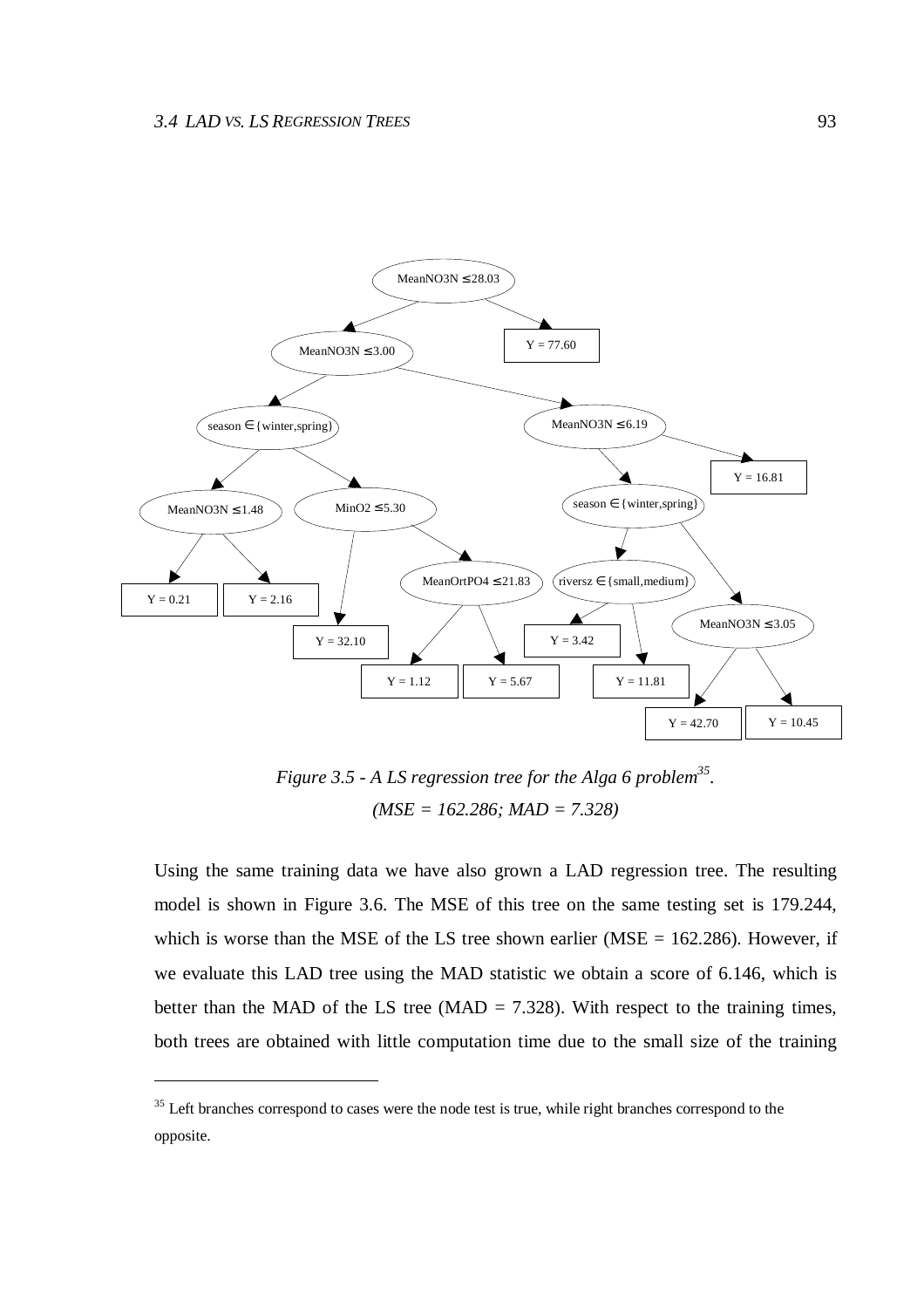sample. Regarding comprehensibility, both models are acceptable although the LAD tree is considerably smaller.



*Figure 3.6 - A LAD regression tree for the Alga 6 problem. (MSE = 179.244; MAD = 6.146)*

This example clearly illustrates our previous position concerning which type of model is better. This question depends on the goals of the application. In effect, if one is willing to accept a few exceptionally large errors but give more weight to a model that on average leads to predictions that are nearer the true frequency distribution of the alga, then we should prefer the LAD tree. On the contrary, if we consider that extreme errors are inadmissible because, for instance, they could lead to an environmental disaster, then we should definitely use the LS model. To support these arguments we show in Figure 3.7 the absolute difference between the predicted and true values for both trees on all 140 test cases. As it can be confirmed, the LAD tree makes several very large errors.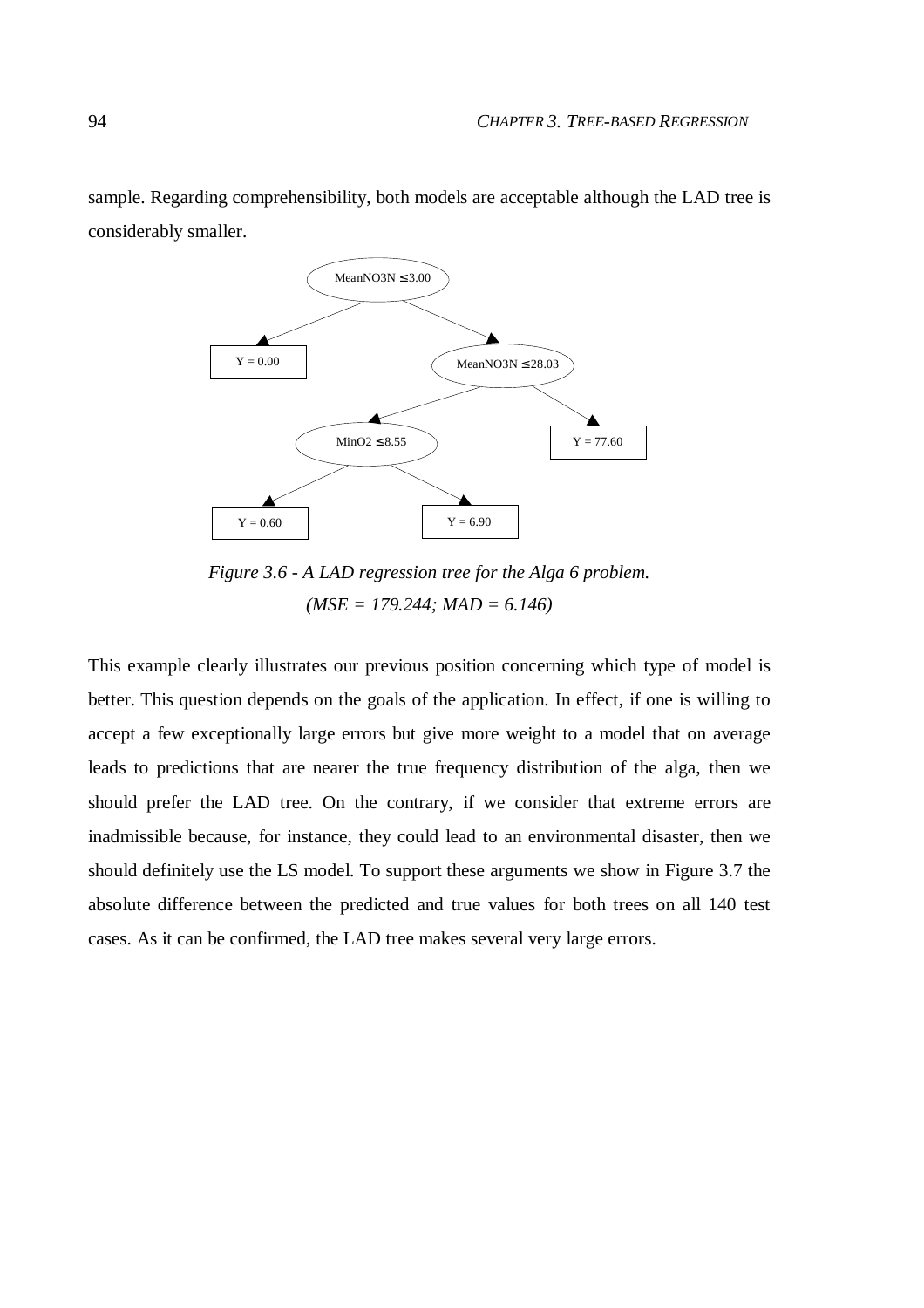

*Figure 3.7 - The absolute difference of the errors committed by the LAD and LS trees.*

A closer inspection of the distribution of the error size committed by the two models is given in Figure 3.8. This histogram confirms that the LAD tree errors are more often nearer the true value (in 108 of the 140 test cases the error is less than 10) than those of the LS model. In effect, looking at the first two error bins that can be seen as the best scores of both models, we observe that the frequency of errors is more balanced in the case of the LS tree, while the LAD tree is clearly skewed into the bin of smallest errors. Moreover, this histogram also confirms that the LAD tree makes more extreme errors than the LS tree.



*Figure 3.8 - The histogram of the errors of the LAD and LS trees.*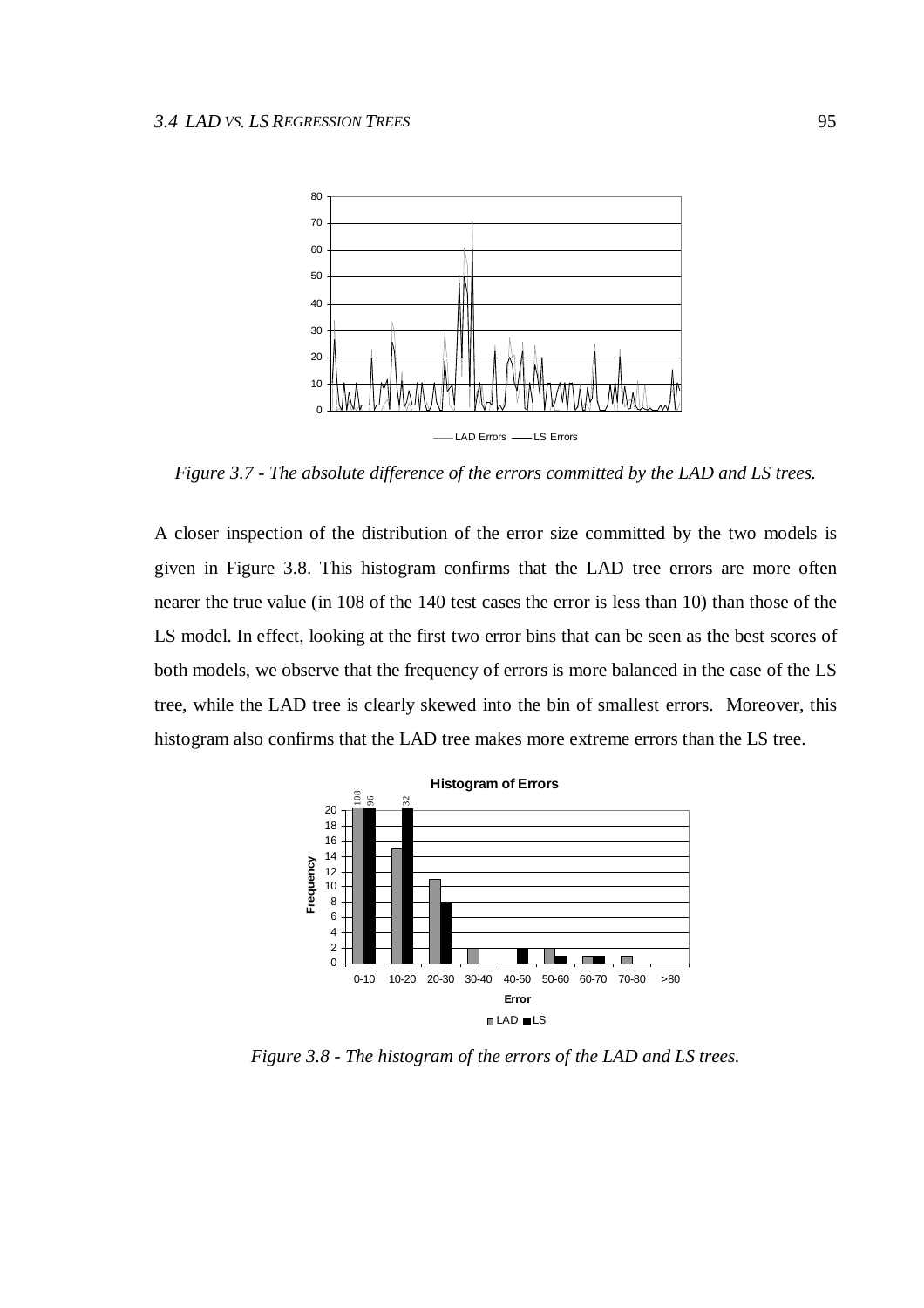We have repeated similar experiments with other data sets and we have observed a similar behaviour. Table 3.1 summarises the results of these experiments in other domains: *Alga 2* of the same competition data; the *Abalone* data set; and the *Pole* domain. Further details concerning these problems can be found in Appendix A.2.

|                     |         | Alga 2<br>200 train cases/140 test cases | Abalone | 3133 / 1044 | Pole<br>5000 / 4065 |        |  |
|---------------------|---------|------------------------------------------|---------|-------------|---------------------|--------|--|
|                     | LAD     | LS                                       | LAD     | LS          | LAD                 | LS     |  |
| <b>MSE</b>          | 109.347 | 92.431                                   | 5.894   | 5.094       | 119.342             | 41.612 |  |
| <b>MAD</b>          | 6.232   | 6.422                                    | 1.632   | 1.639       | 2.889               | 2.984  |  |
| N. Leaves           | 13      |                                          | 51      | 39          | 119                 | 97     |  |
| <b>Error Bins</b>   |         |                                          |         |             |                     |        |  |
| <i>Frequencies</i>  |         |                                          |         |             |                     |        |  |
| 1 <sup>st</sup> bin | 117     | 102                                      | 658     | 452         | 1782                | 1772   |  |
| 2 <sup>nd</sup> bin | 6       | 2                                        | 162     | 280         | 38                  | 91     |  |
| Last but one        |         |                                          |         |             | 11                  |        |  |
| Last bin            |         |                                          |         |             |                     |        |  |

**Table 3.1.** Results of comparisons between LAD and LS trees.

We observe that depending on the criteria used to evaluate the models (MSE or MAD), either the LAD or LS trees achieve the best score. Moreover, the last lines of the table, showing the frequency distribution of the first two error bins containing the smallest errors and the last two error bins containing the largest errors, confirm a similar error distribution exists as the one shown in Figure 3.8.

The experiments described in this section lead to the following conclusions regarding the applicability of both LS and LAD regression trees. LAD trees are, on average, more accurate than LS trees, although they also commit extreme errors more often. LS trees, on the other hand, are less prone to large prediction errors, while achieving less accurate predictions than LAD trees, on average. Both types of trees are comparable in terms of comprehensibility of the models, but LAD trees are considerably more demanding in terms of computation time. Still, this latter observation can only be regarded as relevant for extremely large training samples.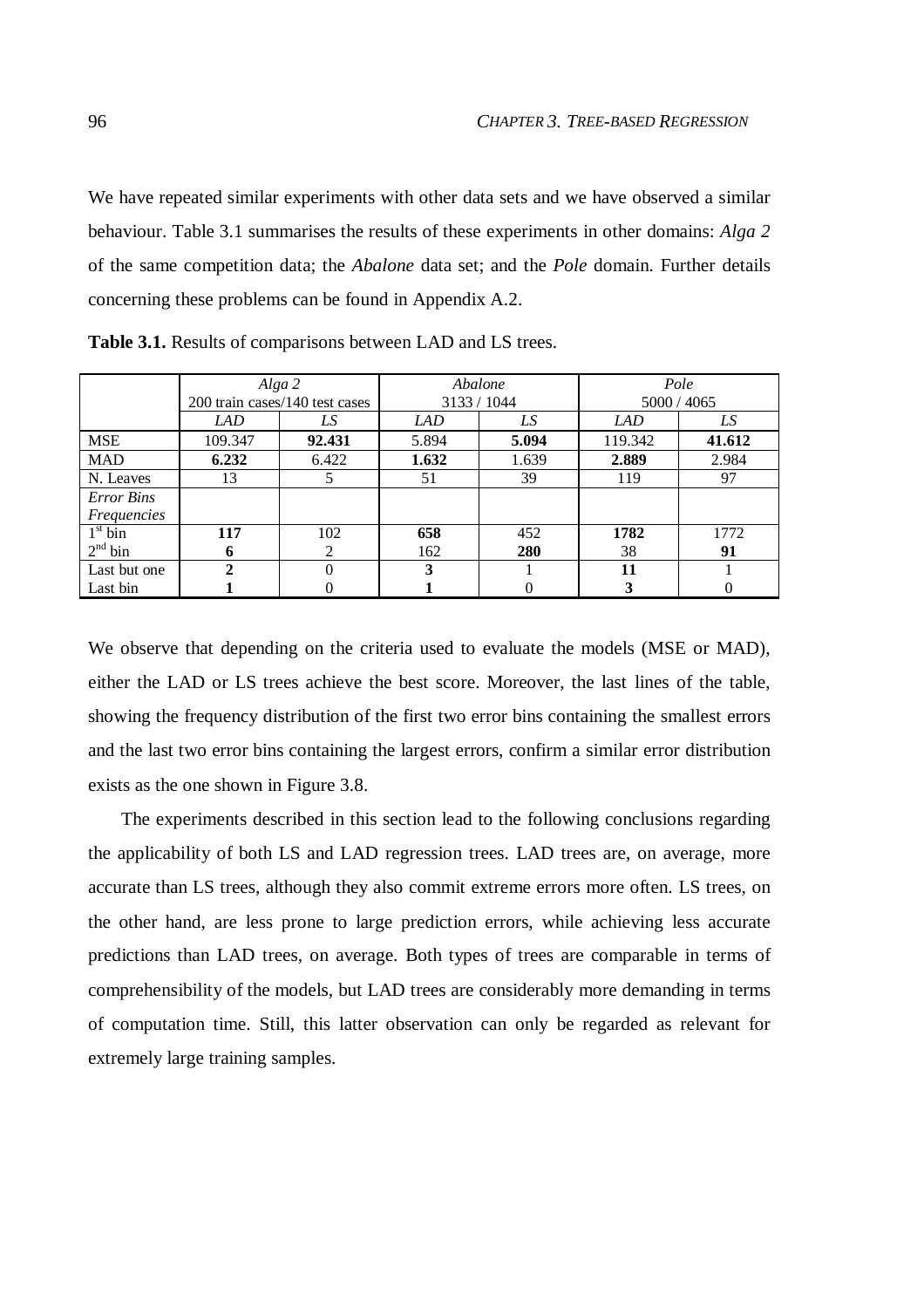# **3.5 Conclusions**

In this chapter we have addressed the issue of growing regression trees. We have described in detail two alternative methods of tree induction: one based on the least squares (LS) criterion and the other on the least absolute deviation (LAD) criterion.

Least squares (LS) regression trees had already been described in detail in the book by Breiman *et. al.* (1984). Compared to this work we have presented some simplifications of the splitting criterion that lead to gains in computational efficiency. With these simplifications the task of growing a tree is carried out in computation times that are practically linear with respect to the training sample size.

With respect to LAD regression trees we have presented a detailed description of this methodology. These trees can be considered more adequate to certain types of applications. However, they bring additional computational difficulties to the task of finding the best split of a node. We have presented algorithms that overcome these difficulties for numeric variables, as confirmed by our experiments. With respect to nominal variables we have shown that the theorem proved by Breiman *et. al.* (1984) for subset splits in LS trees does not hold for the LAD error criterion. Still, we have experimentally observed that the use of a heuristic based on the "theorem" does not entail any significant loss in predictive accuracy. Moreover, using this heuristic to find the best discrete split brings very significant gains in computation time as we have observed through a large experiment with a domain containing discrete variables.

We have shown through a set of experiments that both types of trees can be useful depending on the application goals. LAD trees were found to be more accurate on average, while being more susceptible to make large errors. If a few of these errors do not present a problem in the application under consideration then these trees are clearly preferable to LS trees. On the contrary, if extreme errors are unacceptable then LS trees should be the choice. Moreover, these latter trees are obtained in a considerably smaller computation time.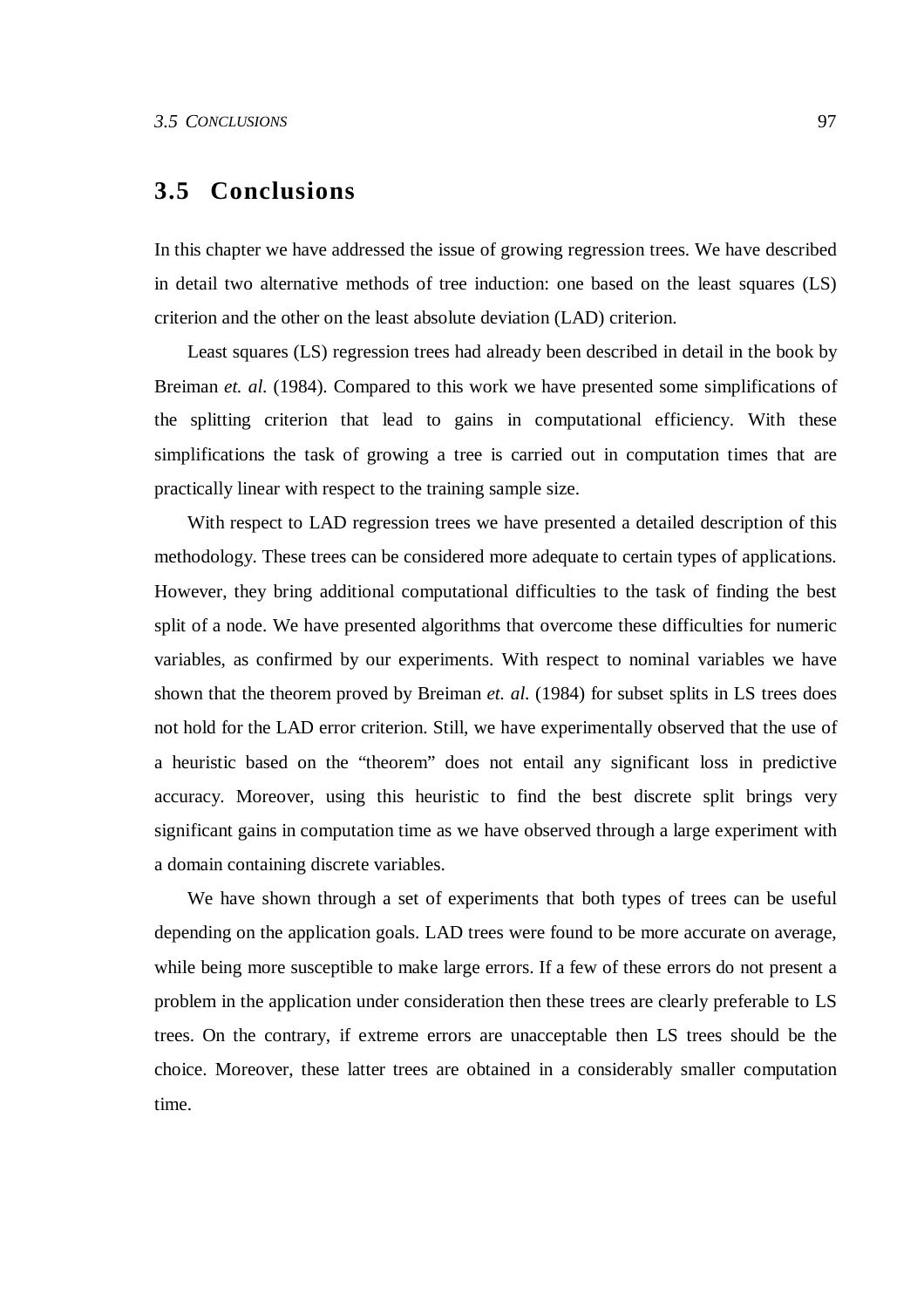## **3.5.1 Open Research Issues**

A simple formal proof of the falsity of Hypothesis 3.1 would also be useful. This could provide safe indications of when we should or should not use the hypothesis to find the best subset split of a nominal variable in LAD trees.

A further comparative study between LAD and LS trees would be desirable. As Breiman *et. al.* (1984, p.262) mentioned, it is difficult to decide which tree is best. If we use as measure of accuracy on unseen cases the mean squared error (MSE), LS trees will usually have better score as they are grown to minimise this error. If we use instead the mean absolute deviation (MAD) the opposite occurs because LAD trees minimise absolute errors. Apart from extended experimental comparisons a theoretical study of the properties of these two types of trees would certainly help to decide which type of model to use in a new application.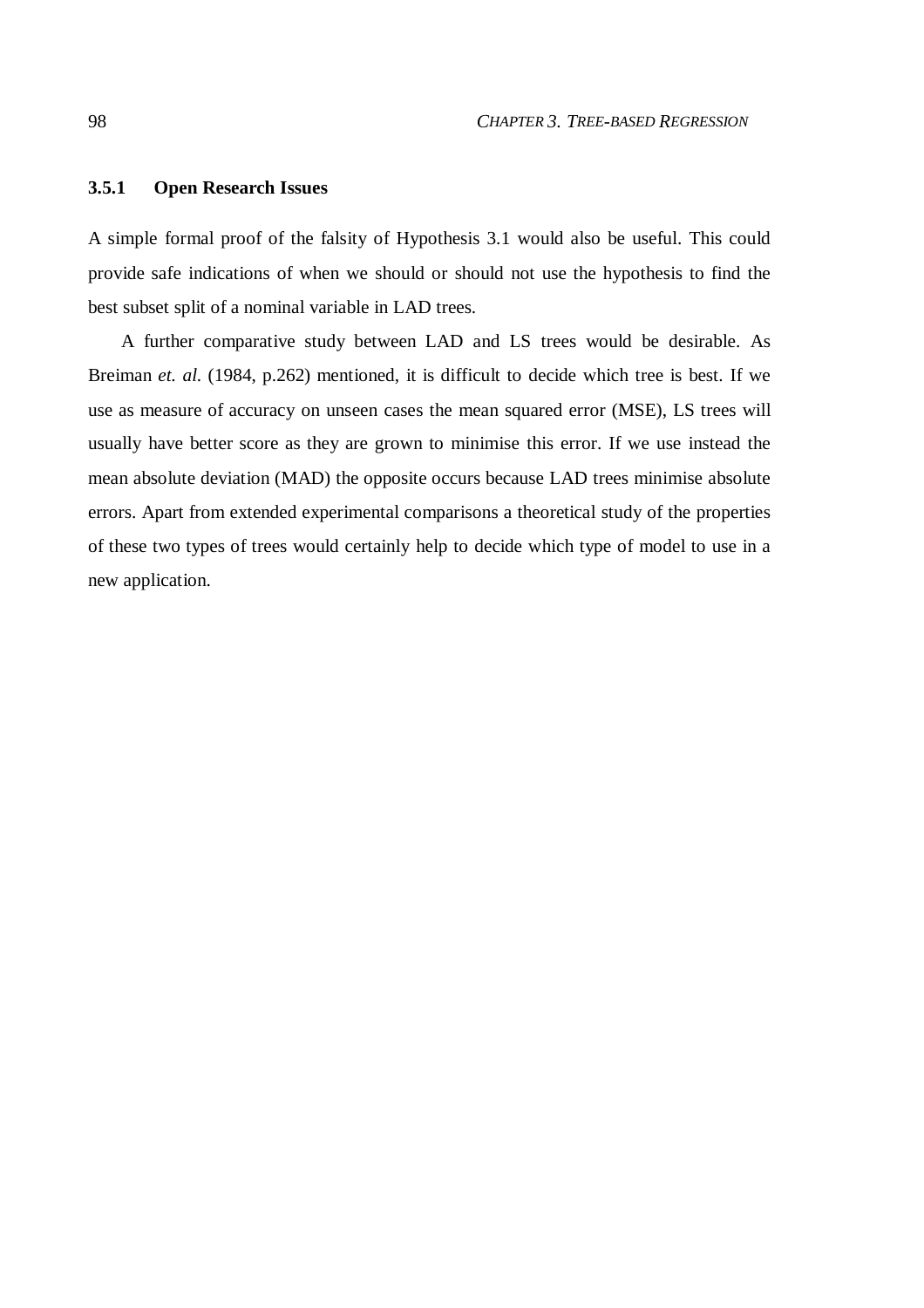## *APPENDIX.*

PROOF OF THEOREM 3.1.

If *Y* is a continuous random variable with probability density function  $f(y)$ , the function that we want to minimise with respect to *k* is,

$$
\begin{aligned}\n\phi(k) &= E\big[(Y-k)^2\big] = \int_{-\infty}^{+\infty} (y-k)^2 f(y) \, dy & \text{as } E[Y] = \int_{-\infty}^{+\infty} y f(y) \, dy \\
&= \int_{-\infty}^{+\infty} (y^2 - 2yk + k^2) f(y) \, dy \\
&= \int_{-\infty}^{+\infty} y^2 f(y) \, dy - 2k \int_{-\infty}^{+\infty} y f(y) \, dy + k^2 & \text{as } \int_{-\infty}^{+\infty} f(y) \, dy = 1\n\end{aligned}
$$

Minimising with respect to *k* we have,

$$
\frac{\partial}{\partial k}\phi(k)=0 \Leftrightarrow 0-2\int_{-\infty}^{+\infty} y f(y) dy + 2k = 0 \Leftrightarrow k = \int_{-\infty}^{+\infty} y f(y) dy
$$

which by definition is *E*[*Y*], *i.e.* the mean value of the variable *Y*.



PROOF OF THEOREM 3.2.

The function we want to minimise with respect to  $k$  is,

$$
\begin{aligned}\n\phi(k) &= E\big(y-k\big)\big) = \int_{-\infty}^{+\infty} \big|y-k\big| f\big(y\big) dy \\
&= \int_{-\infty}^{k} (k-y)f\big(y\big) dy + \int_{k}^{+\infty} (y-k)f\big(y\big) dy \\
&= k \int_{-\infty}^{k} f\big(y\big) dy - \int_{-\infty}^{k} yf\big(y\big) dy + \int_{k}^{+\infty} yf\big(y\big) dy - k \int_{k}^{+\infty} f\big(y\big) dy \\
\text{as } \int_{k}^{+\infty} f\big(y\big) dy = 1 - \int_{-\infty}^{k} f\big(y\big) dy.\n\end{aligned}
$$

So, we have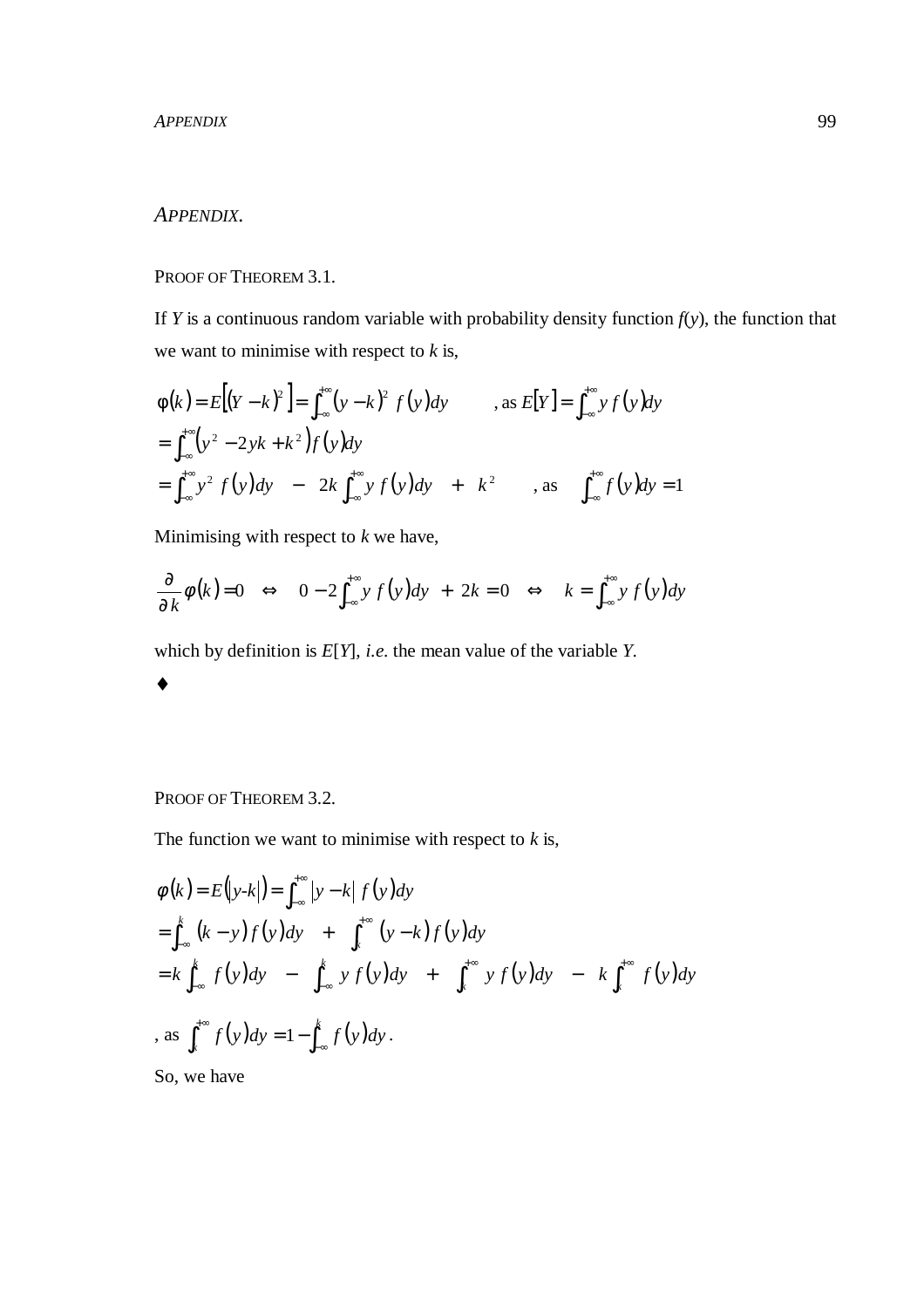$$
\phi(k) = k \int_{-\infty}^{k} f(y) dy - k + k \int_{-\infty}^{k} f(y) dy - \int_{-\infty}^{k} y f(y) dy + \int_{k}^{+\infty} y f(y) dy
$$
  
= 2k  $\int_{-\infty}^{k} f(y) dy - k - \int_{-\infty}^{k} y f(y) dy + \int_{k}^{+\infty} y f(y) dy$   
= 2k  $F(k) - k - \int_{-\infty}^{k} y f(y) dy + \int_{k}^{+\infty} y f(y) dy$ 

where, *F*(*y*) is the cumulative distribution function of the variable *Y*.

Now, obtaining the derivative of this function in order to *k*, and making it equal to zero we get,

$$
\frac{\partial}{\partial k}\phi(k) = 2F(k) + 2kf(k) - 1 - kf(k) - kf(k) = 2F(k) - 1
$$
  
so, 
$$
\frac{\partial}{\partial k}\phi(k) = 0 \iff F(k) = \frac{1}{2}
$$

As by definition the cumulative distribution function is equal to  $\frac{1}{2}$  for the median of any distribution, the proof is complete.

♦

#### TENTATIVE PROOF OF HYPOTHESIS 3.1.

To prove Hypothesis 3.1 it is sufficient to demonstrate that if we exchange any two subsets of the optimal partition we get a worse value of the split. In particular if  $\psi_{P_1,P_2}$  is the sum of the *SADs* of the optimal partition (*i.e.*  $\psi_{P_1,P_2} = SAD_{P_1} + SAD_{P_2}$ ),  $B_1 = \max_{p_i \in P_1} \nu_{P_i}$  $p_i \in P_1$  *v p* ν  $\in P_1$ max  $v_{p_1}$  and  $B_2 =$ 

 $i \in P_2$ <sup> $P_i$ </sup>  $\lim_{p_i \in P_2}$  **v** *p* ν  $\in P_2$ min  $v_{p}$ , then if we exchange  $B_1$  with  $B_2$ , originating the partition  $N_1$ ,  $N_2$ , we should be

able to prove that  $\psi_{P_1, P_2} \leq \psi_{N_1, N_2}$ . Notice that,

$$
N_1 = P_1 - B_1 + B_2
$$
 and  $N_2 = P_2 - B_2 + B_1$ 

In this appendix we derive an expression for  $\psi_{N_1,N_2}$  based on the *SADs* of  $P_1$  and  $P_2$ . The derived expression as the form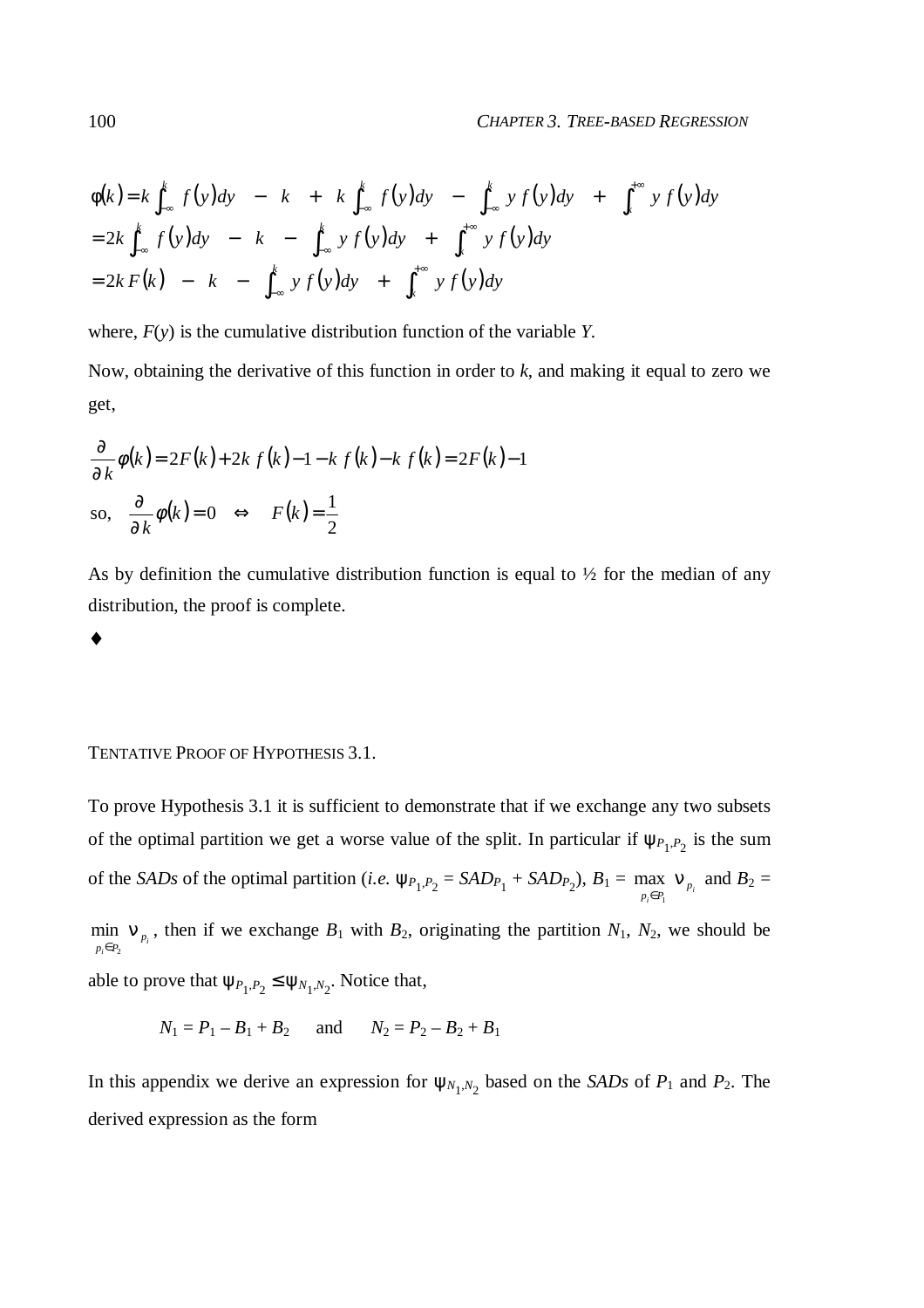*APPENDIX* 101

$$
\Psi_{N_1,N_2} = SAD_{P_1} + K_1 + SAD_{P_2} + K_2
$$

Understanding the sign of  $K_1 + K_2$ , is a fundamental step for the proof of Hypothesis 3.1.

The *SAD* of the set  $N_1$  consisting of removing a set  $B_1$  from a set  $P_1$  and adding to the same set the set  $B_2$ , is given by

$$
SAD_{N_1, v_{N_1}} = \sum_{P_1^+} y_i - \sum_{P_1^-} y_i + \sum_{B_1^-} y_i - \sum_{B_1^+} y_i + \sum_{B_2^+} y_i - \sum_{B_2^-} y_i
$$
  
+ 
$$
\left( -\left( v_{N_1} \neq v_{P_1} \right) \right) \left( v_{N_1} > v_{P_1} \right) \times 2 \sum_{Q_1} y_i + v_{N_1} \left( \# N_1^- - \# N_1^+ \right)
$$
(3.15)

We omit the derivation of this equation, as it is similar to the derivation of Equations 3.12 and 3.13. As we need to obtain an expression for the sum of the two *SADs* (Equation 3.14), it is necessary to introduce notation for differentiating numbers bigger (smaller) than  $v_{P_1}$ from the ones bigger (smaller) than  $v_{P_2}$ . The following figure illustrates this problem for the set  $B_1$  and the adopted notation.



The same kind of notation can be used to describe the relation of set  $B_2$  with both medians. Using Equation 3.15 and the notation presented above, we can derive an expression for our target function  $\psi_{N_1,N_2}$ ,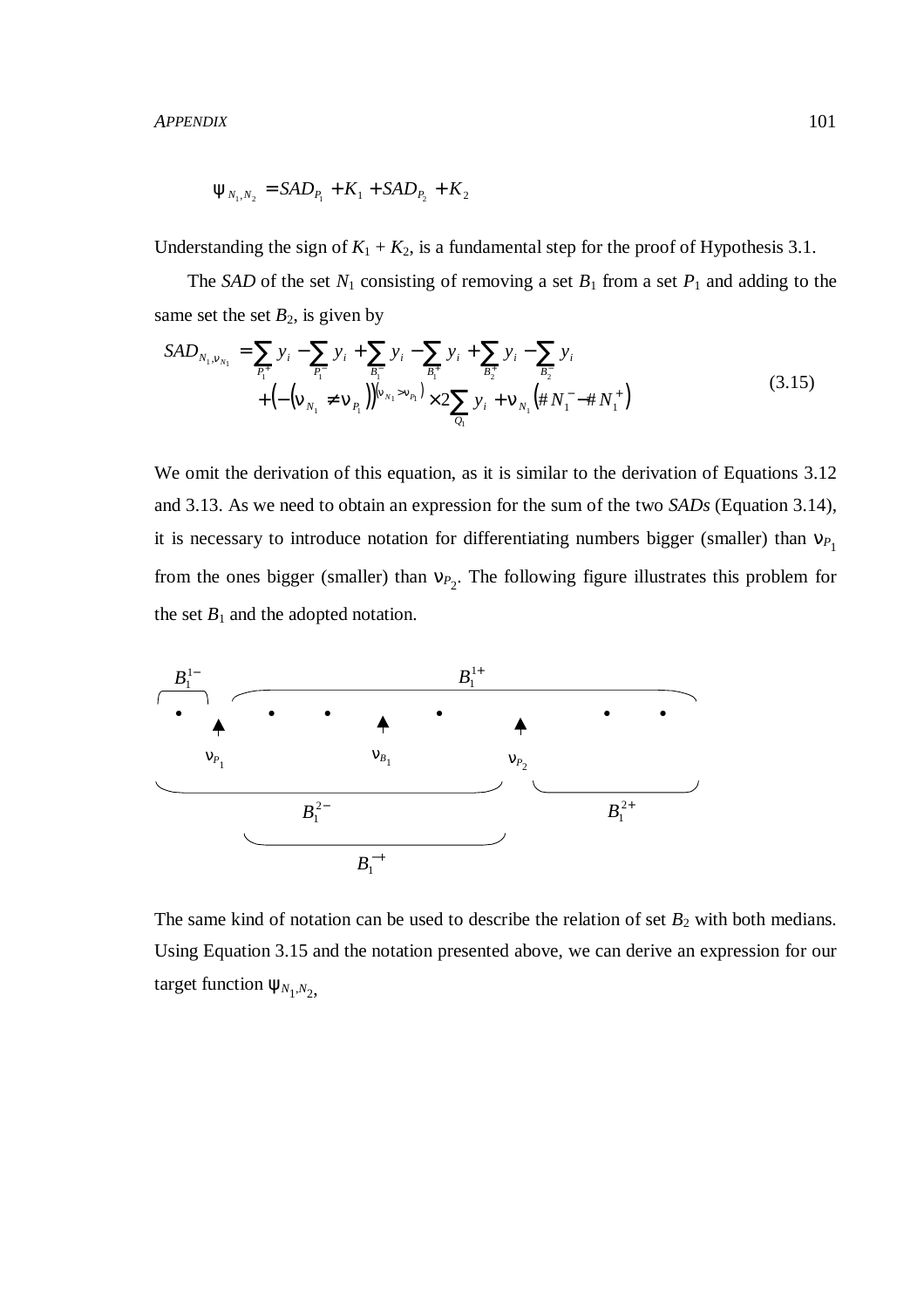$$
\Psi_{N_1,N_2} = SAD_{N_1,V_{N_1}} + SAD_{N_2,V_{N_2}} =
$$
\n
$$
\sum_{P_1^{i+}} y_i - \sum_{P_1^{i-}} y_i + \sum_{B_1^{i-}} y_i - \sum_{B_1^{i+}} y_i + \sum_{B_2^{i+}} y_i - \sum_{B_2^{i-}} y_i
$$
\n
$$
+ \left( -\left( v_{N_1} \neq v_{P_1} \right) \right)^{\left( v_{N_1} > v_{P_1} \right)} \times 2 \sum_{Q_1} y_i + v_{N_1} \left( \# N_1^- \right) + \sum_{P_2^{2+}} y_i - \sum_{P_2^{2-}} y_i + \sum_{B_2^{2+}} y_i - \sum_{B_2^{2+}} y_i + \sum_{B_1^{2+}} y_i - \sum_{B_1^{2-}} y_i
$$
\n
$$
+ \left( -\left( v_{N_2} \neq v_{P_2} \right) \right)^{\left( v_{N_2} > v_{P_2} \right)} \times 2 \sum_{Q_2} y_i + v_{N_2} \left( \# N_2^- \right) + N_2^+)
$$

as it may be confirmed in the figure presented above the following holds,

$$
\sum_{B_i^{1-}} y_i - \sum_{B_i^{2-}} y_i = -\sum_{B_i^{-+}} y_i \text{ and } \sum_{B_i^{2+}} y_i - \sum_{B_i^{1+}} y_i = -\sum_{B_i^{-+}} y_i
$$
  

$$
\sum_{B_{21}^{1+}} y_i - \sum_{B_2^{2+}} y_i = \sum_{B_2^{-+}} y_i \text{ and } \sum_{B_2^{2-}} y_i - \sum_{B_2^{1-}} y_i = \sum_{B_2^{-+}} y_i
$$

which leads to,

$$
\Psi_{N_1, N_2} = \sum_{P_1^{1+}} y_i - \sum_{P_1^{1-}} y_i + \sum_{P_2^{2+}} y_i - \sum_{P_2^{2+}} y_i +
$$
  
+  $2 \times \left( \sum_{B_2^{-+}} y_i - \sum_{B_1^{-+}} y_i \right) +$   
+  $2 \times \left( \left( - \left( v_{N_1} \neq v_{P_1} \right) \right) \left( v_{N_1} > v_{P_1} \right) \times \sum_{Q_1} y_i + \left( - \left( v_{N_2} \neq v_{P_2} \right) \right) \left( v_{N_2} > v_{P_2} \right) \times \sum_{Q_2} y_i \right) +$   
+  $V_{N_1} \left( \# N_1^- - \# N_1^+ \right) + V_{N_2} \left( \# N_2^- - \# N_2^+ \right)$ 

We know that<sup>36</sup>

$$
\Psi_{P_1, P_2} = \sum_{P_1^{1+}} y_i - \sum_{P_1^{1-}} y_i + \nu_{P_1} \times ODD(\# P_1) + \sum_{P_2^{2+}} y_i - \sum_{P_2^{2-}} y_i + \nu_{P_2} \times ODD(\# P_2)
$$
  
\n
$$
\Leftrightarrow \sum_{P_1^{1+}} y_i - \sum_{P_1^{1-}} y_i + \sum_{P_2^{2+}} y_i - \sum_{P_2^{2-}} y_i = \Psi_{P_1, P_2} - \nu_{P_1} \times ODD(\# P_1) - \nu_{P_2} \times ODD(\# P_2)
$$

where,

 $\overline{a}$ 

$$
ODD(i) = \begin{cases} 1 & \text{if } i \text{ is odd} \\ 0 & \text{otherwise} \end{cases}
$$

<sup>&</sup>lt;sup>36</sup> Notice that due to the restrictions presented in Equation 3.9,  $ODD(\#P) = \#P^* - \#P^*$ .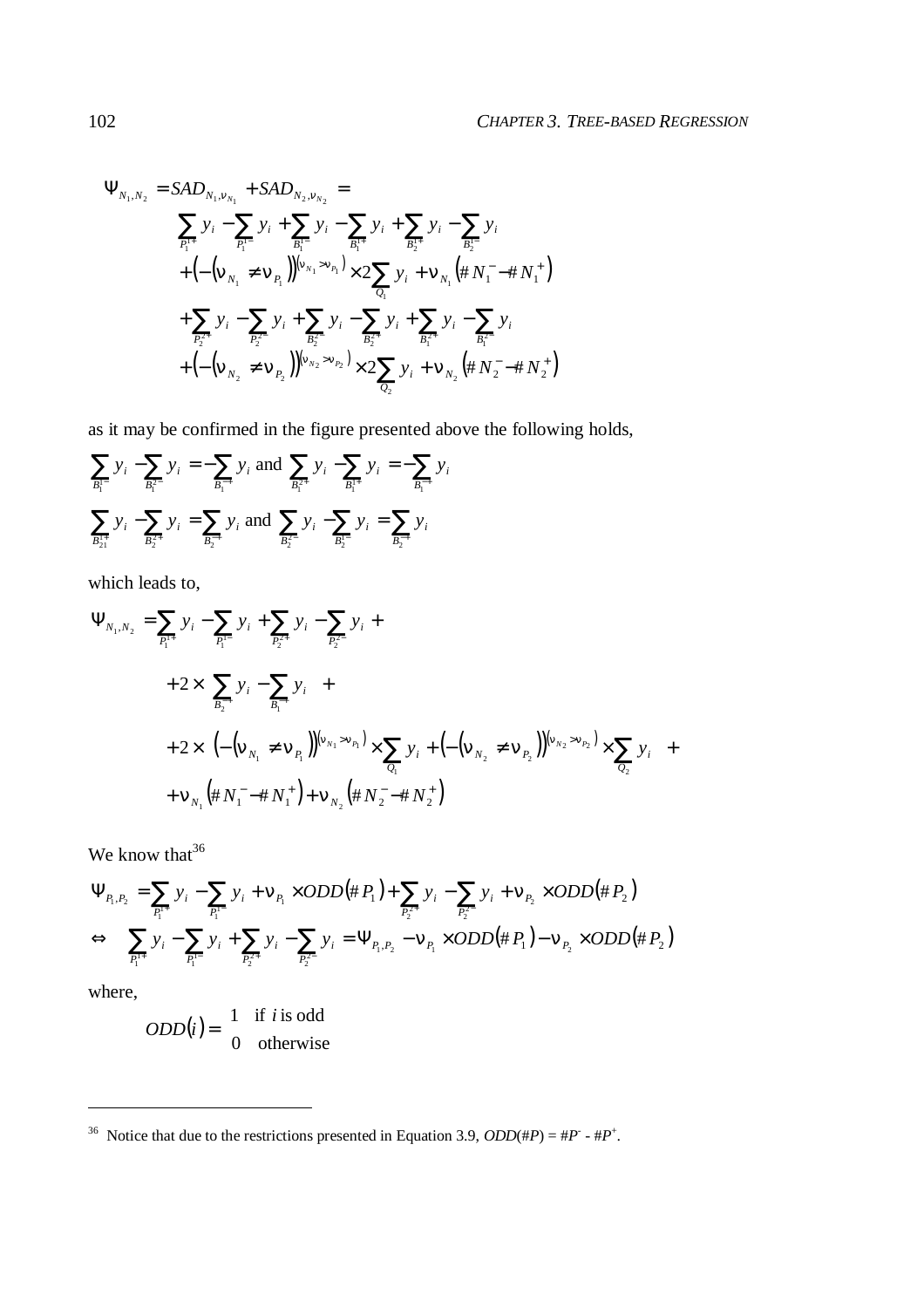So, finally we get

$$
\Psi_{N_1,N_2} = \Psi_{P_1,P_2} ++ 2 \times \left( \sum_{B_2^{-+}} y_i - \sum_{B_1^{-+}} y_i \right) ++ 2 \times \left( \left( - \left( v_{N_1} \neq v_{P_1} \right) \right)^{\left( v_{N_1} > v_{P_1} \right)} \times \sum_{Q_1} y_i + \left( - \left( v_{N_2} \neq v_{P_2} \right) \right)^{\left( v_{N_2} > v_{P_2} \right)} \times \sum_{Q_2} y_i \right) ++ v_{N_1} ODD(\# N_1) - v_{P_1} ODD(\# P_1) + v_{N_2} ODD(\# N_2) - v_{P_2} ODD(\# P_2)
$$
\n(3.16)

This means that to prove Hypothesis 3.1 we need to prove that

$$
2 \times \left( \sum_{B_{2}^{+}} y_{i} - \sum_{B_{1}^{+}} y_{i} \right) +
$$
  
+ 
$$
2 \times \left( \left( -\left( v_{N_{1}} \neq v_{P_{1}} \right) \right) \left( v_{N_{1}} > v_{P_{1}} \right) \times \sum_{Q_{1}} y_{i} + \left( -\left( v_{N_{2}} \neq v_{P_{2}} \right) \right) \left( v_{N_{2}} > v_{P_{2}} \right) \times \sum_{Q_{2}} y_{i} \right) +
$$
  
+ 
$$
v_{N_{1}} ODD(\# N_{1}) - v_{P_{1}} ODD(\# P_{1}) + v_{N_{2}} ODD(\# N_{2}) - v_{P_{2}} ODD(\# P_{2}) \ge 0
$$
 (3.17)

The analytic proof of the falsity of 3.17 is rather complex as there are too many variants depending on the relation between the medians and also the cardinalities of the sets involved  $(P_1, P_2, B_1 \text{ and } B_2)$ . Being so, we have decided to present a simple example that falsifies Hypothesis 3.1.

Let  $X_1$  be a discrete variable with the following domain :  $\chi_1 = \{a, b, c, d, e\}$ . Let us further suppose that we have the following set of cases,

| $X_1$ | Y      | $X_1$        | Y      | $X_1$        | Y      | $X_1$ | Y      | $X_1$       | Y      | $X_1$       | Y   |
|-------|--------|--------------|--------|--------------|--------|-------|--------|-------------|--------|-------------|-----|
| d     | $-582$ | a            | $-143$ | $\mathbf{C}$ | $-356$ | e     | $-594$ | $\mathbf b$ | $-138$ | $\mathbf b$ | 924 |
| d     | $-289$ | a            | 503    | $\mathbf{c}$ | $-94$  | e     | $-280$ | b           | 98     |             |     |
| d     | $-274$ | a            | $-400$ | $\mathbf{c}$ | 79     | e     | 231    | b           | 177    |             |     |
| d     | $-226$ | a            | $-128$ | $\mathbf{c}$ | 562    | e     | 601    | b           | 194    |             |     |
| a     | 568    | $\mathbf{C}$ | $-995$ | e            | $-986$ | e     | 711    | b           | 717    |             |     |